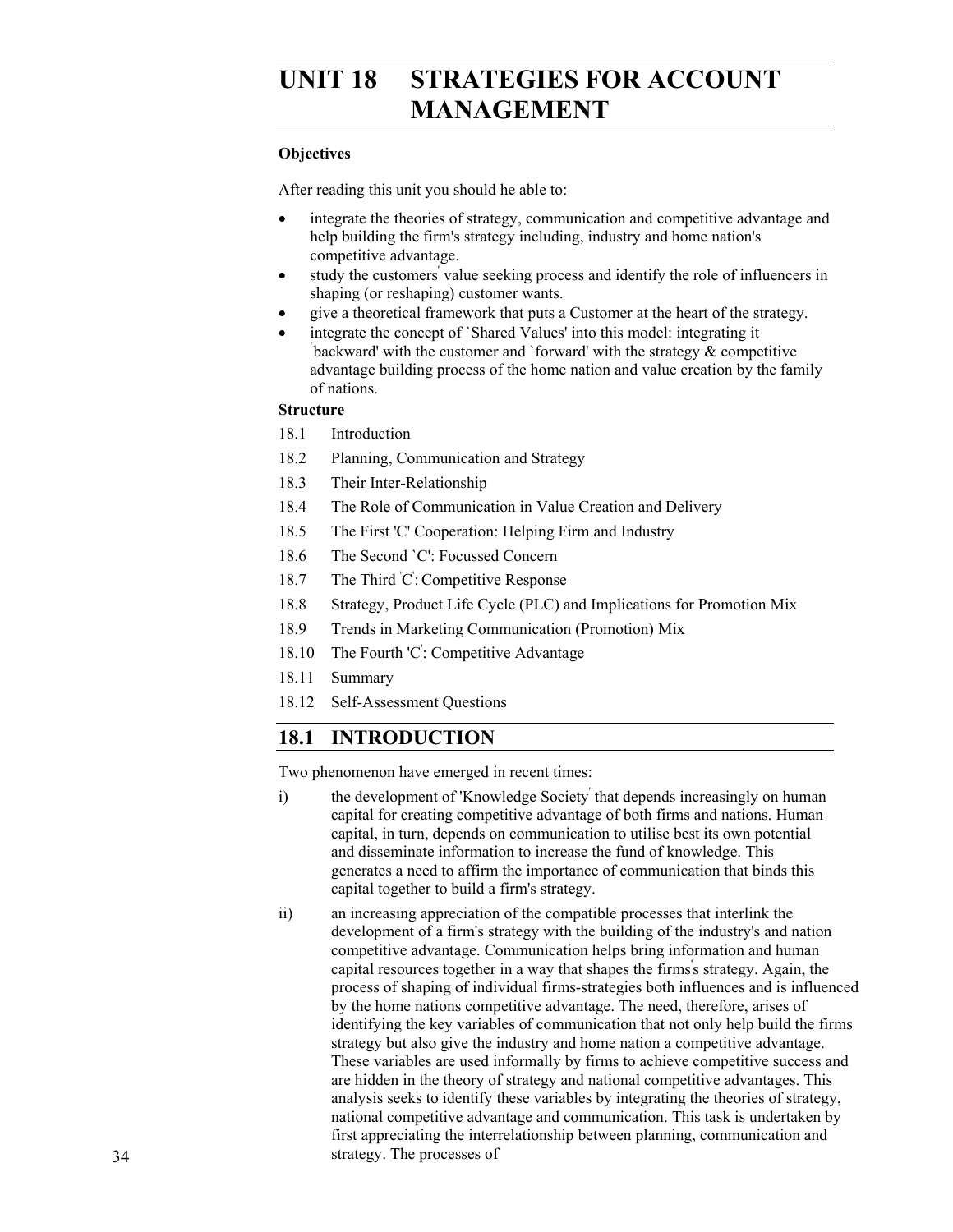# **18.2 PLANNING, COMMUNICATION AND STRATEGY**

Communication and strategy building have moved so close to each other that it may now be difficult to understand one without appreciating the other. Communication (in the context of strategy building by the firm) that is bereft of strategic orientation will he reduced to `noise' or `clutter' . Similarly strategy building that does not recognize the growing role of communication or exploits the possibilities that are opened by it both in the area of technology as well as in harnessing of human potential, is unlikely give an adequate response as competition relies on it.

Communication and information technology have made the world a small place, simplified tedious tasks, increased consumer options, made information so easy to access that delivery of products and services can be revolutionised. How will strategy exploit these changes is often the question. A study of communication, in the context of a firms requirements, is therefore linked to a study of strategy. Planning, communication and strategy building emerge as an integrated process in determining a firms competitive response. Discovering their interlinkages is the task that is addressed here.

### **18.2.1 Planning**

### **Planning & Communication processes run parallel**

Planning and communication processes within a firm run parallel to each other. This enables the firm to continuously update itself with the growth in knowledge and use this knowledge to devise its own competitive strategy. In the last few decades growth of knowledge has had a tremendous impact on the efficacy of communication methods. Technology is continuously making communication simpler.

Growth of knowledge has enabled the fast exchange and flow of ideas. it has shaped and reshaped product and service offerings, changed channels of distribution or customer access and enabled customers to get the same or added values at lower cost. Information about the growth of knowledge is therefore critical to a firms responses.

Today, video conferencing allows people from all over the world to "meet" without stepping in a airplane. This enables quick transmission of information and exchange of ideas. Therefore new possibilities of adding values can emerge faster. Similarly growth of knowledge has improved delivery of information and services. Internet is revolutionizing the delivery of banking services. Personal banking and investing can now be done from personal computers. Growth of knowledge has also made execution of tasks simpler. Mini computers strapped to inventory clerks wrists greatly increase warehousing and distribution efficiency. Wearable computers guided by voice navigation can now be used for inventory and maintenance of industrial machines. Computers can transmit to the firm data of movement of stocks as soon as they are lifted from store shelves. This data can be immediately transferred to suppliers enabling minimising of inventory costs and keeping track of changes in customer tastes. The availability and transmission of information has a direct impact on a firms planning process. These processes may need to be re-engineered to meet the quick supply of information inputs.

The key question the firms face is what can facilitate the growth of knowledge within a firm, how to do it and how to process and deliver this addition to knowledge in a way that the customer perceives as value added.

Growth of knowledge depend on the availability of information. Information needs to he sourced. This requires co-operation with those who possess it and building channels for its inward flow. The firms planning process increasingly depends on the ability to process this information with discrimination. The firms output or response to this inflow and its processing can be called as the firms competitive response.

The Planning Process and Communication Tasks have a parallel flow:

The planning process, shown below, highlights this through the depiction of 3 Subprocesses:

i) **Inflow:** Information from many sources is available to a firm How to choose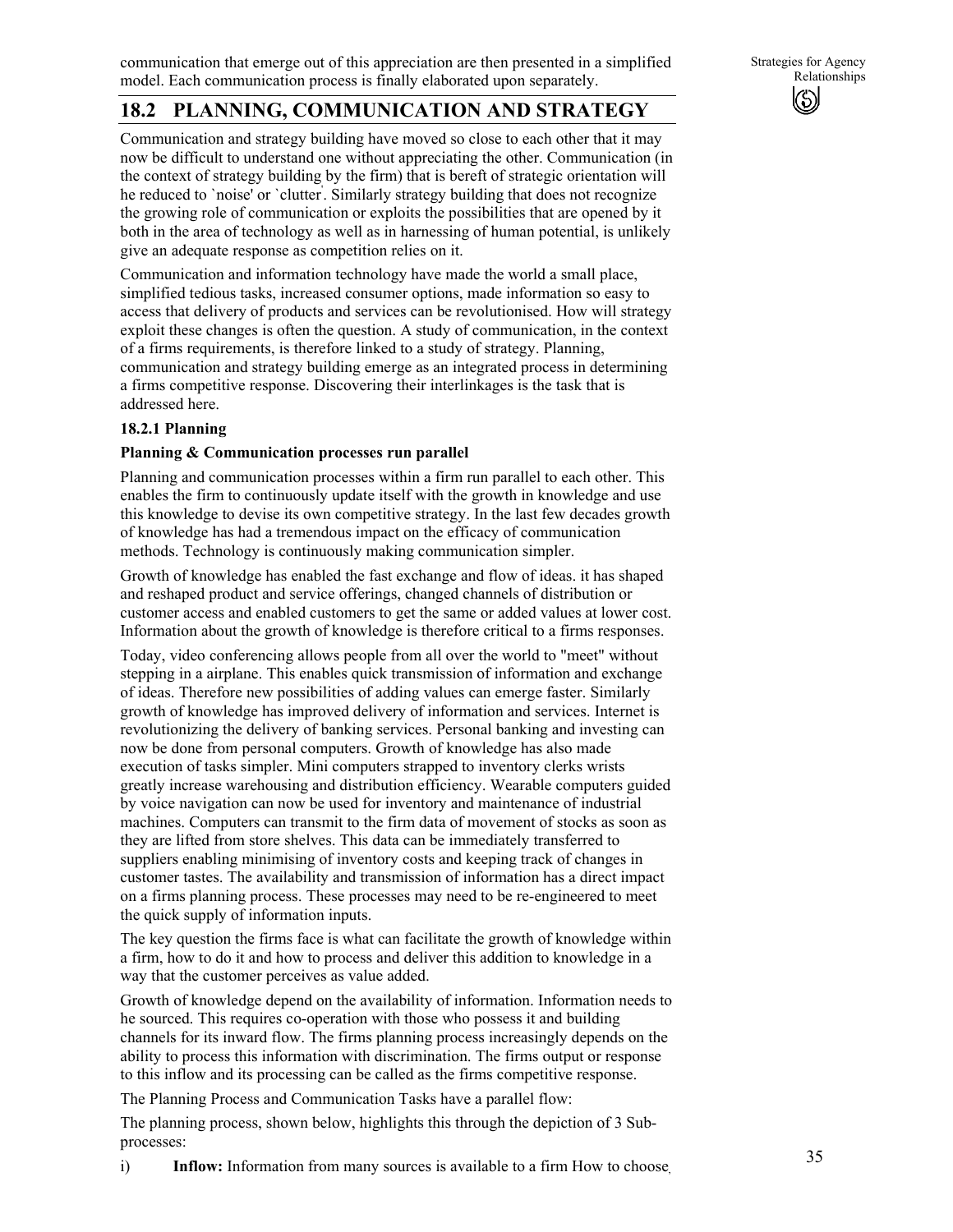the right sources that can help the value addition process of the firm is the first task. These sources could generally be suppliers, related industries, scientific community, new customers, present customers, trade association etc.

How to develop channels of information-sharing with these sources is the next task.

- ii) **Processing:** The firm needs to evolve a discrimination process that first sifts the clutter from the information flow. Next it needs to build with its human capital the systems, processes, skills etc that can process this information inflow in a manner that can identify where value addition can be done by the firm. The nature of internal processes of the firm is important here.
- iii) **Value added outflow:** Finally the firm needs to deliver value added to both customers and society. If the firms outflow also helps build value added for its suppliers or related industries, or even its competitors it can start a mutually supportive process of value addition helping create competitive advantage for the nation.



Fig. 18.1: The Communication Process for Planning

| Planning objectives for<br>knowledge inflow:                                                                                                                                                                                                                                                                                                       | Planning objectives for<br>processing:                                                                                                                                                                                                                                | Planning objectives for value<br>added outflow:                                                                                                 |
|----------------------------------------------------------------------------------------------------------------------------------------------------------------------------------------------------------------------------------------------------------------------------------------------------------------------------------------------------|-----------------------------------------------------------------------------------------------------------------------------------------------------------------------------------------------------------------------------------------------------------------------|-------------------------------------------------------------------------------------------------------------------------------------------------|
| Identify variables that could<br>influence the achievement of<br>objectives of planning.<br>Source all possible<br>$\overline{a}$<br>information and knowledge<br>shout variables. The task<br>involves information.<br>gathering, listening, observing<br>and absorbing from all<br>possible sources to add to<br>fund of knowledge of the<br>ñm. | Process the knowledge now<br>۳<br>available within the firm in a<br>manner that identifies and<br>builds on the ability of the<br>firm to deliver value added<br>to its customers.                                                                                    | Delivery of valued added or<br>delivery of a firms competitive<br>response.                                                                     |
| Communication tasks:                                                                                                                                                                                                                                                                                                                               | Communication tasks:                                                                                                                                                                                                                                                  | Communication tasks:                                                                                                                            |
| Build communication.<br>channels with sources of<br>information and knowledge                                                                                                                                                                                                                                                                      | Build systems of processing<br>the inflow of knowledge<br>within a firm in a manner that<br>can help identify the firm's<br>ability to add value to<br>enstomers using the new<br>knowledge. This requires<br>discrimination ability. This<br>ability does two tasks; | Use channels of communication<br>to deliver the firms competitive<br>response in a monner that the<br>costomer perceives the value<br>addition. |
| Sustain these communication<br>channels to enable a<br>continuous net influw                                                                                                                                                                                                                                                                       | (a) identify which additional<br>knowledge is relevant for the<br>firm.<br>(h) how to convert this additional                                                                                                                                                         |                                                                                                                                                 |
|                                                                                                                                                                                                                                                                                                                                                    |                                                                                                                                                                                                                                                                       |                                                                                                                                                 |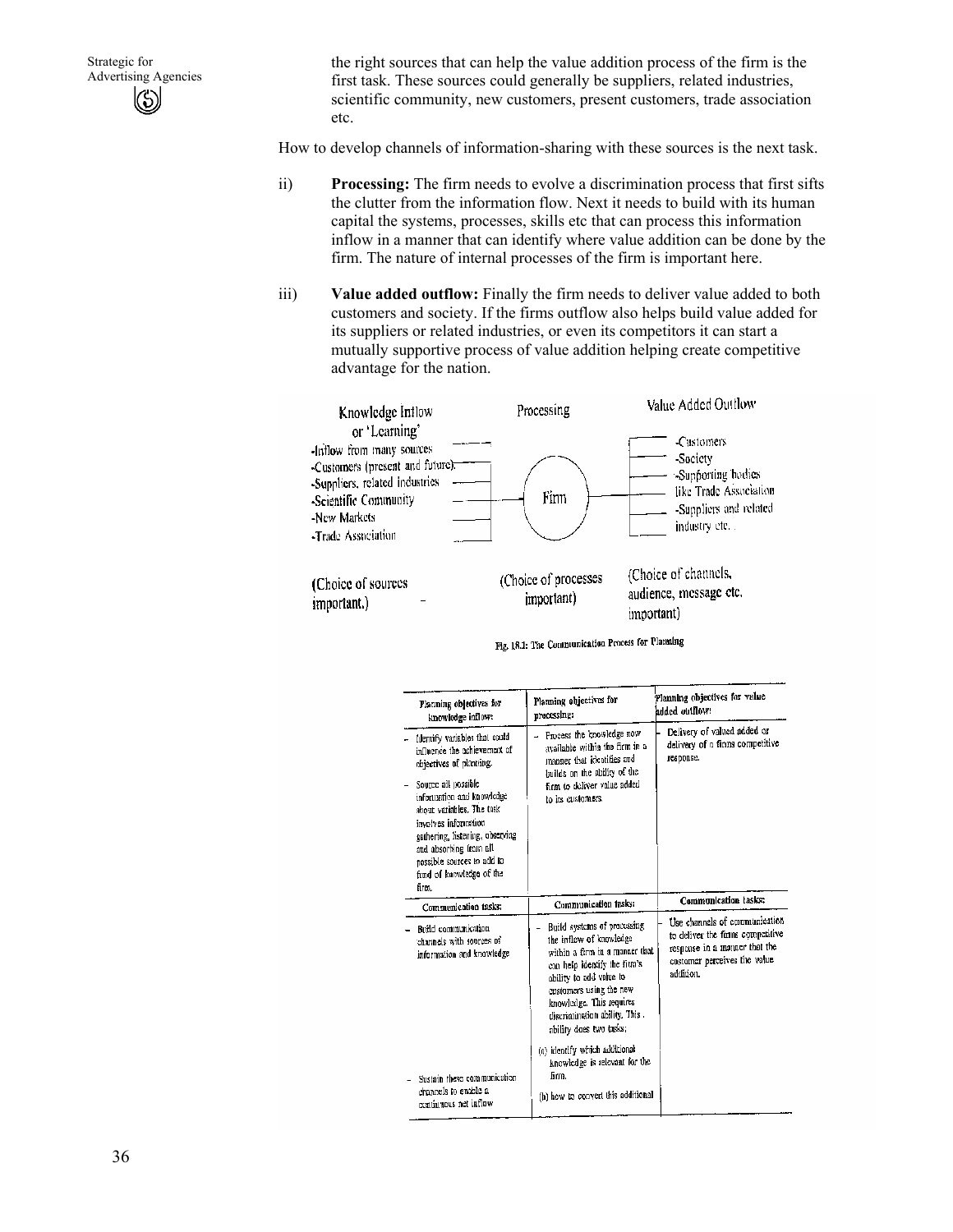Therefore the growth of knowledge and the ability to translate it into value for customer depends on three things. These can be referred to as the 3 communication proceses or the 3Cs.

- 1) **Cooperation:** The ability to find sources of information and the ability to build channels for their inward flow.
- 2) The ability to process this flow with discrimination. This requires an ability to focus on the small things that make big things possible. This focussed Concern is the strength firms need to develop to enable them to respond adequately to competition.
- 3) **Competitive response:** The ability to give a response in the market place that can differentiate the firm from its competitors by the fact that it has added value for its customers and has been able to communicate this value added to them.

All the above factors depends on communication. Firstly for the information to flow in. Secondly for exchange of ideas among people who have to use their discrimination to process it. Thirdly to deliver and convey value added to those who will benefit from it.

The firm has to plan for the future. This implies analysing not only the nature of competition but also the influence of knowledge on it. It also requires a recognition of the growing dependence of both planning and strategy development on communication.

### **18.2.2 The importance of National context and relevance of 3 communication and strategic processes**

While the customer in the global economy today can choose from an increasng number of products and services that are being offered by firms placed all over the world, the firm that, has to offer products has to make strategic choices within its national context. Of course, it can set up production facilities in a different nation but even at the new location it will be working within a national context,

Planning must recognise the role of the national context. National environment plays a central role in competitive success of firms. The home nation influences the ability of its firms to succeed in particular industries by building a national competitive advantage. The nature of this influence has been studied by Porter. he states that the home nations competitiveness is not just a macro economic phenomenon of exchange rates, interest rates and deficits for nations have shown rapid growth despite budget deficits and high interest rates. Neither are low wages or abundance, of national resources and explanation for national competitiveness for nations have succeeded despite high wages and lack of natural resources. Government policy, too, he proves has not often played a decisive role. What, then, determines this national competitive advantage?

A nations competitive advantage, we will conclude, uses, the 3Cs as it is 'built on:

i) A realisation that no nation can be competitive in (and be a net exporter of) everything. hence the role of dependence is important both within the country and between countries. Porters analysis shows that within the country it is the firms dependence on factor conditions and related and supplier industries apart from demand conditions that necessitates the use of cooperation. Competitive advantage is built by firms excelling in an environment of mutual interdependence with suppliers, scientific community, related industries and even computers.

Mutual inter-dependence requires cooperation. Developing cooperation, within the national context is conducive for competitive success. At the second stage, co-operation should percolate within the firms function as well as its style, staff, structure, skills etc. the increasing use of cross-functional teams for strategy building reflects this.

ii) A focussed **Concern** on micro variables to understand the determinants of productivity and rate of productivity growth. Porter states that to understand the determinants of nations competitive advantage we need to begin with a focus not on the economy but on specific industries and industry segments. This will find answers to the key issue of why and how meaningful and commercially valuable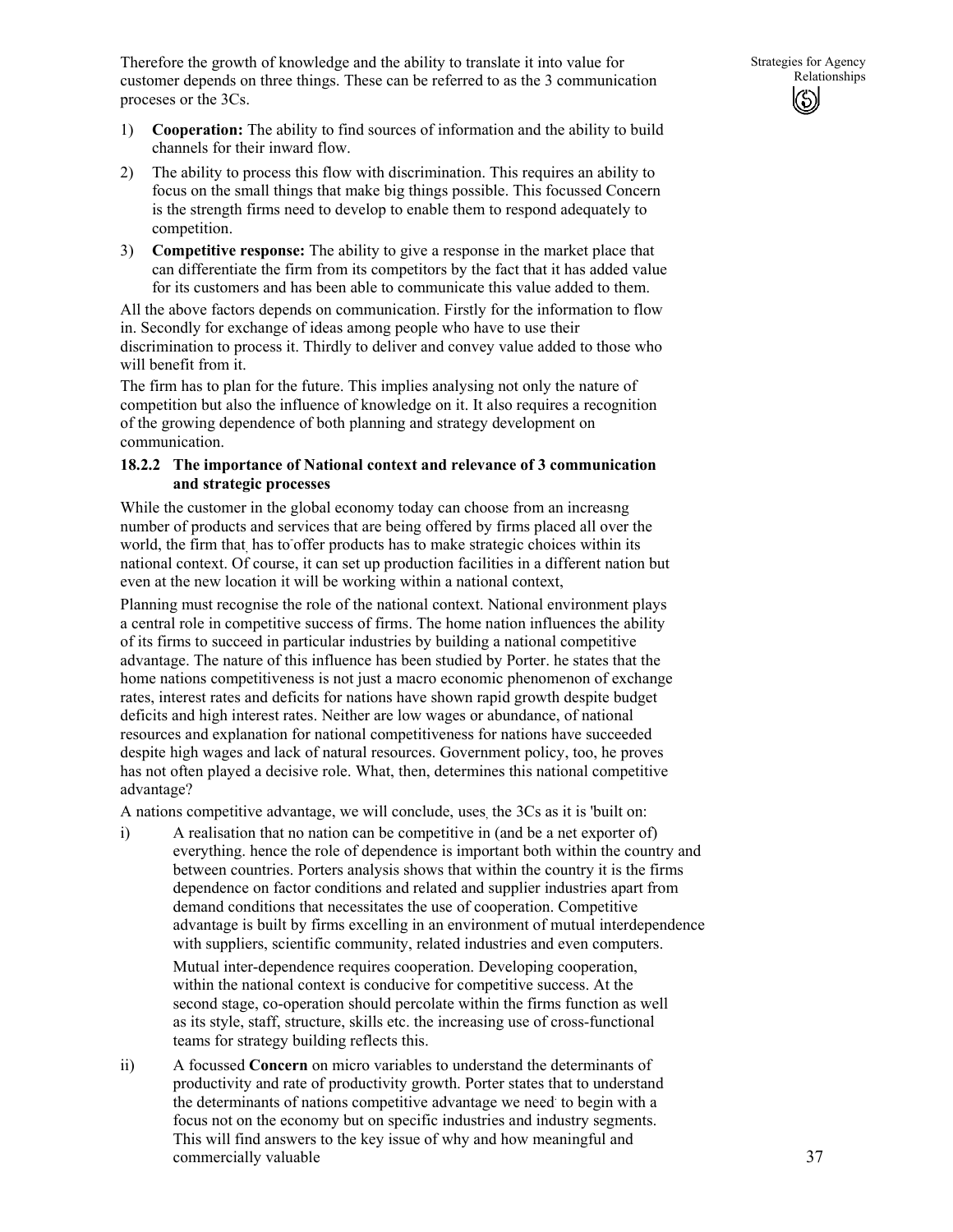skills and technology are created.

Competitive advantage results out of a process that it closely connected to competition in particular industries and the focussed concern of its human resource to react to the competitive forces. The competitive pressure lead to a focussed concern on activities of the firm. This enables upgradation of skills in an effort to perform these activities better or in a unique way. This process helps build a firms strategy. In modern international competition it is the specialised skill for the human resource that is the most decisive factor, Communication enables it to first build channels of cooperation and then helps express its creative potential through a competitive strategy which emerges from a focussed concern to react to competitive forces.

iii) Competitive response: Within a specific industry, competition plays a very important role. Porter shows that the greater the degree of competition, the better the ability of the individual firm to innovate. Hence the delivery of better values added products depends on degree of competition and the ability of the firm to use the competitive pressures not only to increase its operational efficiency but also improve its ability to combine activities in a manner that enhances value. This is the area of execution of a firm's strategy and will be elaborated later.

#### **18.2.3 Marketing Communication**

#### **Marketing Communication: Beyond traditional definitions**

While `planning communication strategy' the word communication holds the centre linking both planning and strategy. Communication has enabled homosapiens to progress both by transmitting knowledge and being a channel for addition to this knowledge. It encompasses within itself the potential for generating change as well as development of behaviour and response systems.

What holds true for mankind applies equally to both organizations and marketing strategy. Our study of `communication', however, is often limited by the definition we give it. Marketing communication, as we define it, remains always a subset of the company's overall communication and strategy. As little emphasis is given to this overall communication, it does not result from formal planning but is something that is informally achieved. Competitive success if achieved due to this overall communication, then, may be more a result of accident rather than design. The effort here is to give a formal structure to this overall or integrated communication of the firm.

#### **Purpose of Marketing Communication revisited**

Before we attempt an understanding of marketing communication, it is essential to start with the purpose that it seeks to achieve.

We know that the purpose of marketing effort is to increase value delivered to the customer. This is to be done at the minimum cost to the customer. The following equation sums it up

|                           | Total    | <b>less</b> | Total    |
|---------------------------|----------|-------------|----------|
| Customer Delivered value= | Customer |             | Customer |
|                           | Value    |             | Cost     |

The purpose of marketing communication can be no different from the purpose of marketing i.e. to maximize customer delivered value. This can be increased by increasing the total customer value or lowering customer cost. Offering to 'ustomers' which involve delivering more value or lowering cost can not be successful by effort of only the marketing department but have to involve all departments of the firm. A need therefore exists to recognise all communication that is innovation-driven (or driven by a desire to add value to customers) as part of marketing communication. Cross-functional cooperation is essential to design and implement a superior customer value delivering system. Hence efforts of marketing department alone in building a communication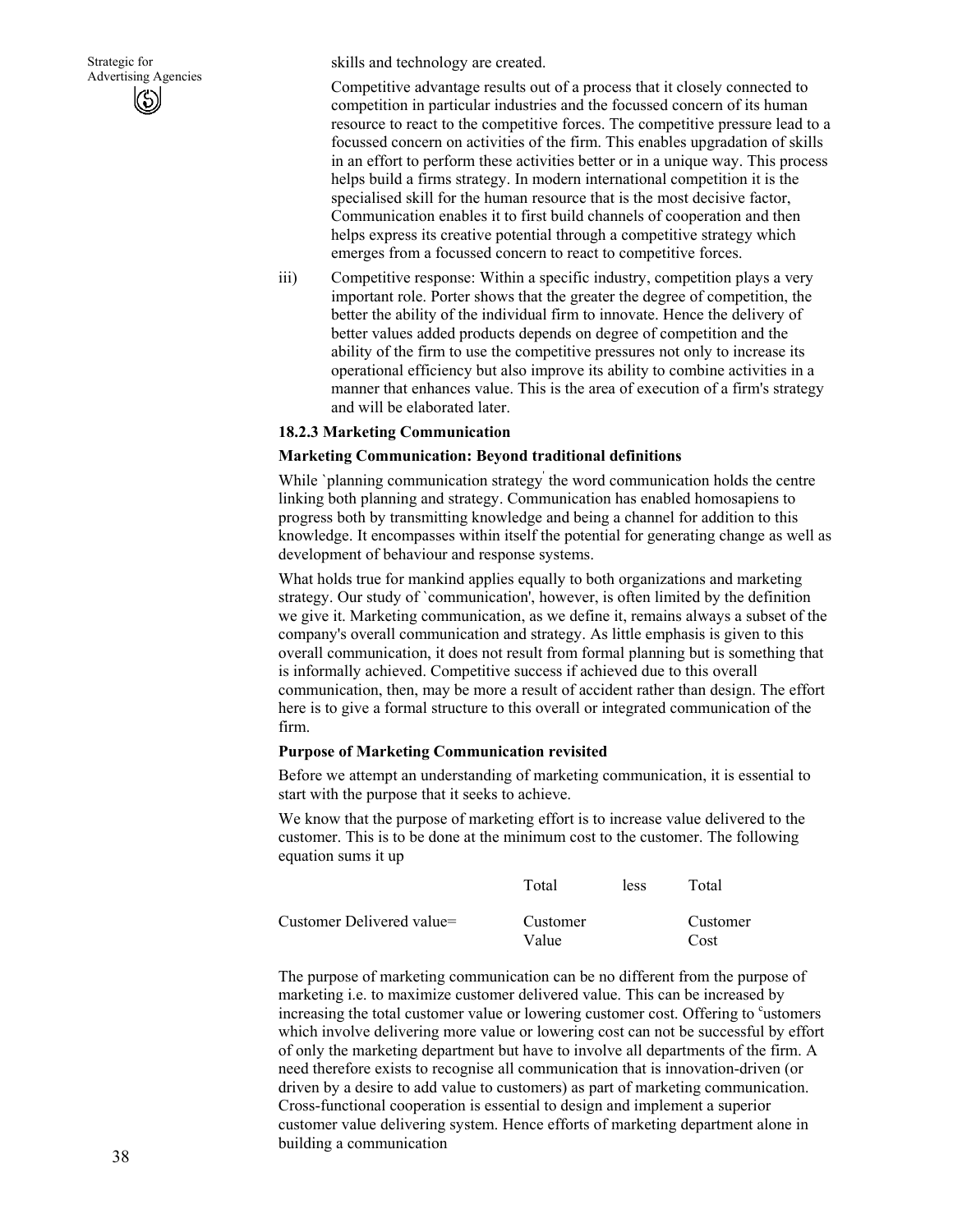strategy may not be able to ensure greater delivered value. The formal recognition of this mutual interdependence within the firm to deliver value, will make its focussed concern build a superior competitive strategy.

Today' s age has been revolutionised by communication. Scientific technology that aids it has enabled this process. The world today is a world of innovation and open competition. Every firm therefore, in the words of Porter, "has to attempt to put itself in a position where it is likely to perceive and best address the imperatives of competitive advantage." To achieve this competitive advantage firms must focus their concern on improvement and innovation. This has to result from a willingness to compete and a realistic understanding of the environment and how to improve it. Information and communication play a very important role in the ability and capacity of a firm to innovate and successfully deliver their competitive response through value added offerings to their customers.

Where communication has so significantly affected the ability of a firm to influence itself, its customers, suppliers and related industries, it is time for communication to update its own theory and upgrade the level of comprehension of its enhnaced abilities.

### **Value addition for customers and society**

Communication, again, is not just with present and prospective customers but also with employees, vendors, related industries, other advanced factors like human resources including skilled and scientific resources and external environment. This appreciation of the role of communication is especially critical in "knowledge intensive" industires. The primary task of all the firms efforts is to devise a competitive strategy and communication can contribute effectively to it. In-company training is one of the most important tools of communication A good in-company communication strategy about what the customer needs and the need for ensuring cost control or increasing customer satisfaction could help increase productivity, profitability as well as offer better value and satisfaction to the customer. This will especially be the case as the service element attached to the product keeps increasing.

### **18.2.4 Strategy**

#### **Strategy: Build it with Integrated Communication**

Corporate strategy depends on understanding the business and marketing environments. Only after a correct understanding has resulted can the Marketing or Marketing Communication planning be determined. hence strategy should be one that flows thematically across the corporate and marketing plans to the promotion planning process of the firm.

In today's competitive scenario communication strategy cannot ignore the imperattive of competitive advantage. In fact, strategy of a firm should germinate from its ability to (a) perceive and (b) create this advantage through value added offerings. Communicating this competitive advantage of this value added is the third or final task to which all discussions of communication strategy are usually restricted. It is suggested that a full appreciation of communication strategy is not possible unless all the three roles are understood. A firms strategy, thus, has to be built with communication. Before exploring the inter-relationship of communication and strategy building, it maybe useful to begin with the parameters of strategy first.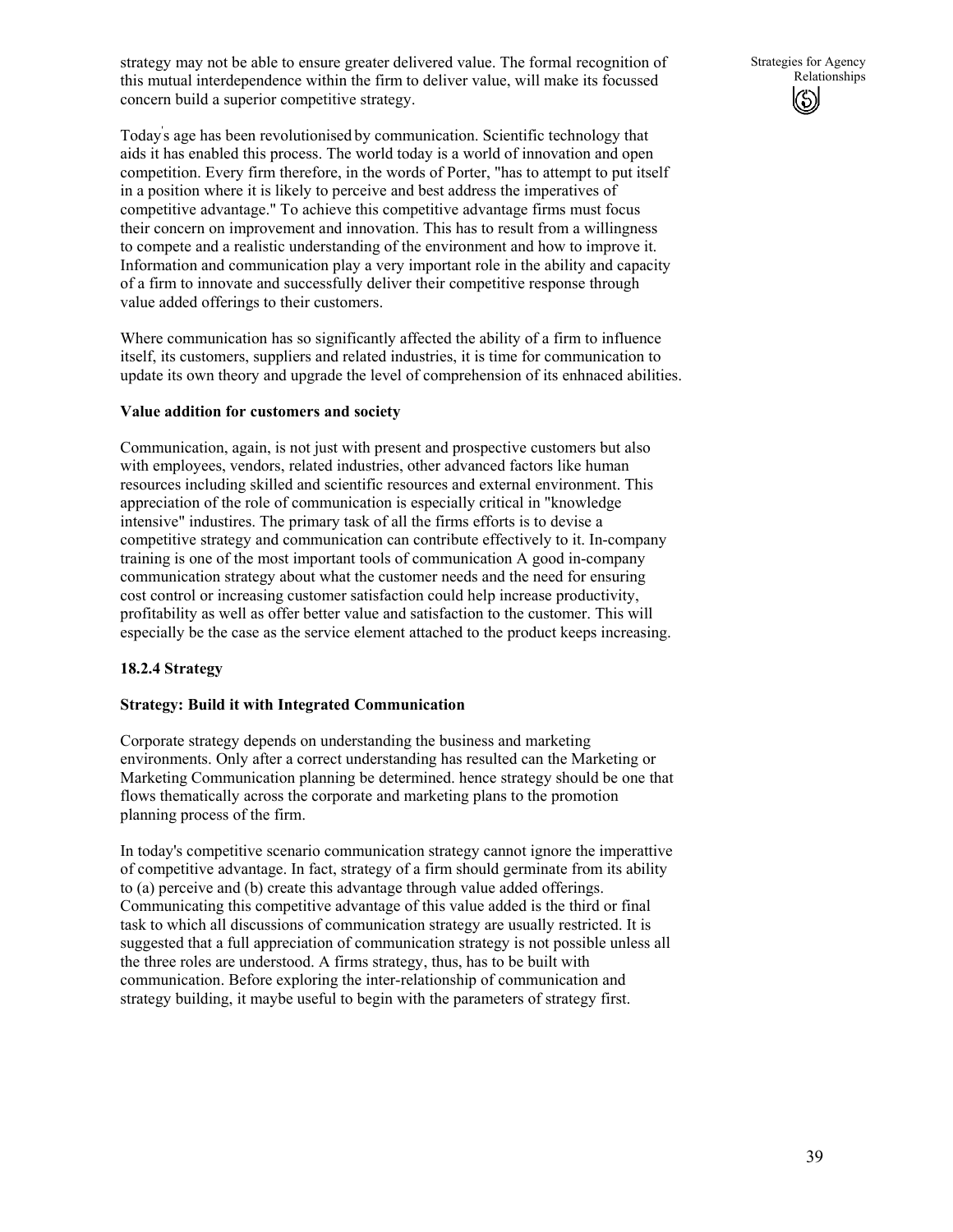

### **18.2.5 Three Generic Strategies and their 3 strategic fits**

To counter the competitive forces, Porter shows how the firm's Strategy can be built in 3 ways:

- 1. **Overall cost leadership:** Developing a focussed concern for and investing in cost-saving processes enables this. So does a high market share, economies of scale in production or favourable access to raw material.
- 2. **Differentiation:** This is the ability to create something that is perceived as unique. This could be in product design, brand image, technology, product features, customer service, dealer network or other dimensions.



3. **Focus:** Instead of targeting the complete market, the firm focusses on a particular buyer group or geographic market to serve it more effectively & efficiently.

Each of the three generic strategies can be fulfilled if three fits, listed by Porter, occur in all the activities undertaken by the firm.

A successful strategy should ensure that these three things are occurring in the activities as well as their interactive process within the firm.

- i) **Simple consistency:** There should be a consistency between each activity (function) and overall strategy. Identifying the three C's of communication strategy of a firm in the manner described here enables this simple consistency to occur. Co-operation between the functions of the firm followed by a focussed concern for ensuring consistency leads to delivery of the firms competitive response.
- ii) **Reinforcement:** The various activities of the firm should reinforce each other, This is exactly what the identification of the 3C processes seeks to do.
- iii) **Optimisation effort:** The configuration of the individual activities of the firm and the way they relate to each other should be an optimisation effort. This, is the objective of identification of the 3C processes.

The task of comunication within a firm is, therefore, to ensure that its activities are consistent, reinforcing and optimising in nature. The ability of communication to ensure this will enable the firms competitive advantage as well as competitive success. Communication strategy and firms strategy building processes therefore flow with each other. The communication processes help build the strategic processes of the firm. This appreciation requires having a relook at the role of communication, as it has been popularly understood, till date.

### **18.2.6 From Integrated Marketing Communication to Integrated Communication Concept**

The focus of Integrated Marketing Communication is to, integrate all sources that deliver the outflow of communication from the firm to ensure the delivery of a clear and consistent message to target markets. The integrated communication concept, on the other hand, stresses on the dynamic integration between both inward and outward channels of communication. This enables a consistent, mutually reinforcing and optimisation effort to make the firms plan and build its strategy. Finally, the integrated marketing communication of the firm is developed. This enlarges the appreciation of the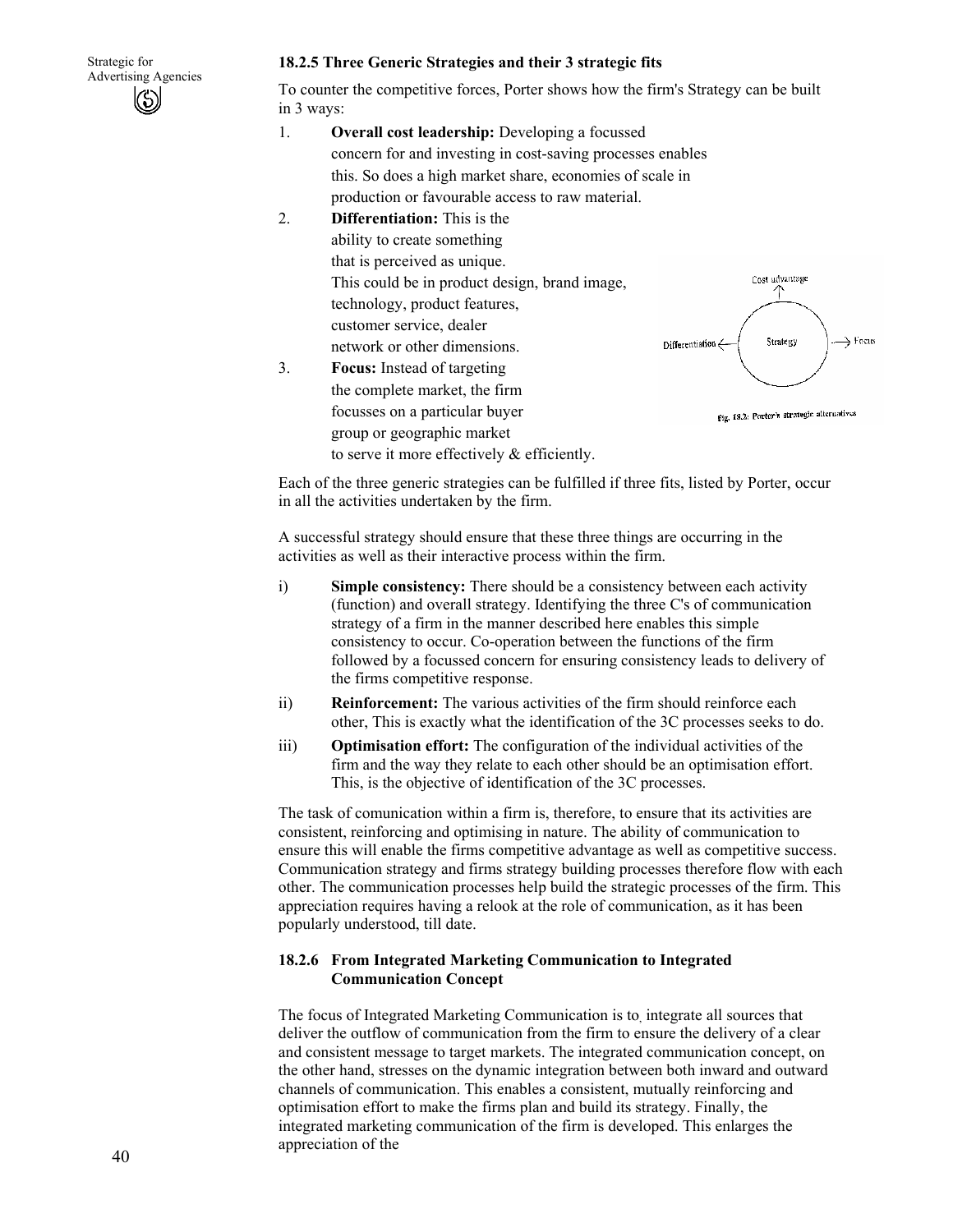role of communication to: (a) highlight its contribution to the value addition process of the firm and (b)' enable the delivery of the value added with the help of a clear consistent message.

The Integrated Communication concept starts with the customer as a focus and recognises that his needs and wants are evolving and not static. It recognises that firms need to build their communication processes keeping in mind the three forces that are acting on consumer needs at all times. These forces or Primary influences on consumer needs and wants are:

- i) Seeking better value delivery for current wants through current products: This is met by the firms ability to satisfy current consumer wants through current products in a better way. This often requires modification strategies only. The modification could be in production or distribution processes, product attributes or in clarifying products uses.
- ii) Seeking better value delivery for current wants through alternate products: Alternate strategies are required when there are alternate ways of satisfying current wants which are developing or have developed. Technology usually builds up such threats. Kodak for example is worrying about the long-run threat from the recent invention of filmless camera. This is one of the biggest threats to the film business.
- iii) Seeking better value delivery for new wants through new products: New strategies are required for new emerging want opportunities in the market emerging from new innovations that the firm can offer. Such innovations could be the result of working closely with the customer or they could emerge from related or supporting industries, firm's own R&D or by new people joining the firm or its competitors. The role of supporting industies and links between scientific people across firms in spurring innovations has been widely acknowledged.
	- i) the national environment and available international resources.
	- ii) forces within the firm to spur innovation, deliver 3 fits and manage the dynamics of competition and co-operation.
	- iii) with customers.

This can ensure that it is able to devise a competitive strategy that delivers customers additional value and gives the firma long-term competitive advantage. To build these linkages it:

- a) needs to appreicate the determinants of competitive advantage esp: in the national context the firm operates in
- b) needs to learn from internal practices of firms seeking excellence.
- c) use tools of strategy building in a manner that is competitive strategy is delivered by activities that are consistent, reinforcing and optimum.

A good communication strategy builds channels that help the firm absort from the environment especially the national environment, enable it to `process' the absorbed information within the organisation in such a way that it can offer a unique delivered value to customers and finally communicate this value added to them in a manner that they can perceive it.

# **18.3 THEIR INTER-RELATIONSHIP**

# **Planning and Strategy depend on communication**

All three tasks of planning, communication and strategy formunation are interdependent. Communication, however, is the key tool they use. The role of communication within the firm nurtures and fosters the process of bottom-up planning. One of the advantages of such a process could be what Ries and Trout call " Bottom-up" marketing where one marketing tactic generates the necessary value to build a strategy around it. When the same bottomup communication happens in non-marketing departments alongwith an upgradation of skills, knowledge of techniques of production and understanding of customer needs it could lead to cost advantage, productivity increases or even innovation as in new product and process ideas. The advantages that " good communicator" organisations have are the ones crucial to attaining strategic positions and competitive advantage. Hence both strategy and planning depend upon communication.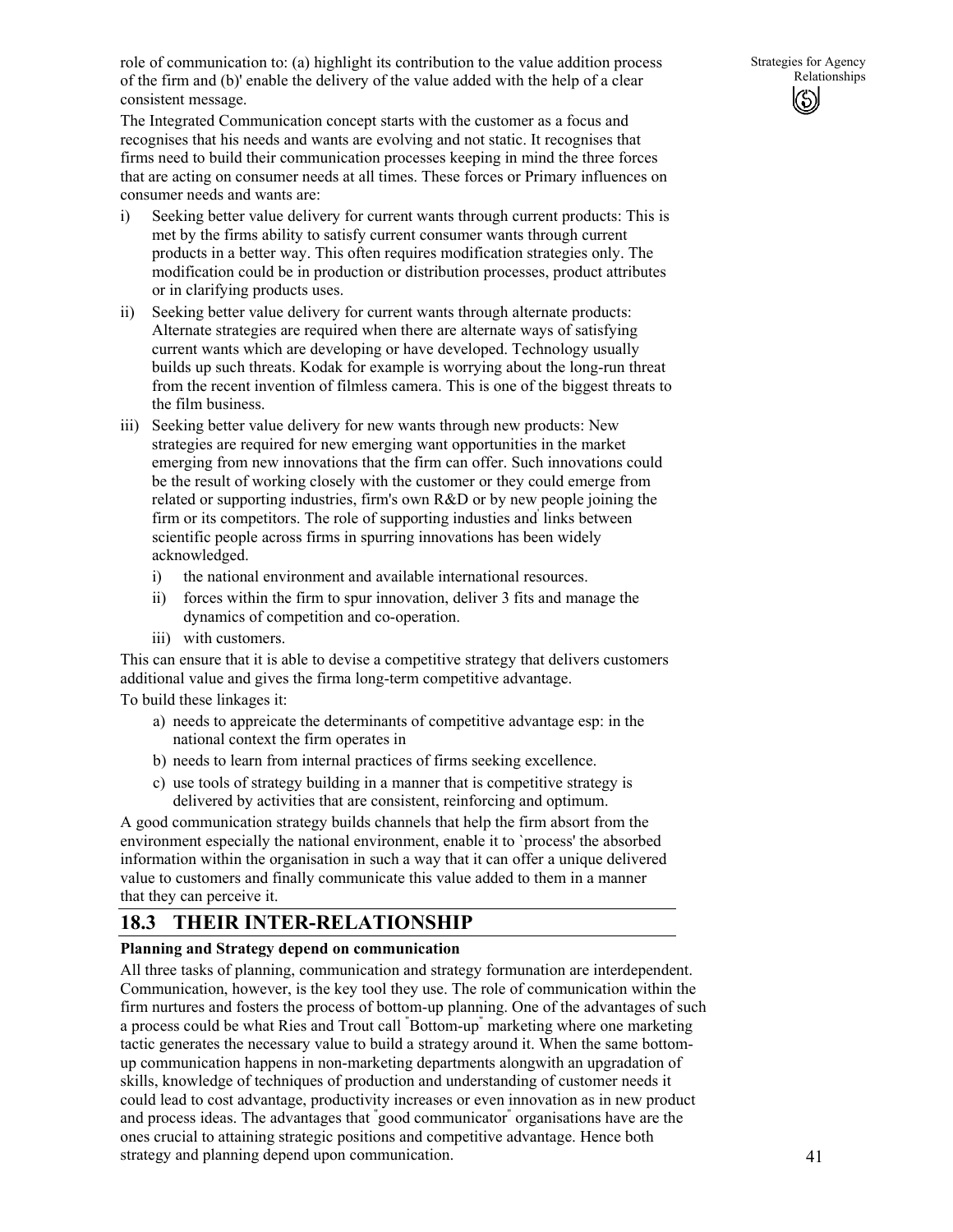#### **Communication, too, should germinate from planning and strategy**

Communication that germinates from needs of planning and subsequent development of strategy enables the creation and delivery of additional value, lower cost or both. The answer, then, to the 5 W's of communication (listed below) cannot be found without inputs from firms planning and strategy development process. These 5 W's are: Who (source), What (message). Whom (audience), which (channels) medium and with What effect. The choice of alternatives at later these 5Ws will have to be answered at 4 levels in any strategy and communication strategy building exercise.

# **18.4. THE ROLE OF COMMUNICATION IN VALUE CREATION AND DELIVERY**

Communication has a critical role to play in the new competitive scenario where global players have easy access to local markets and can deliver better value to the customer if the local firm has not kept itself abreast of developments in technologies, processes, marketing and changing nature of consumer demand. To safeguard its position the firm has to develop and nurture its channels of communication to enable it to anticipate and adequately meet these challenges.

#### **18.4.1 Primary influences on consumer: The basis of communication strategy**

This study of communication strategy begins by taking a dynamic view of the customer. The customer and his wants are not taken to be static which respond to gives cues. Marketing is therefore is not an exercise of using predetermined cues to ensure customers response. instead it is an exercise that recognises the envolving nature of the customer and seeks to understand the influences working on him. Instead of using predetermined cues, it is itself in the process of seeking those cues that can help it comprehend the influences on the customer in a better way.

To understand the primary influences on the customer we have to appreciate the factors which are the main influencers. These influencers are both internal and external to the customer. The internal influencer is the `inner driver'. For simplicity it is being shown as being expressed in two ways i.e. seeking better value and individuality and creativity. It is affected by the position of the customer in Maslow's need hierarchy. Customers at the lower level of need hierarchy may express their individuality and creativity in a different way while seeking better value. The inner influencers form part of the customers private self.



Fig. 18.3; The 'influences' and the customer: Their interplay

Communication is the common thread that not only ties up the customers private ` self with the `outside influencers' but also has a role in linking the outside influencers with each other too. The importance of communication can be understood in figure 18.3 shown above. Influencers play a very important role in shaping customer wants. The nature of this influence has been illustrated in this figure.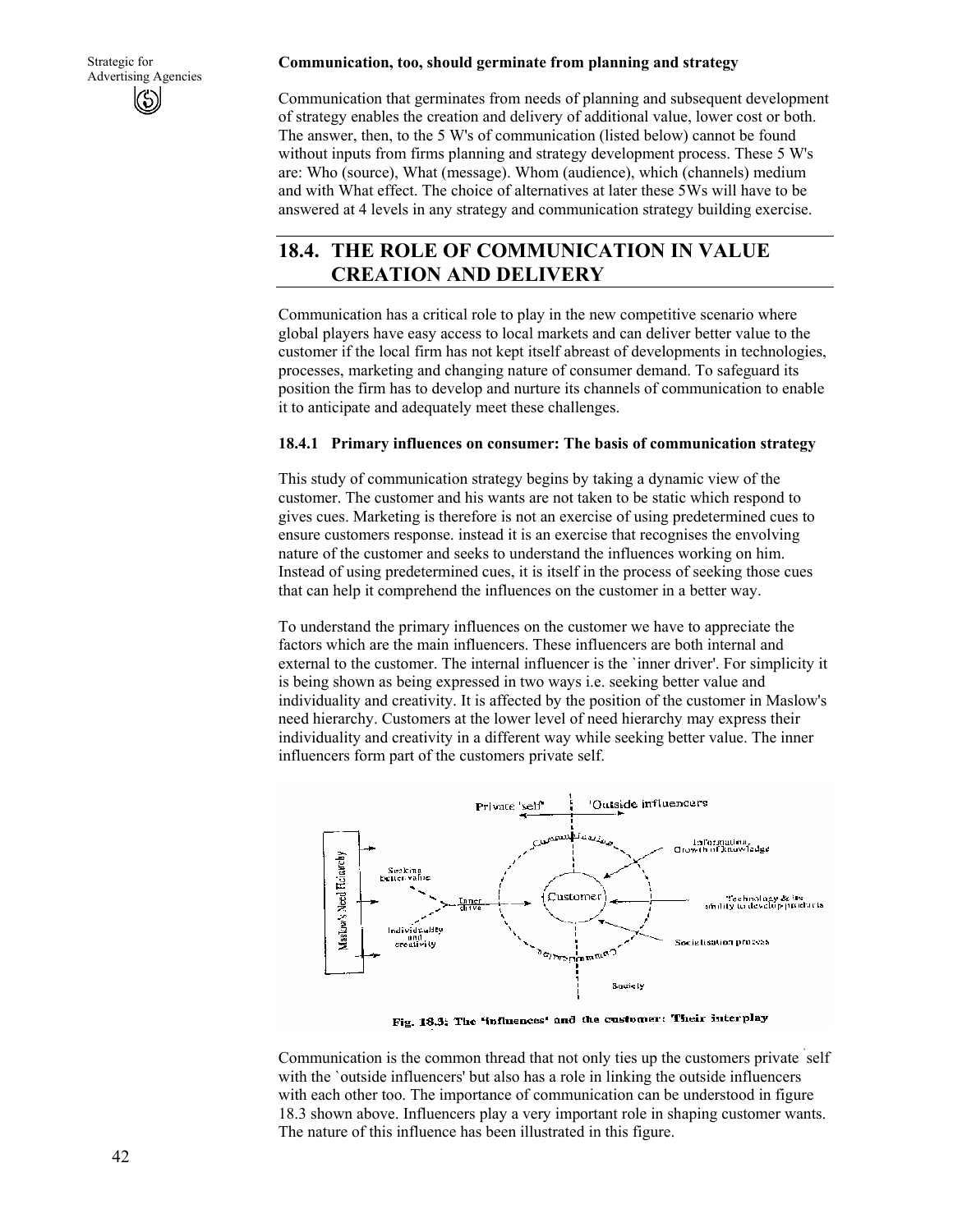Three 'outside influencers' can be identified. They are:



#### Fig. 18.4: The shaping and reshaping of customers wants

(i) growth of knowledge and information (ii) technology and its ability to delvier products (iii) the socialisation process.

The growth of knowledge and availability of information has an impact on the process of technology development. This creates not only the present products but also new products through efforts of firms. Technology influences the way customers fulfill their needs. This sometimes has social implications. Often these may be hidden influences.

Figure 18.4 shows the influencers at work on the customer to both shape and reshape wants. They tend to shape emerging wants and re-shape current wants. This process is a dynamic and on-going one.

While seeking better value is an inner desire of all customers, it is the individuality of customers which enables segmentation. All customers do not seek greater value in exactly the same way. They have their individuality of needs. Creativity is another important variable which imparts the element of dynamism to customer wants. This aspect makes the study of marketing management interesting. Customers possess an ability that enables them to relate the ever-increasing knowledge and information in new and different ways. This creates the need for better products to satisfy current wants and also creates the search of new ways of satisfying current wants. This creative process can shape new wants as the customer is exposed to greater information, knowledge and technology possibilities in the socialisation process. of course, some customers and firms may prefer status quo in varying degrees. Such firms may be less exposed to the growing information and knowledge or may not be able to develope access to it. organisational inertia may be a cause of this. Similarly, some customers may not be inclined to assimilate the new learning curve that consumption of new products may require. Others may not feel the need. for doing so. Their response to the influencers may he slower or non-existent,

The influencers impact on the customer results in the emergence of the primary influences for customer wants. These primary influences can be satisfied through present, new and alternatte products.

A view of the emergence of primary influences on customer needs and wants is shown in Figure 18.5.

We have seen above that the value seeking customer has three primary influneces working on him.

- a) Seeking better value delivery for current wants through current products i.e the desire to satisfy the present needs and wants through present products in a better way.
- b) Seeking better value delivery of current wants through alternate products i.e. alternate ways of satisfying present needs and wants

Strategies for Agency Relationships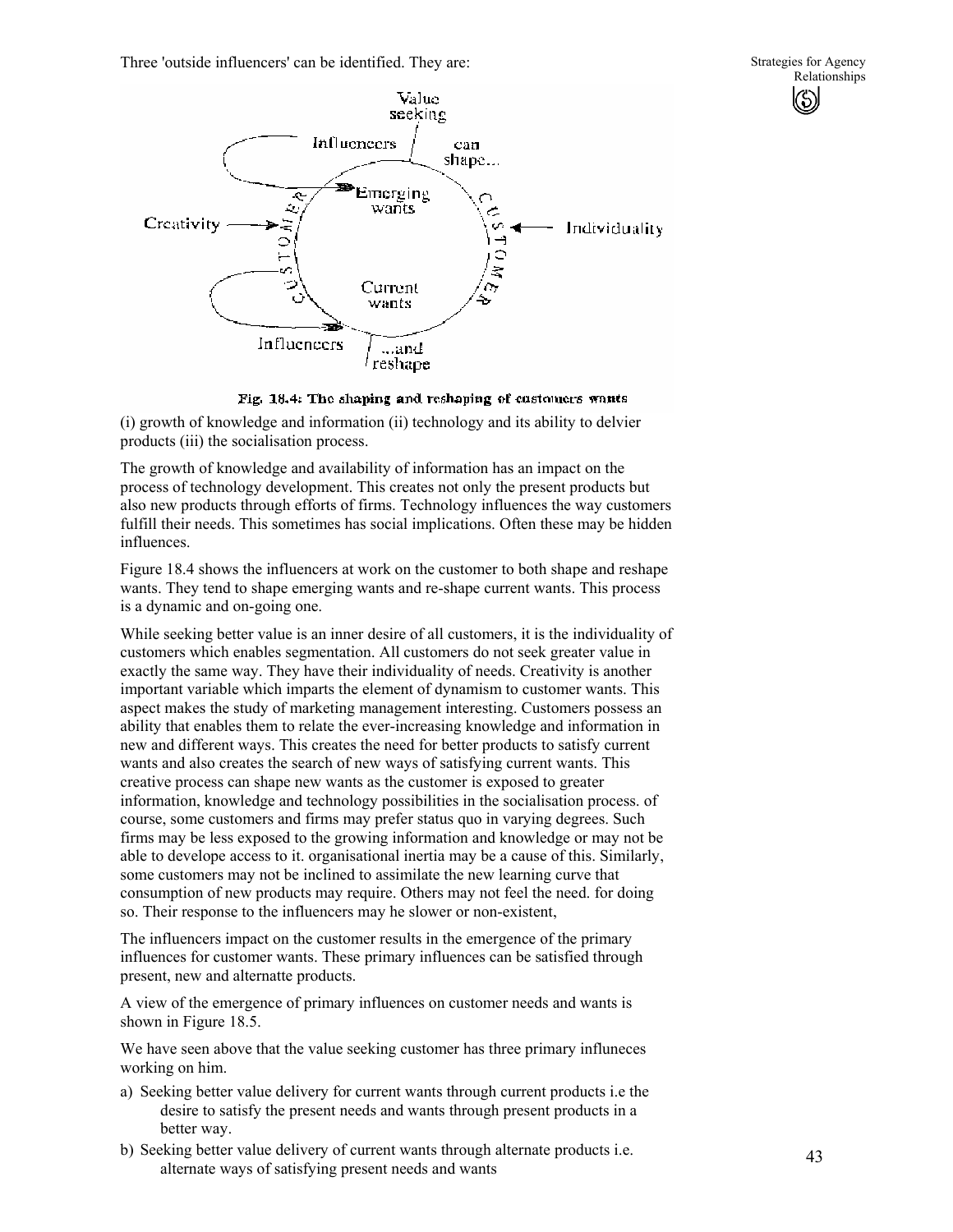

Fig. 18.5 : Emergence of three primary influences on the customer

c) Seeking better value delivery of new wants through new products Here products have to be designed for fulfilling new and emerging needs and wants.

The value seeking customer re-shapes his current wants which can be satisfied with present or modified present products. These could also be satisfied through alternate products that satisfy the same want in a different way. Emerging or new wants, being different from current ones, are unlikely to be satisfied with present products or even their alternates.

The nature of these three primary influences give a new dimension to the firms dynamism.Firtns which ignore the continuing nature of these influences are unlikely to hold loyalty of such customers who keep evolving their needs and wants based on new information and knowledge. To keep their loyalty the firm has to concentrate on the wants of the customer and develop and adapt its products to suit them. This may require different strategic choices.

For giving better value through present products, firms may need to rely upon modification strategies. The modification could be in product features and attributes or in production processes to give more efficiency and result in lower cost for customers. The quality of product could be improved and newer models designed to suit individual needs offered. The styling of the product could be improved to improve its functional use. Even repositioning could be done to highlight those features which can give additional value but were not perceived by the customer in that manner. New or alternate distribution channels may be opened to make it more convenient for customers to access the product.

Technology fuelled by growth of knowledge could create alternate ways of satisfying current wants. Such threats could be faced more by firms in the knowledge based industries. Development of new software could make many old processes redundant. The use of computers could change delivery of banking services. Internet has opened many new possibilities. In the area of impact of technology Kodak, for example is worrying about the invention of the filmless camera and the bearing this could have on its future business.

The firm also needs to develop new products to meet the emerging wants of the customers. While the customer has many alternatives in terms of firms and countries offering products, the individual firm has to develop core strengths that can help build systems as well as structure that augments innovation. This process should form a part of the firm' s strategy. Innovation, often results from working closely with the customer or from cooperation within the firms' departments with a concerned focus for delivering better value. It could also emerge from cooperating with related or supporting industries, firms own  $R&D$  as well as new people joining the firm. Even 'if a firm keeps track of competitors who have inducted new people, a study of their reponses and processes could give a firm many new, ideas. Links with scientific community, laboratories, unviersities and other research institutions also helps the firm prepare itself for the challenge of change thrown up by the new and emerging wants of customers.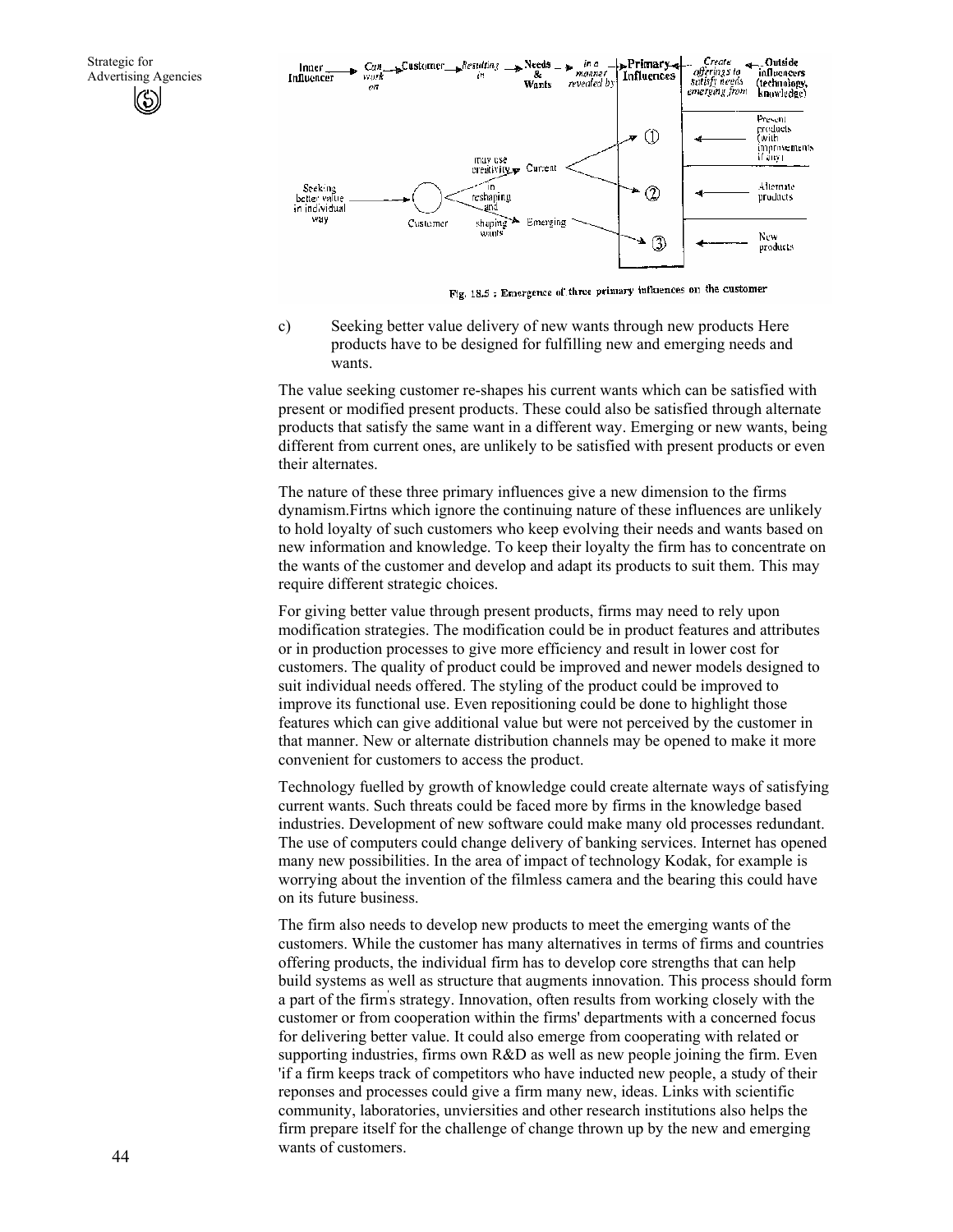The firm and the customers view the changing nature of time differently. Customers view the future based on the three primary influences working on them. Firms have to understand these primary influences but prepare for their future using their core strengths. These core strengths have to be supplemented, re-shaped or shaped a new keeping the three primary influences on customers in mind.

Firms that are not addressing themselves to these three tasks continuously are unlikely to deliver value and therefore may see declining profitability levels. The question, then, to he answered is how should firms address themselves to these tasks.

While the customer can choose products that are being offered by firms placed all over the world, the firm that has to offer them has to produce these products within its own national context. Of course, it can set up production facilities overseas but even at the new location it will he working within a national context.

The national context, then, emerges as a critical variable in determining how firms address their future and its tasks. However, firms may choose a national context to work in.

Firms, therefore, to succeed have to plan to achieve a competitive advantage through present and future product offerings in a given/chosen national context.

### **18.4.2 The relevance of national `diamond' and Mckinsey's 7S model in communication theory**

Porters theory of competitive advantage shows that there are 4 determinants of competitive advantage within a nation or a national context. These form the " diamond" . The favourable factors (and therefore strategic choices before the firm) in producing the product are largely determined by the forces working along the `diamond' . Therefore, the first task of communication strategy is to build its communication channels around the forces working within the diamond to enable it to formulate winning strategies that can make it offer enhanced value to its customers.

The four determinants are:

- a) Factor conditions.
- b) Demand conditions.
- c) Related and supporting industries.
- d) Firm structure and nature of competition within an industry.

The ability of a firm to succeed within a national context depends on:

a) How it is able to seek information and build communication channels with the determinants of competitive advantage.



b) Process' the `information' received within the firm to formulate a value adding strategy. For doing this task it has to understand how firms seeking excellence build their organisation strategy. The Mckinsey 7S Model illustrated here is a good beginning alongwith a study of excellence-seeking processes of successful firms.



National Competitive Advantage<br>Source: Michael Porter: The Competitive Advantage of Nations

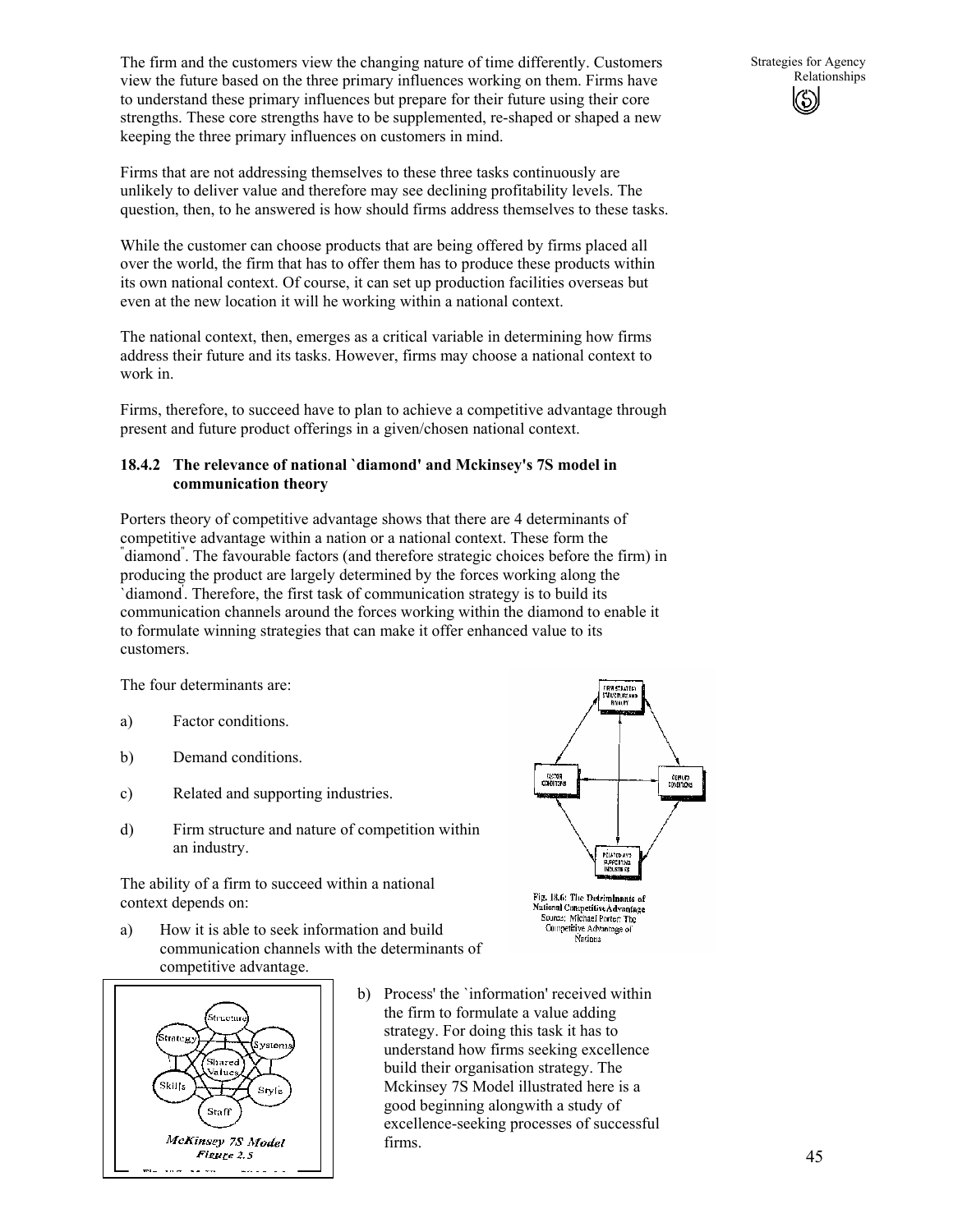c) Communicate the strategy with customers to enable them to perceive the value addition.

### **18.4.3 The new model of `Communication and Strategy'**

Keeping these tasks in mind the imperatives of the firms strategy building efforts can he summed up in the Figures 18.8, 18.9, 18.10 and 18.11. Kotler, when discussing about the development of management thought, has remarked: "In the 60's" Theory Y" called on companies to treat their employees not as cogs in a machine but as individuals whose creativity can be released through enlightened marketing practice. In the 70's "Strategic Planning" offered a way of thinking about building and managing a company's portfolio of businesses in a turbulent environment. In 80's excellence and quality" received major attention as new formulas of success. All of these are valued and inspire business thinking. In the 90' s many firms have acknowledged the critical importance of being customer-driven in all their activities. It is not enough to be product-driven or technology-driven.... Success in 1990's and beyond rests on a market and customer based view of business. "This analysis seeks to present such a view.

The two figures shown earlier presented a market and customer oriented view of business. The first Figure (Figure 18.3) showed the forces of growth of knowledge, information, technology and the socialisation processes as the predominant forces working in the market. The second Figure (Figure 18.4) showed how the needs of the customer are shaped and re-shaped keeping in mind his individuality and creativity. The following Figures (18.8, 18.9, 18.10 and 18.11) build a model of how the firm should respond within this market and customer-orientation. Therefore it seeks to create a `fit' between the firm's activities and the customers emerging requirements. Firms that are able to generate this 'fit' or this match between product and market/customer are likely to build competitive advantage and achieve competitive success.



**Fig. 18.8: The customer, home nation, firm and society's interaction during the process of value creation** 

The figures present a customer-centric view of the market, the opportunities it presents as well as how the individual firm can develop its strategic responses. Each of the lines representing the boundaries of the concentric circles could represent channels of two way communication. The first two concentric circles represents the interactive nature of customer wants and market opportunities. The last 3 concentric circles represent the three C's which are the necessary ingredients of both communication and strategy building. These help develop the firm's competitive response to the customers need and the market opportunities that they create.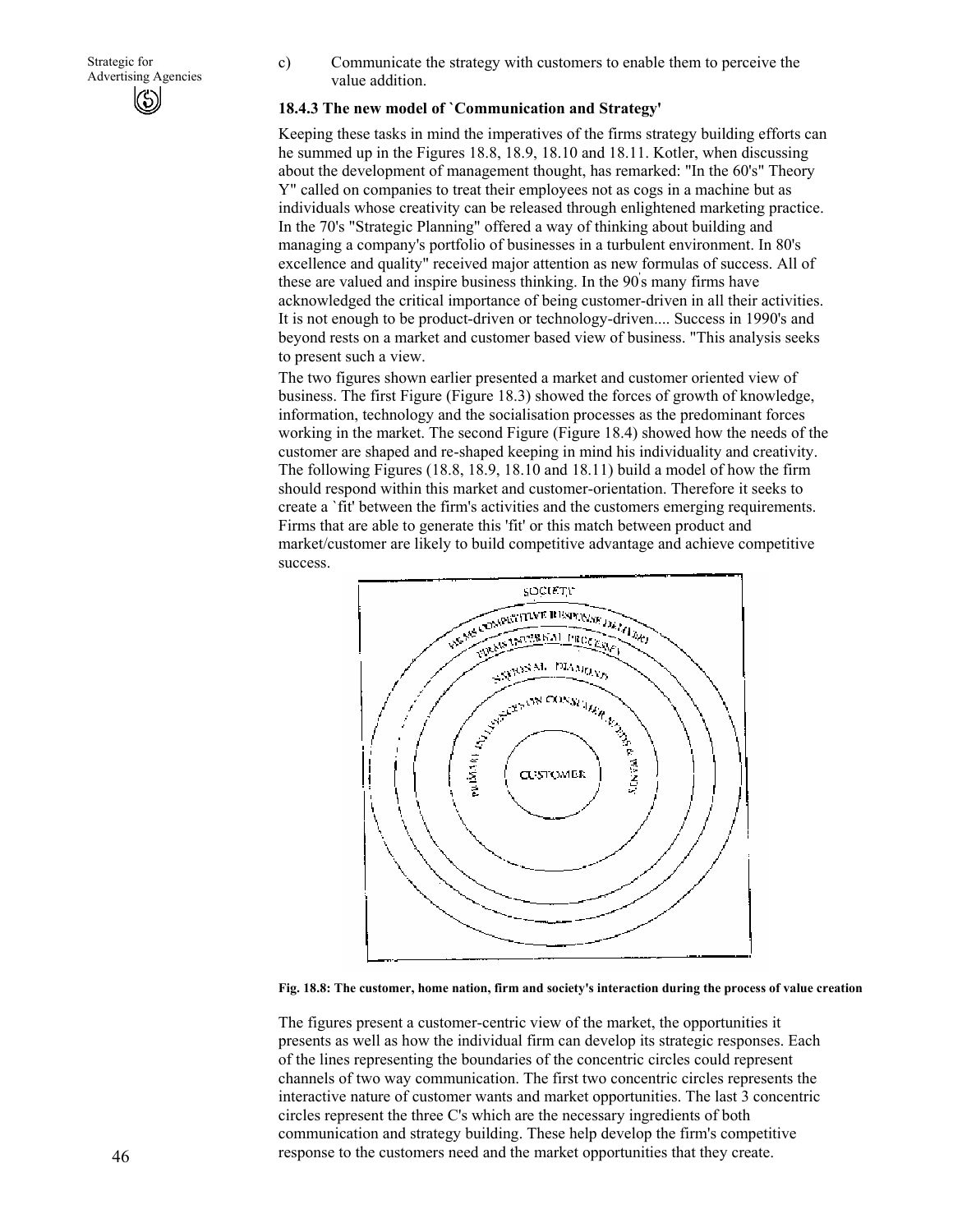



Flg. 18.10; What figure 18.9 means

Fig. 18.11: The emergence of the 4C's,

The area outside the concentric circle (firms interaction with society) will be discussed in point 4 below.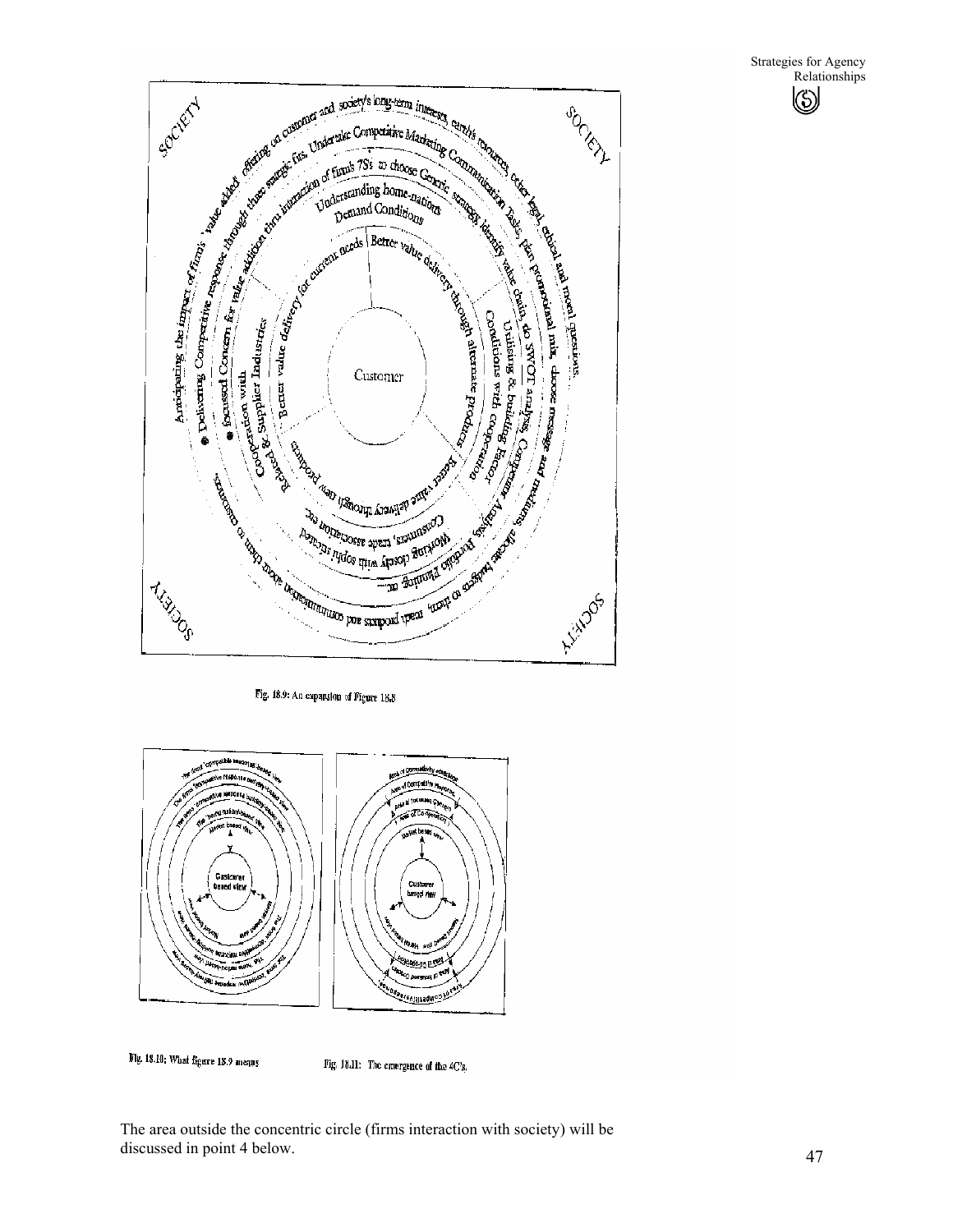These 3 Cs represent processes of strategy and communication. These are:

1. Co-operation (The first 'C' and the area within the third concentric circle).

The circle mainly represents External communication (Communication with external world) to generate a `net inflow' of information: This entails both working closely with sophisticated buyers (through understanding `home demand composition' in the demand conditions) and developing communication channels around the determinants of national competitive advantage. Infact, working closely with sophisticated buyers and trade association is so important that it needs separate attention. A good framework of understanding this process is through appreciating Porter's National Diamond and the implication it has for both the firm' s strategy development and communication strategy.

(The term Net inflow of information it used because cooperation would entail outflow of information also. Overall each firm plans to gain from this communication and exchange).

2. focussed Concern: (The Second 'C' and the area within the fourth concentric circle)

For successful strategy development two focal strength need to be developed by the firm in this concentric circle. These are:

- 2a. internal communication (processing): To interanlise the interaction or "process" the inputs received. A good framework of understanding this process is through Mckinsey model and study of processes of firms seeking excellence.
- 2b. (Discrimination): This implies the ability to sift the 'wheat' from the 'chaff' i.e. separate the relevant information from the irrelevant one. Then it should identify where the firm can add value. This needs a good understanding of the firms current strengths as well as a realisitc assessment of the strengths it can or needs to develop. It also implies an ability to identify the key activates critical for the firms competitive success and to focus on them. The area of focussed concern contains within itself the forces of both

cooperation and competition which have to be managed with discrimination.

*3. Competitive Response: (The third 'C' and the area within the fifth concentric circle)*  This represents the area of execution of both strategy and communication with the customer (i.e. Net Outflow): The firm develops the delivery system for its competitive response. The firm has two tasks here. (a) delivery value added (b) making the customer correctly perceive the value addition. Such communication of the value added to the customer when done makes the marketing communication meaningful.

(Net outflow is the term used here because inflow of information through distribution channels, salesmen, Market Research (MR) etc. also exists in this circle).

4. The above 3C's represent the present processes of communciation and strategy (whether formally planned or informally achieved). However, some unfulfilled tasks remain in the depiction of the three C's. When the interaction between the firm and society generates competitive responses that are Compatible with society's long-term interests, the 4th C emerges. This is shown in Figure 18.9 and involves anticipating the impact of firms value addition on society. Satisfying customer wants and serving long-run customer interests may not always be the same thing. Firms need to study the impact of their offerings on social processes, earths resources as well as look at other legal, ethical and moral issues. When a firm has anticipated these issues, it enables a competitive response that benefits from a compatibility advantage. This offers the customers, firms, cluster, industry, nations and society the advantage of compatibility in their value seeking, value delivery and value creation processes.. It ensures that conflicts that are reflected today through concerns for environment, decay in cultural values through influences of new behaviour patterns and lifestyles associated with 'development', ethical and legal issues are resolved by informal processes of firms and society before they can arise. The emphasis here is on tempering the growth of knowledge with the realisation of wisdom. This has been elaborated upon in Section 18.10 as the challenge facing communication.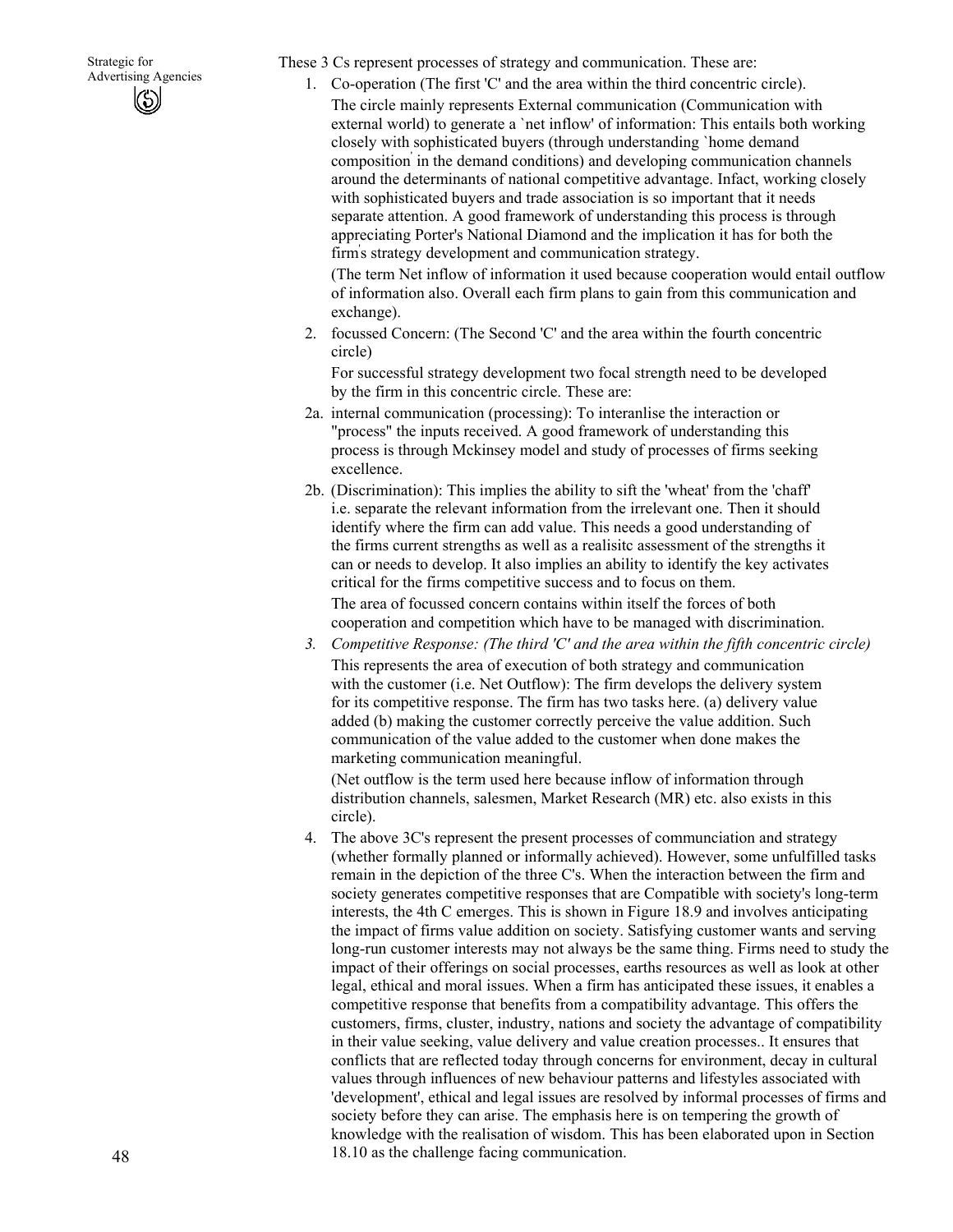### **18.4.4 The SW approach to communication in this model**

Every successful communication exercise needs to identify and answer the 5W's i.e. Who (source), What (message), Whom (audience), Which medium (channels) and What effect. Any process of communication, to be successful, should be two-way. Hence feedback is an essential compoenent, of the communication process.

The 3C (and 4C) model, too, need to identify and answer the 5W' s. Of course, the 5W' s would need to be discussed or every 'C' or communication process separately. These three (or four) approaches or levels of the 5W's is elaborated here.

| The 'Cs'                                                                                                               | Who<br>source               | What message                                                                                                                                                                            | Whom audience                                                                                                                                                                                                                                                                                                 | Which medlum<br>channels                | What effect                                                                                                                                                                                                                                                                                                                                                                                                                                                                                                                                                                                                                                                                              | Ferdhack                                                                                                                                                                                                                               |
|------------------------------------------------------------------------------------------------------------------------|-----------------------------|-----------------------------------------------------------------------------------------------------------------------------------------------------------------------------------------|---------------------------------------------------------------------------------------------------------------------------------------------------------------------------------------------------------------------------------------------------------------------------------------------------------------|-----------------------------------------|------------------------------------------------------------------------------------------------------------------------------------------------------------------------------------------------------------------------------------------------------------------------------------------------------------------------------------------------------------------------------------------------------------------------------------------------------------------------------------------------------------------------------------------------------------------------------------------------------------------------------------------------------------------------------------------|----------------------------------------------------------------------------------------------------------------------------------------------------------------------------------------------------------------------------------------|
| lat level Cooperation<br>(Interaction with<br>determinants of nations<br>competitive advantage,                        | Firm                        | Sceking heformation<br>and giving<br>information that<br>identifies and<br>generates thinking<br>about what can add<br>value to customers<br>(mle ef discrimination)<br>Important here) | Cluster<br>- Scientific community<br>- Competitors &<br>Industry association<br>Universities &<br>Laboratories<br>Apprenticeship<br>programs<br>- Market Rosearch<br>Араксім.<br>- Detoanding costomers<br>– Related industries<br>- Supporting & Supplier<br>industires<br>- Other sources of<br>information | Mainly personalised<br>communication    | unbdenstanding how the 3<br>influences on customer<br>can be satisfied.<br>exploit factor conditions<br>or lack of them to drive<br>imioration.<br>build channels of external<br>communication &<br>information sharing.<br>the above exercise would<br>give inputs for resource<br>flows investment flows to<br>sectors that can build<br>competitive advantage and<br>to activities that con<br>Inichty it.<br>co-operation is thus the<br>key variable here which<br>will lead to Design'<br>edapution of present,<br>siternate new products and<br>technology development<br>programmes with ladustry.<br>Also Skill development<br>within the firm & other<br>such activites occur. | Feedback on selectific<br>research in areas.<br>relevant to the firm.<br>especiay in product<br>process technology<br>improvements.<br>Feedback on markets,<br>customers, new needs<br>competitors strategies<br>ct.                   |
| 3nd Level focusved<br>Concern (Interaction<br>with employees and<br>unong films)                                       | Fint                        | Feedhack received<br>irom far level.                                                                                                                                                    | Firms employees                                                                                                                                                                                                                                                                                               | Personal<br>Communication               | developing firms response<br>to3 customer influencers.<br>decisions on resource<br>allocation for sectors and<br>activities.<br>build internal<br>communication systems to<br>process information<br>recleved from external<br>sources with use of<br>discrimination.<br>Valyo chain identified<br>re-engineering work flows.<br>cross functional teams<br>firms 'systems' re-looked<br>欩<br>firms "skills" development<br>timas 'structure' relocked at<br>activities which will<br>deliver strategic advantage<br>to firm Identified<br>Firms simtegy development                                                                                                                      | Feedback from firms<br>internal sources on how<br>strategy of the firm<br>should be developed.<br>identity where the firm<br>can add value & for<br>Whom (i.e. identify<br>target nudience). Also<br>how this values is to<br>be added |
| 3rd level Competitive<br>Response (Internaction<br>with customers).                                                    | Firm                        | How the firm is<br>delivering value                                                                                                                                                     | Customer & dealer                                                                                                                                                                                                                                                                                             | personal definpersonal<br>Communication | Delivedng firms repsonse<br>to J customer influences<br>More customers and<br>dealers to purchase<br>product service                                                                                                                                                                                                                                                                                                                                                                                                                                                                                                                                                                     | Is "Delivered value"<br>same as "Perceived<br>value" received by<br>customer                                                                                                                                                           |
| 4th Level (Compatability<br>Advantage. 3Cs need to<br>be comparble with values<br>and long-term interest of<br>Society | Firm<br>Customer<br>Suctory | processes.                                                                                                                                                                              |                                                                                                                                                                                                                                                                                                               |                                         | Shared Vangs Interation with Society. The question is "How can customer & figure shared values move towards shared<br>values of society?" These shared values are the welfare & benefit of all. The competitive response of firm needs to be<br>compatible with long-term interests of society. These long rerm interests include environmental, efficul and legal issues,<br>They also involve questions of preservation of beneficial cultural processes if they are under attack from commercial                                                                                                                                                                                      |                                                                                                                                                                                                                                        |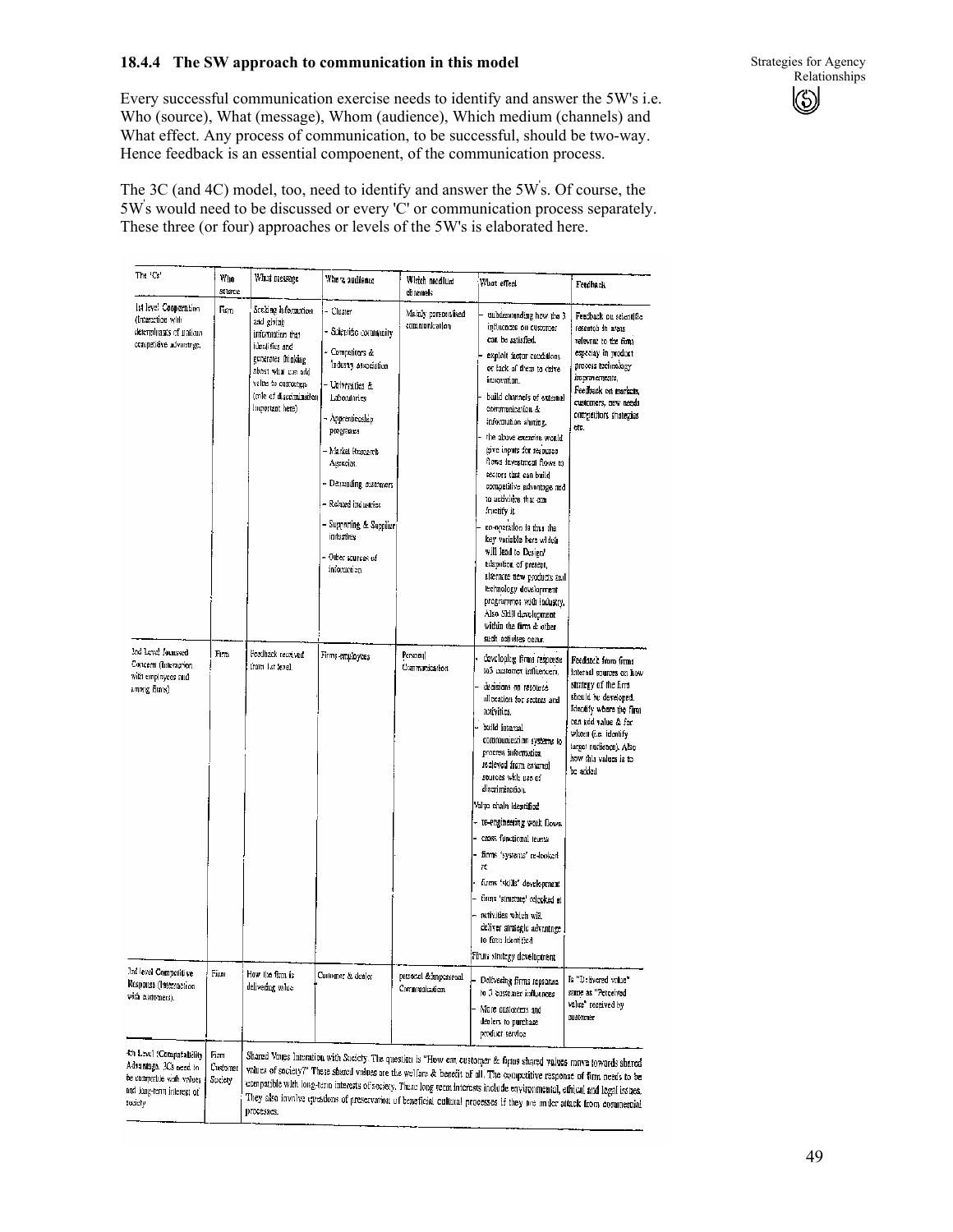#### **18.4.5 A comparison with previous communication theory**

A study of the differences between the previous theory and the one proposed here is essential. This differentiation will enable identification of the `value added' by the theory presented here. Such a differentiation can best be measured by a comparison of how the 5W's are identified/answered in both approaches.

The new theory of communication strategy differs from the previous models on the following counts:

| 5 W <sub>s</sub>                                                                                                                                           | Previous                                                                                    | As Suggested now                                                                                                                                                                                                                                                                           |  |
|------------------------------------------------------------------------------------------------------------------------------------------------------------|---------------------------------------------------------------------------------------------|--------------------------------------------------------------------------------------------------------------------------------------------------------------------------------------------------------------------------------------------------------------------------------------------|--|
| Who                                                                                                                                                        | Starts with the marketing<br>۰<br>person as the source who has<br>ideas to be disseminated. | Starts with the firm as the source of<br>۰<br>communication.                                                                                                                                                                                                                               |  |
| What<br>Starts with the assumption<br>۰<br>that a marketing strategy is<br>already built and has only to<br>be communicated (i.e. Begins<br>with strategy) |                                                                                             | Starts with the influences working on<br>the customer and how communication.<br>not only through market research but<br>also with factors as well as related<br>industries can release forces of values<br>addition which can help fulfill customer<br>wants. (i.e. Begins with customer). |  |
| Whom                                                                                                                                                       | Defines target audience as<br>customer only                                                 | Defines target audience as:<br>(i) all who can contribute to value addition<br>process i.e. scientific community, R&D,<br>related and supplier industries, firms<br>employees etc.<br>(ii) those who receive it. (i.e. present and<br>future customers),                                   |  |
| Which medium<br>More focus on impersonal<br>communication with customers.<br>through advertising etc.                                                      |                                                                                             | More focus on personal communication with<br>sophisticated customers to understand their<br>needs and as well as with contributors to<br>firms values addition process. Finally<br>personal and impersonal communication<br>with customers to convey value added<br>offering.              |  |
| What effect                                                                                                                                                | Take customer through AIDA<br>process                                                       | Take all participants through value addition<br>process and customers through AIDA<br>process.                                                                                                                                                                                             |  |

#### **18.4.6 4th C: The future of strategy and communication**

The 3Cs of communication and strategy are active as the processes of value creation and delivery in society today. However, both consumer interests and long term interests of society can only be adequately catered to when the firm offers value addition that does not impinge upon the total value enjoyed by society. The need therefore exists, not only for the firm to generate a competitive response but also to ensure a compatible one. The firms competitive strategies should be compatible with society's processes. When this happens, all firms as well as society enjoy a compatibility advantage. Its emergence has been shown in Figure 18.11 as well as discussed in the 5W approach. Will the achievement of such a state remain a fantasy? How can the compatibility advantage be achieved? What steps need to be taken to make it a reality? Section 18.10 shall address these questions.

The concepts as developed in the early section of this unit can be summed up in five points;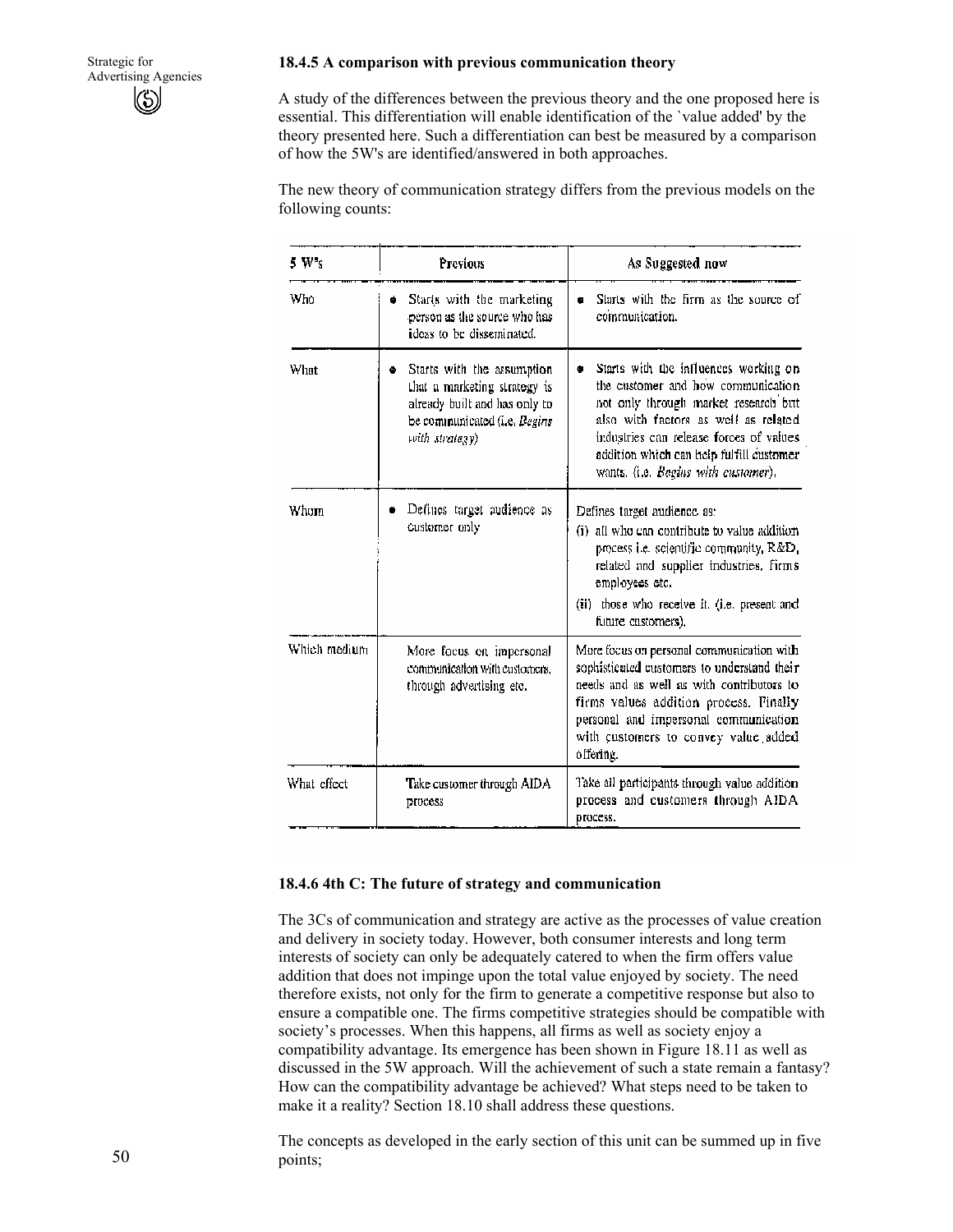# **18.5 THE FIRST 'C' CO-OPERATION: HELPING** Strategies for Agency **FIRMS, AND INDUSTRY**

The firm, in todays scenario of global compeition, is likely to have its fortunes interlinked with the cluster, industry and home nation. Global market shares depend on competitive strategies built on the strength of a home nations competitive advantage. This competitive advantage is usually the result of cooperation and communication.

### **18.5.1 Cooperation: The new challenge for communication**

Porters study to competitive advantage of nations has thrown up a new challenge to firms and nations that wish to achieve competitive success. The challenge is one of . cooperation. Firms can no longer fight shy of cooperating if they need to build up their own competitive strategy and their nations competitive advantage. Governments, it has been demonstrated, have a marginal role to play. The dynamics of competition and cooperation has to be nurtured by domestic firms themselves in their quest for both excellence and competitive strategy. Infact, Porter conclusively observes that the greater the degree of competition, the more conducive the environment for cooperation to. generate innovative results.

Cooperation is essential to augment the firm capabilities. The consumer needs are not static but are empowered by the dynamism of the three primary influences. The firm has a national context; an internal structure and the option of building channels of communication that are backed by easy international flow of certain information and offerings. The firm has to adequately meet the challenge of change imposed by influences on consumer. For this it has to recognise the imperative of cooperation.

Often innovation that reshapes products and creates new products is the result of cooperation. Information plays a large role in innovation. Innovation is in both methods and technology. Innovation in methods involves, new production methods, new ways of marketing, identification of new customer groups etc. organisational inertia is the biggest barrier to the possibilities of innovation. For sustaining advantages the firm has to continually move earlier. than its rivals. The ability of the firm to innovate has much to do with information sources available and consulted by it. Information that will be useful is that which is not sought or available to competitors, or information available to others that is interpreted in new ways. Sometimes it results from sheer investments in R&D and Market Research. Seeking information, that can help the firm respond to the primary influences working on the customer, implies cooperation. The cooperation is the new challenge for communication.

### **18.5.2 The national diamond implies cooperation and communication:**

Porters states " The mutually reinforcing activities of the diamond all conceal important channel of communication that add value, give competitive advantage and therefore marketing strength. All these channels, therefore, contribute to both firm as well as, .marketing strategy" .

Further, he elaborates "Underlying the operation of the national diamond and the phenomenon of clustering is the exchange and flow of information about needs, techniques and technology among buyers, suppliers and related industries."

Finally, he concludes that "Advantages throughout the diamond are necessary for sustaining competitive success in knowledge intensive industries, Advantage in every determinant is not a prerequisite but the interplay of advantage in many determinants yields self reinforcing benefits that are hard to nullify and replicate," This interplay is the result of cooperation.

### **18.5.3 Role of cooperation in firms strategy building**

The `diamond' highlights the role of factor conditions, related and supporting industires and demand conditions. Among factor conditions, the advanced factors are critical in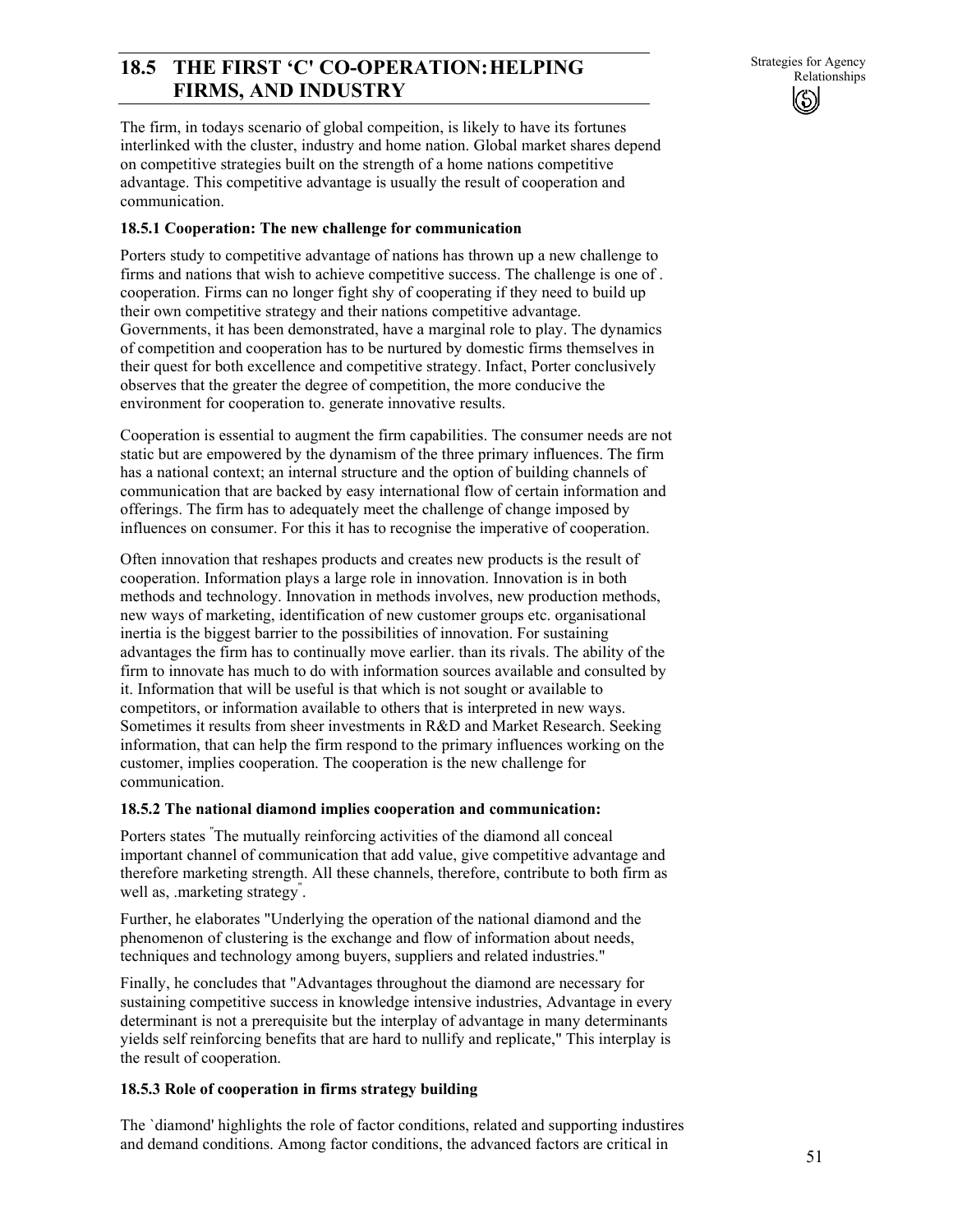our analysis for they include modern digital data communication, educated personnel & university research institutes. The advanced factors are. now the most significant factors to achieve higher order competitive advantage like differentiated products and proprietary production technology. They have to be built by human resources and capital factors and may be difficult to procure in the global market. Denman's success in enzymes for example is based on interactive communication and cooperation with its base of scientific knowledge in fermentation. Its success in furniture depends on its interaction and cooperation with the university that trained designers. The U.S. stock of human skills and scientific experience in both computer hardware and software interact and cooperate to yield advantage not only in these industries but also related ones like medical electronics and financial services. The advanced and specialised factors reflect the firms capacity to absorb information, process it and add value 'through its products, process and designs. Therefore they reflect the cooperation, communication and innovation abilities of the firm.

Sometimes, the home base advantage itself can even be translated through a communication strategy to create an international competitive position. The success of the Swiss herbal candy Ricolas in the international market shows how a marketing compaign can be built around the home base advantage.

Competitive advantage comes not only through using current factors but also through factor creation. It is firms (and not the governments) in most cases that indulge in factor creation that leads to factor advantage in industries. The Italians indulge in factor creation through cooperation by transfers of knowledge within extended families for there is strong family inter linkage between operating firms inmost of the industries.

Cooperation or working with buyers, suppliers and channels involves not only helping them upgrade and extend their own competitive advantage. Open communication with suppliers can give early access to new equipment, supplies and ideas that are critical for creating competitive advantage. The Japanese case illsutrates how working closely with suppliers with free information flows lead to superb service and rapid changes. The role of related industries in spurring innovation has been widely acknowledged and recorded. it is cooperation that builds channels of communication which lead to sharing technology, channels and buyers.

Similarly demand conditions are important for a firms success. Understanding buyer needs requires access to buyers, seeking their cooperation thorugh building open communication between them and a firm top technical and managerial personnel. This interaction should help create an intuitive grasp of buyer circumstances. Again, firm that 'cooperate' and do not shy away from demanding buyers are more likely to succeed. For it is the sophisticated and demanding buyers who push a firm towards innovation. However working with them alone may unnecessarily drain resources or may not produce commensurate results. It is close interaction with the customer and the grasp of this needs that can result in a winning tactic for a company. Ries & Trout call it as "Bottom-up" marketing. This tactic can be the basis of a winning strategy. The inability to understand the changing market place, customers and the need to provide competitive values has created a situation where some powerful US companies of the '70s are struggling to remain porfitable today.

#### **18.5.4 Role of communication in building cooperation**

The firms which have developed strong internal and external communication channels, recognise the importance of cooperation both within the firm and with outside sources and build channels of information with them are likely to succeed. The features of successful communication strategy would then be the same as those of the firms competitive strategy. This not only ensures consistency and reinforcement but also optimises the firms cooperation and communication efforts.

Cooperation is a state of mind which, by its very nature, does not exclude anybody from its ambit. Not even the competitor. However, it has been discussed earlier that cooperation with the competitor needs the use of discrimination. Now this interesting dimension, of when cooperation and communication with the competitor can add value, will be discussed. The other dimensions of cooperation will be discussed next.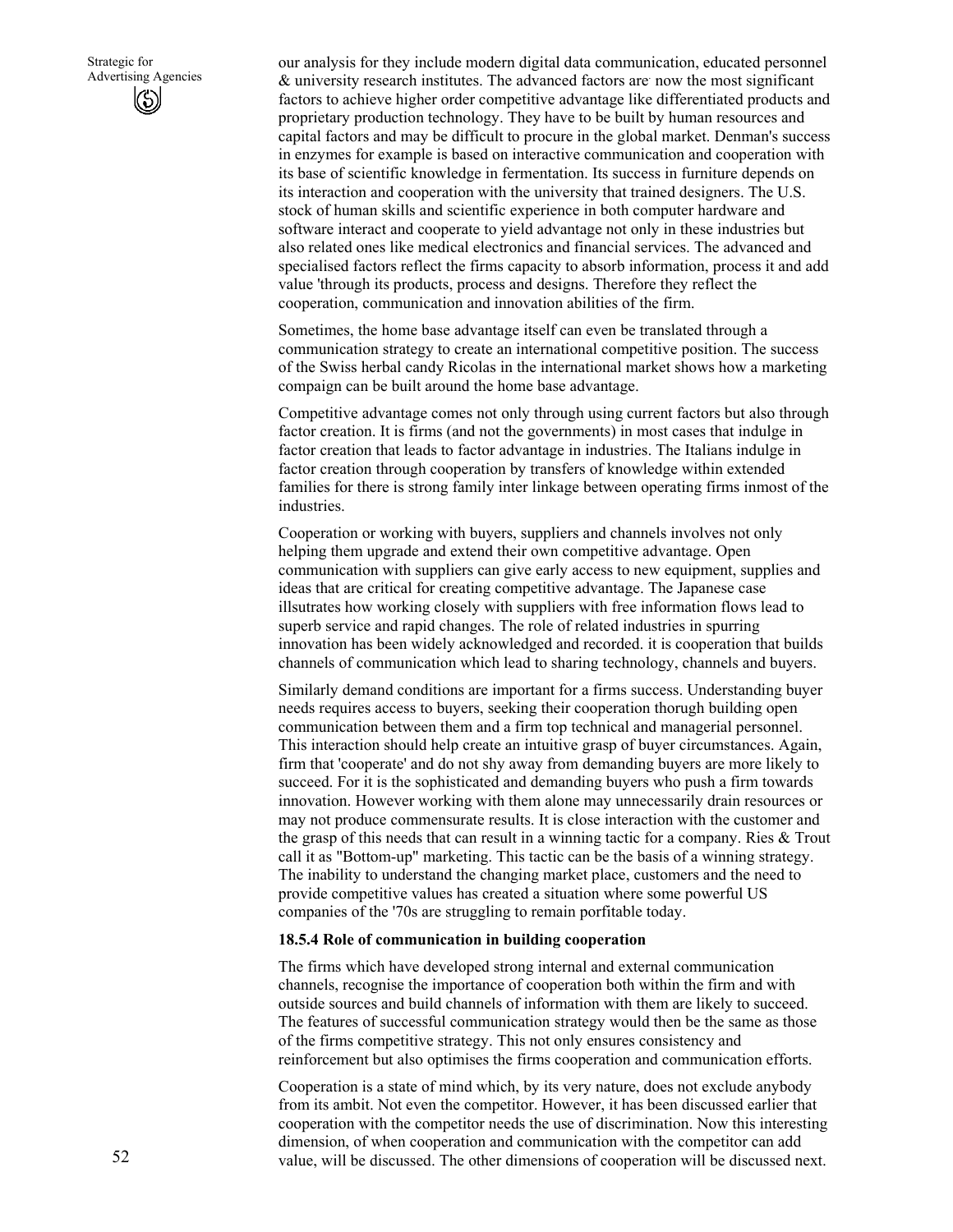- (i) Cooperation with the competitor can help firm, industry and nation: Some things are best achieved by cooperation among competitors. There are many examples of such an approach. Under certain conditions it is necessary to followed this approach. Under certain conditions it is necessary to follow this approach. These are elaborated below:
	- b) Communicate when factor conditions don't exist: When firms in countries are severely handicapped by lack of a factor, it is the, best meeting ground for cooperation. For the survival of all competitors may be at stake. Such pressure is often a good breeding ground of innovation. Some of the best inventions in the world have been fuelled by the absence of factor conditions. The development of Italian steel Mini mills technology developed out of a lack o many conditions faced by the steel mills situated far away from ports and their active cooperation to overcome the odds.
	- c) Communicate when international competitive positions are possible for the industry: It is in the common interest of industry members to develop some factors when all other enabling factors exist Such factor creation needs communication channels and cooperation environment. The Japanese industry has successfully produced values added products through cooperation.
	- d) Communication within industry and with customers when need to understand/ increase generic demand. There are many instances: when local competitors have joined together to prepare communication programmes that seek to raise consumer interest in the product. The impact of such communication benefits all brands. Even joint consumer research by the industry members can be undertaken. The American Coffee Market had seen such an activity by producers. In India generic advertising of milk, eggs etc. has been undertaken to have an impact on the level and nature of demand.
- (ii) Cooperation has many other dimensions too. These are:
	- a) **Communciate within the cluster:** The cluster is one of the most important phenomenon that makes competitive advantage possible. Realising the value of communication and cooperation within the geographical cluster can make value addition and international competitive advantage a reality.
	- b) **Communicate with Industry Association:** The industry association has played a decisive role in developing competitive advantage of many industries. In Italy industry associations have helped apparel, shoe, and ceramic tile and furniture industries. They played a key role in improving communications and logistical facilities. In U.S. industry association in electronics is working with schools and universities.
	- c) **Communicate with factors, related and supporting industries and customers:** German chemical firms have relationships with major German Universities. They sponsor institutes devoted to chemical research and upgrading the industry. The firm participates in apprenticeship programs involving local technical schools and maintains close contacts with local university departments. This enables factor creation and upgradation. To be close to customers two world ranking Insulin producers from Denmark own two hospitals that specialize in treating patients and conducting research in diabetes.
	- d) **Invest in information, Market Research, In-company training Infrastructure and R&D etc.:** A firms investments in information, Market Research (MR), in-company training infrastructure, R&D are the vital dterminants of long term competitive advantage. All these combined with cooperation with industry association determine the ability of a firm to achieve competitive advantage.
	- e) **Manage dynamics of competition and cooperation:** Experience the world over shows that when interchange among buyers, suppliers and related industries occurs at the same, time as active rivalry, the conditions for competitive advantage are most fertile. The key strength of the firm is the ability to discrimnate between what must be shared and what should be used for developing the firm's own competitive response. As many information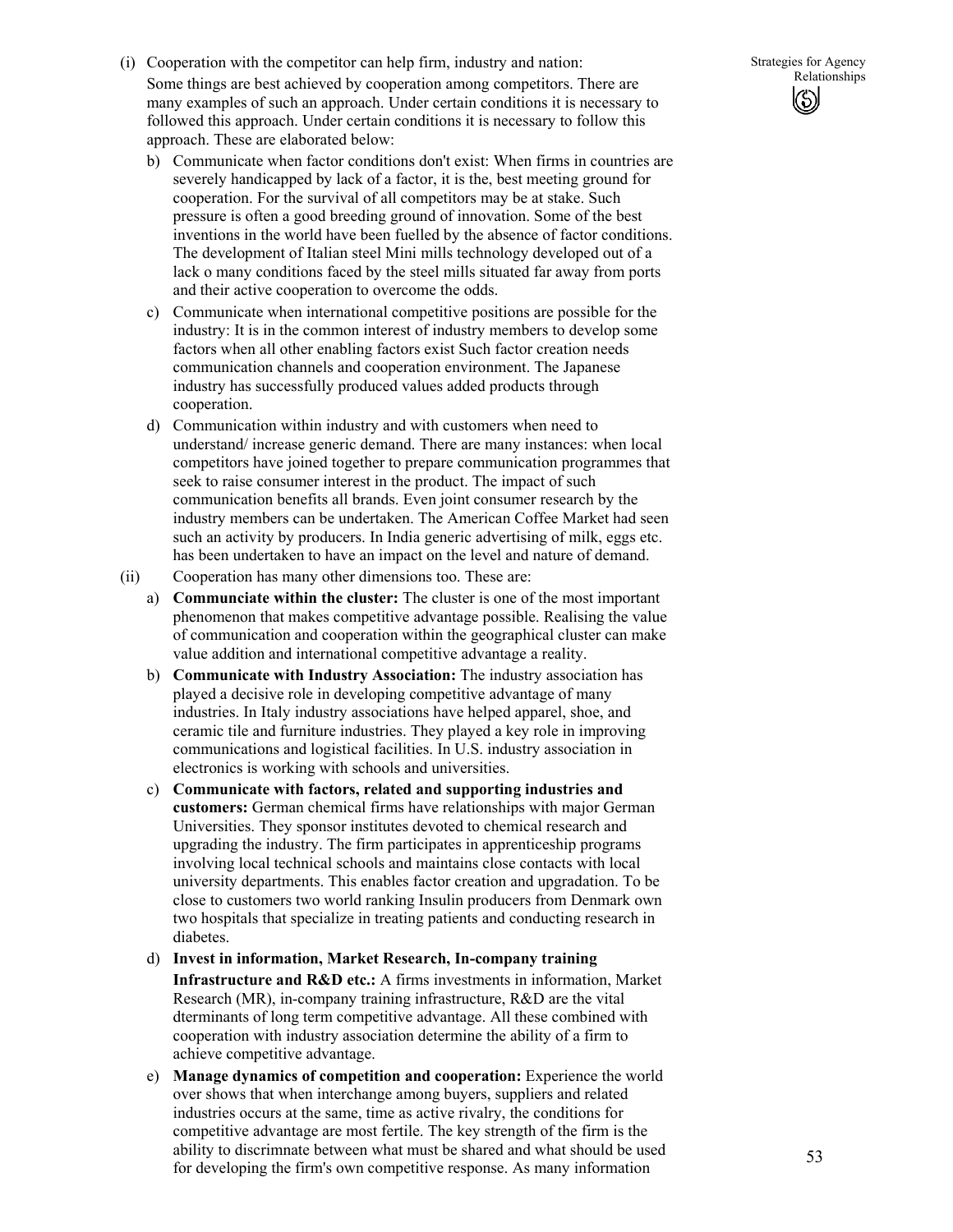flows are not one way, a firm has to be prepared for an outflow of information from it. The discrimination ability to manage the inflow and outflow can be an important skill to develop. Development of technology. is , usually expensive and industry needs to collaborate. However, development of special processes which save cost, improve quality or ensure better delivery of value added in any other way, may be the firms competitive response.

### **18.5.5 Interrelationship among determinants and their influence on stage of National Competitive Development**

The firm is dependent on the determinants of national competitive advantage for formulating its competitive strategy. The determinants are, again, interdependent on each other. They have interrelationships which are supported by strong under currents of communciation and cooperation.

The role of cooperation, as it emerges, illustrates not only its importance in building the competitive response of the firm but also enabling a competitive advantage for the cluster, industry and home nation. This non-zero sum result of cooperation comes from exploring inter-relationships and building upon them. Such inter-relationships are strong among the determinants of national competitive advantage. This is depicted here:

| <b>Variable</b>                            | Factor<br>Conditions                                                                                                                                                | Firms, Strategy,<br>Strategy & Rivalry                                                                                                                                        | Demand<br>conditions                                                                                       | Relating &<br>Supporing<br>industries                                                                                                                                                                                                                                                  |
|--------------------------------------------|---------------------------------------------------------------------------------------------------------------------------------------------------------------------|-------------------------------------------------------------------------------------------------------------------------------------------------------------------------------|------------------------------------------------------------------------------------------------------------|----------------------------------------------------------------------------------------------------------------------------------------------------------------------------------------------------------------------------------------------------------------------------------------|
| Factor<br>conditions                       |                                                                                                                                                                     | $-$ A cluster of<br>domestic rivals<br>stimulate factor<br>creation.<br>- Perceived<br>national challenges<br>can also stimulate<br>factor creation.                          | Home demand<br>influences<br>priorities for factor-<br>creating<br>invesments.                             | They create or<br>stimulate the<br>creation of<br>transferable factors.                                                                                                                                                                                                                |
| Demand<br>conditions                       | Sophisticated<br>factor creating<br>mechanisms<br>attract forcien<br>students and<br>participation by<br>foreign firms<br>pulls through<br>the nations<br>products. | Intensive rivalry<br>makes home<br>demand larger &<br>more sophisticated<br>- A group of rivals<br>builds a national<br>image & recognition<br>as an important<br>competitor. |                                                                                                            | The image of<br>wotld calss related<br>or supporting<br>industries spills<br>over to create<br>demand for the<br>industry.<br>- Internationally<br>successful<br>industries<br>producing<br>complimentary<br>products pull<br>through foreign<br>demand for the<br>industry's product, |
| Related &<br>supporting<br>industries      | Specialisad<br>factor pools<br>are transferable.<br>to related and<br>supporting<br>industries                                                                      | - A group of<br>domestic rivals<br>encourages the<br>formation of more<br>specialised suppliers<br>as well as related<br>industries.                                          | - Large or<br>growing home<br>demand stimulates<br>the growth and<br>deepening of<br>supplier industries.  |                                                                                                                                                                                                                                                                                        |
| Firm<br>strategy<br>structure<br>& rivarly | Factors<br>abundance or<br>specialised<br>factor creating<br>mechanisms<br>spawn new<br>entrants                                                                    |                                                                                                                                                                               | – World-class<br>users enter<br>supplying<br>industries.<br>- Early product<br>penetration feeds<br>entry. | New entrants<br>emerge from<br>related and<br>supporting<br>industries                                                                                                                                                                                                                 |

**Relationship Among Determinants**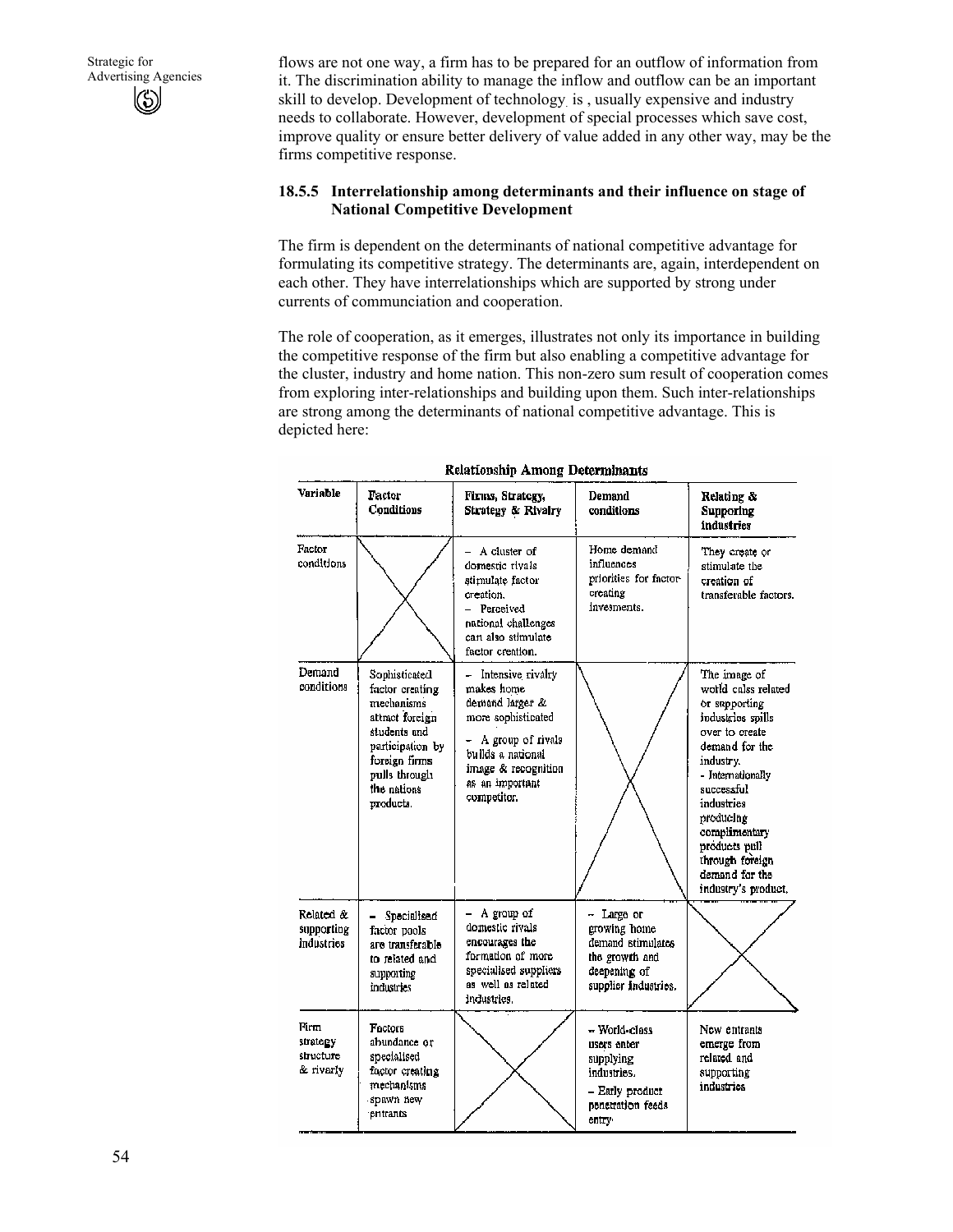The relative importance of each determinant and its nature has an impact on the stage of the national competitive development of the home nation. Just as ,the firms depend on cooperation and communication flows with the determinants for competitive success, the determinants depend on their interrelationships i.e. cooperation and communication flows with each other (among other things) for their development. Finally the home nations stage of national competitive development is determined by this development of the determinants. Cooperation thus helps the firm, industry and nation.

Cooperation is thus an imperative not only for competitive success of the firm but also for the cluster and industry too. The development of national competitive advantage depends on cooperation and the development of the determinants. The, analysis as discussed till now gives important insights of how cooperation can enable not. only firms to achieve competitive success but nations to achieve higher stages of competitive development. The lack of conditions for reaching a desired state of national competitive development can be overcome by the use of cooperation.

The determinants differ in various stage of national completitive development. This is shown here:

|                                                              | Advance Stage-                                                                                                                                                                                                                                         |                                                                                                                                                                                                                                                                                                                                                                                                                                                               | -> Decline Stage                                                                                                                                                                                                                                                                                                    |
|--------------------------------------------------------------|--------------------------------------------------------------------------------------------------------------------------------------------------------------------------------------------------------------------------------------------------------|---------------------------------------------------------------------------------------------------------------------------------------------------------------------------------------------------------------------------------------------------------------------------------------------------------------------------------------------------------------------------------------------------------------------------------------------------------------|---------------------------------------------------------------------------------------------------------------------------------------------------------------------------------------------------------------------------------------------------------------------------------------------------------------------|
| Factor driven<br><b>Factor Conditions:</b>                   | Investment driven<br><b>Factor Conditions:</b>                                                                                                                                                                                                         | Innovation drivern <br><b>Factor Conditions:</b>                                                                                                                                                                                                                                                                                                                                                                                                              | Wealth driven<br><b>Factor Conditions:</b>                                                                                                                                                                                                                                                                          |
| Basic factors are<br>the essential<br>source of<br>advantage | Basic factors remain<br>advantage<br>More advanced<br>factors are created.<br>Firm strategy:<br>Motivation of<br>individuals & firms<br>is high.<br>Domestic rivalry is<br>intense<br><b>Demand Conditions:</b><br>Size & growth of<br>domestic demand | Advanced and<br>specialised factors<br>created and upgraded.<br>Selective factors<br>disadvantages<br>accelerate the<br>upgrading of<br>competitive advantage<br>Firm Strategy:<br>Firms develop global<br>strategies<br>Related & supporting<br>industries are well.<br>developed.<br><b>Demand Conditions:</b><br>Demand sophistication<br>becomes an advantage,<br>Domestic demand<br>begins<br>internationalising<br>through a nations<br>multinationals. | <b>Factor Conditions:</b><br>Cumulative past<br>investment in factor<br>creation persists as an<br>advantage<br>Firm Strategy:<br>Motivation falls.<br>Rivalry ebbs. Clusters<br>this (Related industries)<br>Demand Conditions:<br>Demand advantages<br>narrow to present or<br>past wealth related<br>industries. |

The determinants in the 4 stages of National Competitive Development Figure 18.12: (elaborated form Michael Porter: The Competitive Advantage of Nations)

# **18.6 THE SECOND ` C' : FOCUSSED CONCERN**

The first task, while discussing focussed concern, is to recognise that the area of focussed concern contains within itself pressures of both cooperation and competition. It is like the brain bank of the firm which not only processes the received information but perceives the information in a way that is capable of translating itself through value added processes, techniques, products etc. The "discrimination" ability is the key variable here. The same information may be available to more than one firm, yet the response to the information can be different. Therefore the task of sifting the relevant information from the irrelevant is important. Viewing the relevant information in a different way is the next task. Moreover the dividing line between cooperation and competition as well as managing its dynamics both within the firm and with the outside world needs discriminating ability. A firm needs to be clear about what information to share with competitors; cluster and industry and what secrets to keep. This is the role of discrimination. Finally the firm has to decide how to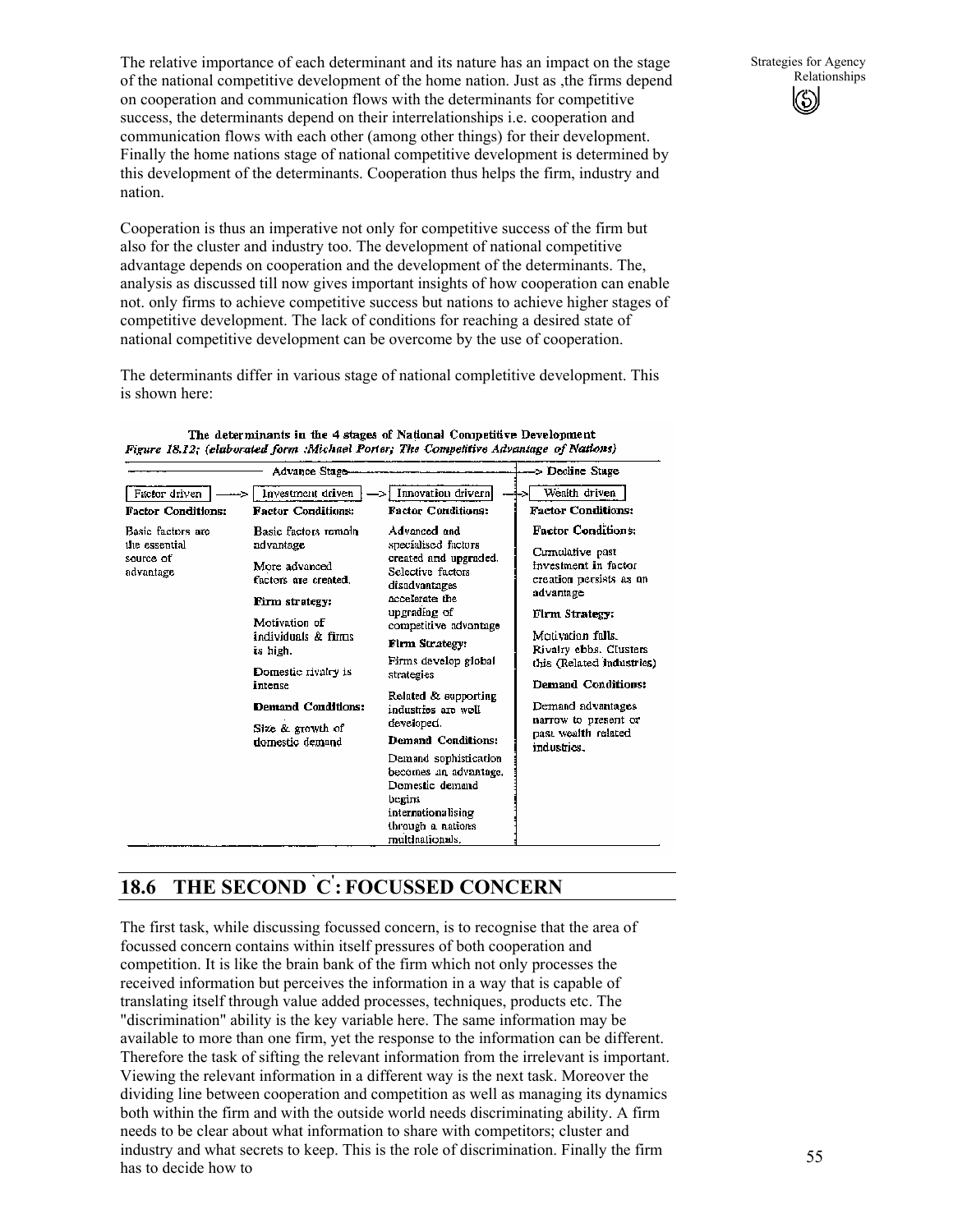

Fig. 18.13: The role of discrimination in focussed concern

#### **18.6.1 Focussed Concern drives firms**

Firms need to he driven by a focussed concern. This concern could be about what the 3 influences on consumer can do to the firms profitabilty. This lead to a search for information on technologies, skills, processes, competitor behaviour. This concern builds up into product improvement, process improvement and other value added activities. Alternatively firms can have a focussed concern for excellence which results in a dynamic work environment where cooperation and a subtle competition to excel propel innovation in products, processes, ideas and ways to market products etc.

Thus focussed concern is the engine of growth for firms. The sharper the focus and the deeper the concern, the more the likelihood for value addition and delivery to take place. Porter, McKinsey and many other valuable contributions have identified how a firm can build and execute this focussed concern. The concepts contributed by them will he discussed how.

#### **18.6.2 Communication of focussed Concern adds value**

Having a focussed concern is not sufficient. The firm needs to communicate it to suppliers, related industries, scientific organisations, unviersities or schools and within the organisation. It needs also to set up channels not only with the outside world hut also with its sales force, distributors, and employees to participate in not only cost reduction strat egy (which is a generic strategy beneficial in all stages of a product life cycle) but also in improving the firms production, products and services. Toyota claims that its employees submit 2 million ideas annually (about 35 suggestions per employee) and over 85% of them are implemented. Hence internal marketing of the focussed concern of the firm is as important as their external marketing to people/organisation who can contribute. in the area of concern.

Here are the ways in which internal communciation creates value added and competitive advantage: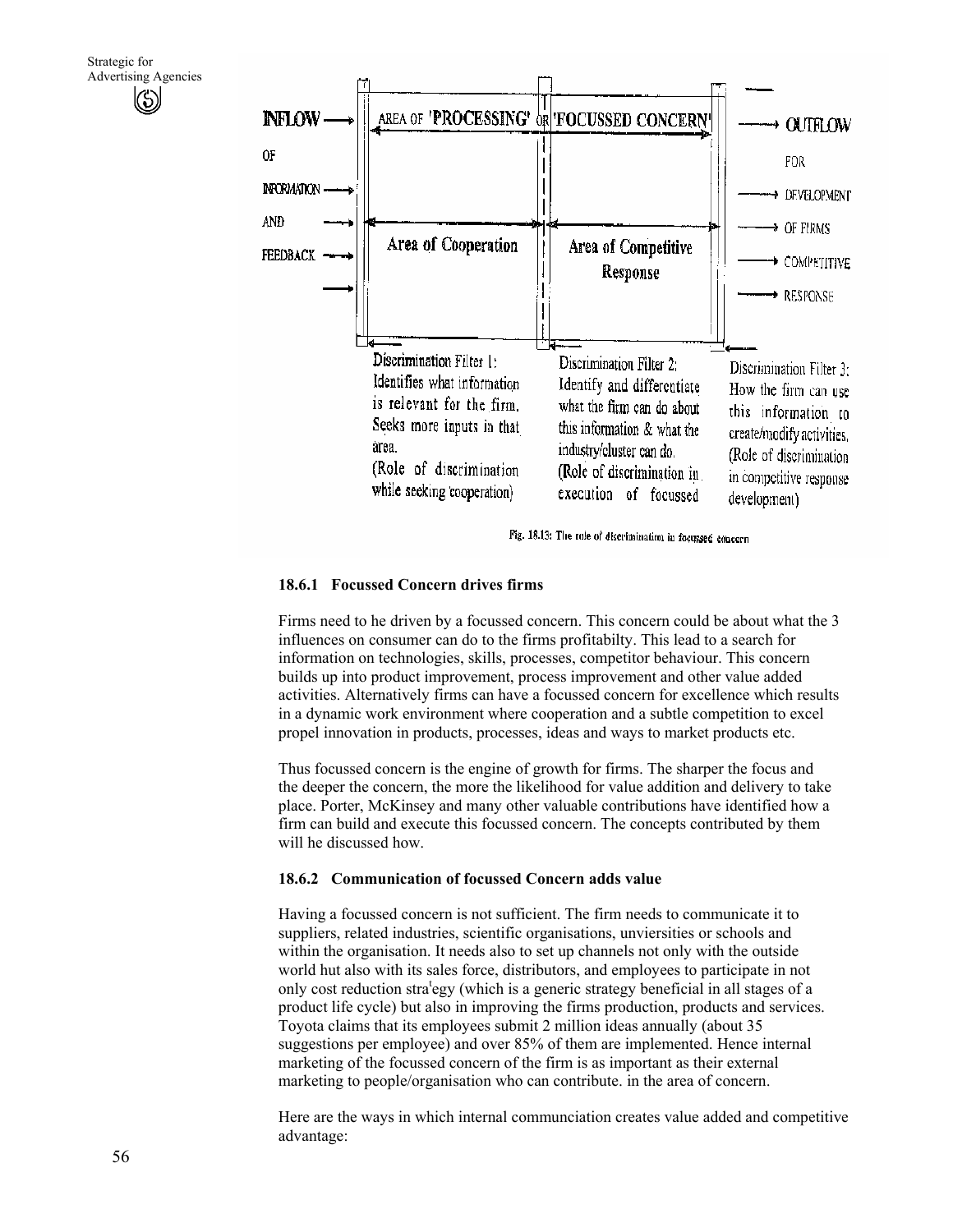### **a) Communication makes McKinsey 7S model seek excellence**

The McKinsey model outlined that firms needs to concentrate not only on the hardware' i.e. strategy and structure but also on the `software' i.e. systems, skills, staff and shared values. The productive way of organising business activity encompasses these seven variables as well as what Peters and Waterman say are "the present and hoped for' corporate strengths or skills" . The communication theory, as presented here, helps identify and build upon these present and hoped for corporate strengths and skills. The gap between `hoped for' strength and fulfillment by present skills is then used by to the firm to churn out a response that fills this gap. The innovative firms are those that respond continually to a change in their environment. This usually comes from being `close to the customer' and knowing the evolving nature of his needs. These firms have strong external and internal communication channels that help them change, adjust, transform and innovate. Communication and information sourcing nurtures innovation. Instead of being paralyzed by problems, the firms make their top heads communicate with each other, and the focussed concern pushes them to emerge with an answer which the firm gives them the autonomy to implement. This 'bias for action' leads to the culture of 'autonomy and entrepreneurship. It helps build `productivity through people', making them `hands-on and value driven' . Easy communication flows give the firm a `simple structure and form' with `simultaneous properties of centralisation and decentraisation' . The resultant higher productivity enables a `learn staff'. The communication process helps these firms to discover their score strength. This enables them to keep building around it `avoiding wild jumps in unknown areas' leading to a higher success rate. The firms 7S model seeks excellence in this way.

#### **b) Internal communication to build focus on activities**

To give a winning or competitive response the firm should be able to command a premium price or lower the cost of the products it produces. Ultimately, all difference between firms' in cost or price results from activities that create, produce, sell and deliver their products or services. These activities could be related to delivery of value to customers, assembling final products or training employees. Activities contribute to cost, value delivery and value creation. Activities performed more efficiently than competitors give the firm a cost advantage. The ability to charge a premium price depends on the ability to create, sustain and communicate a credible product differentiation. This differentiation is created within the firm first before it is communciated to customers. Again differentiation arises from both the choice of activities and how they are performed together or combined.

Activities, then, are the basic unit of competitive advantage which is the basis of competitive strategy. To generate a competitive response, the firm therefore must concentrate on the activities it performs and try to see what it can do to them. Overall advantage results from not just doing a few activites better but is a result of all of the company' s activities performing together in a better or different way.

The firms value chain is a systematic way of examining all activities of a firm by disaggregating them into strategically relevant activities; This brings out the behaviour of costs and potential sources of differentiation,

### **c) Communicate Benchmarks, review core processes**

The firm's task is to examine its cost and performance in each value creating activity and look for ways to improve it. The firm should use estimates of competitors costs and performance as `Benchmarks' for comparing its own costs and performance. These benchmarks can help the firm in assessing which activities can be performed better and which ones at lower cost. This can help a firm achieve competitive advantage.

The firm should concentrate on improving and managing the core processes better. A firm's competitive strength depends on them. These are: new product realisation process (all activities that enable high quality new product development and launch within budget), Inventory, management process (managing adequate inventory of raw material, semi and finished goods will low overstock costs), Order-to-remittance process (all activities involved from receiving order to shipping goods on time and receiving payments early) and Customer Service process (making it easy for

Strategies for Agency Relationships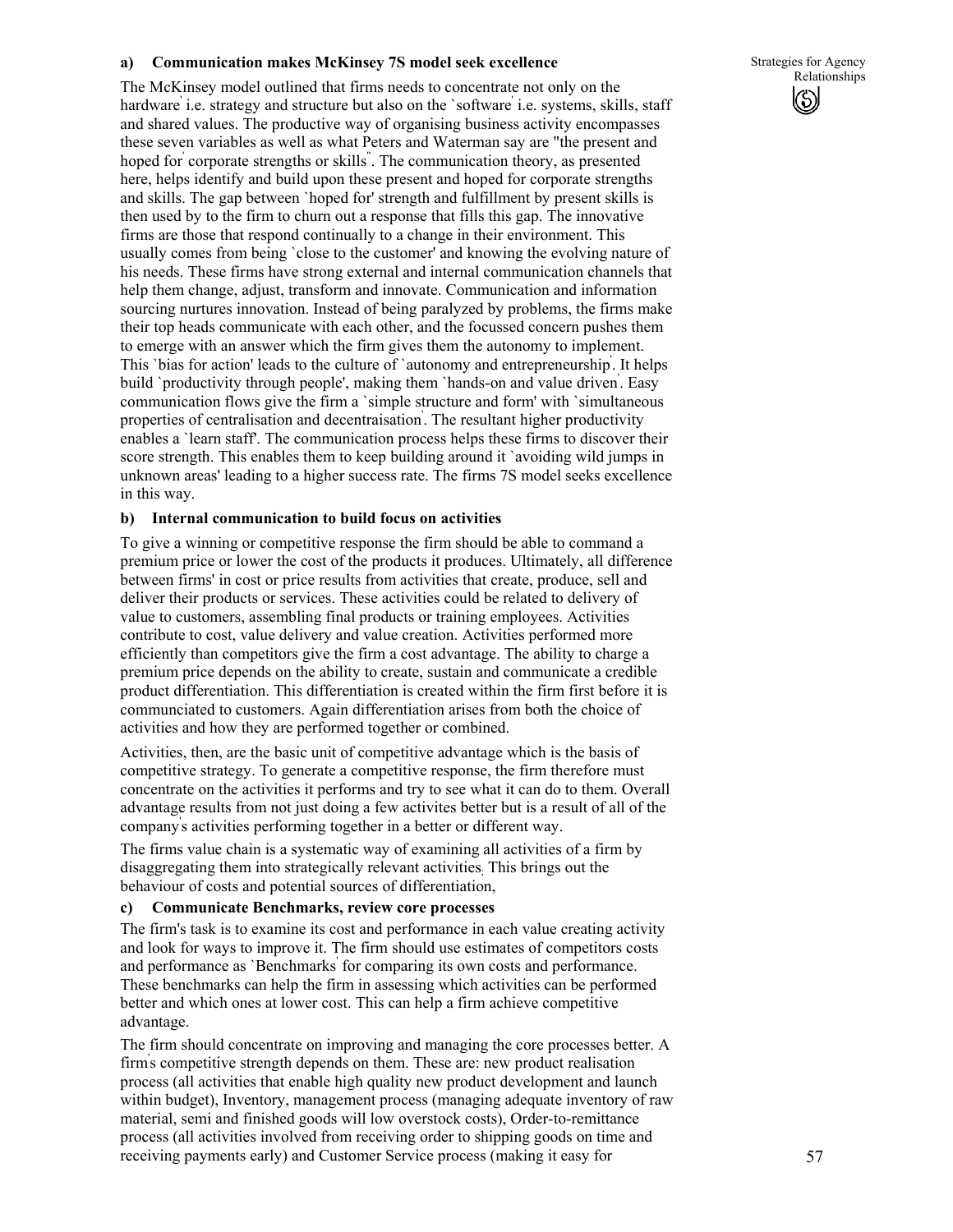customers to contact appropriate people within the firm quickly and receive solutions to problems and service quickly too). A focussed concern on

these core processes could help deliver better value for customers or lower cost.

### **d) Better cross-functional communication lead to Operational Effectiveness.**

A firm's success does not depend on efficiency alone but on Operational Effectiveness which includes efficiency. Operational Effectivness refers to a number of practices that allow a firm to better utilise its inputs by, say, reducing defects in products or developing better products faster. often operational effectiveness depends on cross functional communication. Kotler, stresses that new product development is most effective when there is teamwork among R&D, engineering, manufacturing, purchasing, marketing and finance from the beginning. Similarly reducing defects in products depends on purchase of components, R&D, study of production processes, SQC as well as strong organisational commitment created by in-company communication.

Cross functional teams and re-engineering of work flows to add value are increasingly being used by high performance firms, Xerox, for example, has a customer operations group linking sales, shipping, installation, service and billing so that these activities flow smoothly into one another.

# **e) Internal Communication System for Competitor Analysis and Tracking**

Another important task is the setting up a system that builds a Competitor Response Profile. For doing that it must use discrimination to decide which competitors should be examined. The four diagnostic components of competitive analysis fall in two categories (i) what drives the competitor, (ii) What the competitors can do. While (i) includes his future goals (at all levels of management and in multiple dimensions) and assumptions (held about itself and the industry), (ii)includes current strategy (how is he currently competiting) and capabilities (both strengths  $\&$ weaknesses).

The response profile should seek to answer the following questions:

- Is the competitor satisfied with his current position?
- What likely moves or strategy shifts will the competitor make?
- Where is the competitor vulnerable?
- What will provoke the greatest and most effective retaliation by the competitor?

In addition, gathering competitive information should be a carefully designed, cost effective process. Sometimes cross-disciplinary teams are used to enable all departments not only to sense, serve and satisfy the customer but also to track competition. The system identifies sources of information, collects the data, analyses and evaluates it for validity before sending it to relevant decision makers.

### **Some useful competitive tracking tools are:**

- Watch small companies in the industry and related industries
- follow patent applications
- track job changes and other activites of industry experts
- be aware of licensing agreements for they give information about where, how and when a company can sell a product
- monitor formation of business contracts and alliances
- find out about new business practices that are saving the competitors money
- follow changes in pricing
- follow chances in social environment and customer taste that could alter the business environment.

# **18.7 THE THIRD 'C': COMPETITIVE RESPONSE**

The firm's strategy, as has been pointed out earlier, is a flow: What is the nature of this flow? How do the marketing and communication tasks flow from strategy? How and where do the various tools of strategy contribute to this flow? The discussion below will explore answers to these questions.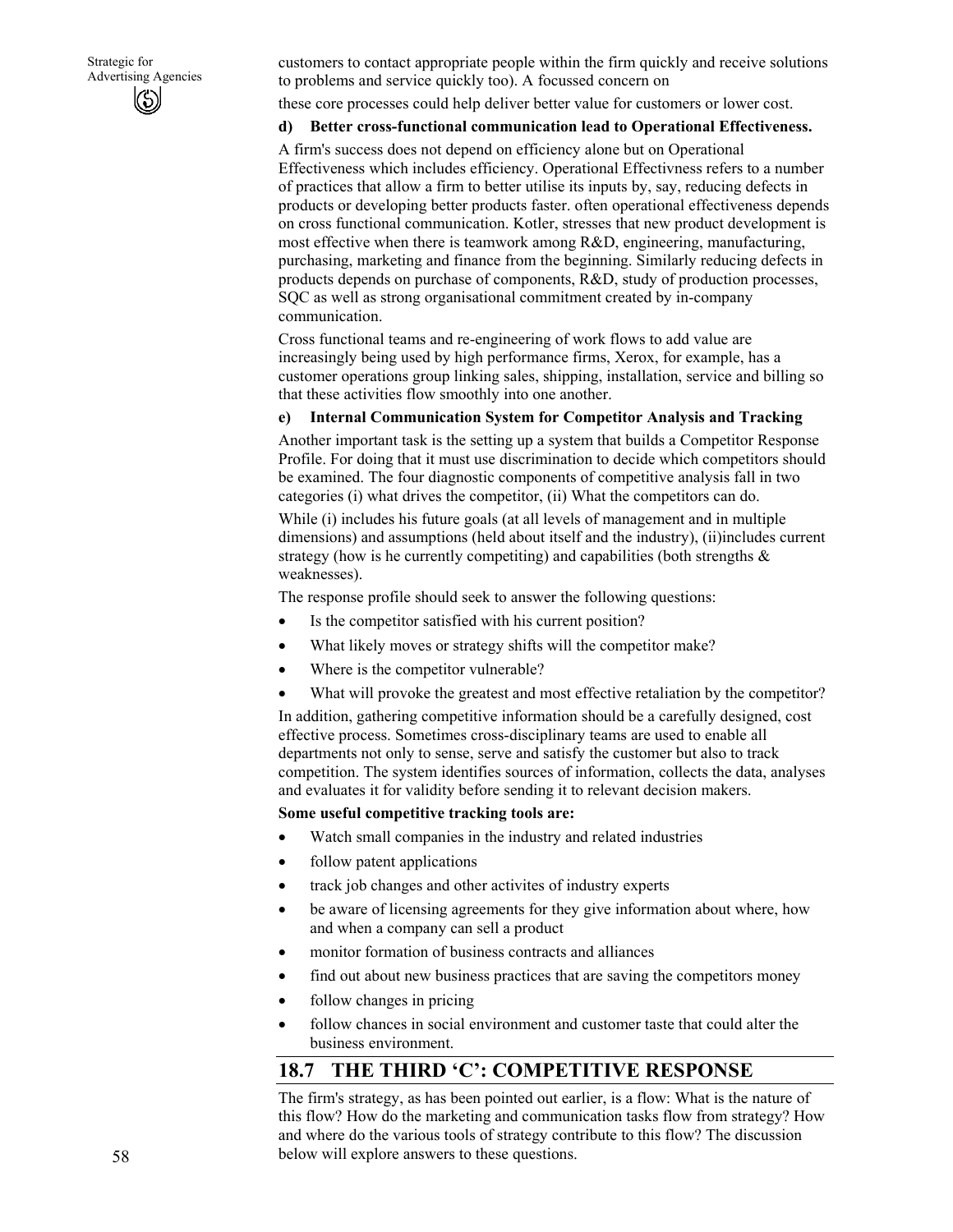# **18.7.1 Delivering the 3 strategic fits implies using the 3Cs**

Strategy building by the firm is not an event but a process. Understanding the importance as well as dynamics of this process results in competitive success. Every firm irrespective of size, location or position in the market is indulging in this process formally or informally. The advantage of formally acknowledging the process is that due importance can be given to certain key activities which were related as " informal" in nature and therefore left to the judgement of say the top management. Lack of adequate feedback and data on these could lead to `safe' or `in-between' strategies which damage the ability of the firm to take a position in the market place.

The strategy building and communication tasks need to be understood together. For in a world based on communication, strategy building and execution both depend on (a) knowing where to build communication channels, (h) the ability to build them (c) their profitable use for inflow and outflow of desired informaiton and response:

i. What the customers and target audience see(4P's. Marketing Communication, Total purchase experience etc.)

ii What the firm explicity recognises(the building of strategy, say: differentiation, cost advantage or focus)

iii. the area of activities that communication theory needs to explicitly recognise

(a) cooperation with cluster, industry, trade association, competitor, scientific community, other source of information

(b) Need to `process' information

received for possible value addition.

These include all activities of the firm visible to the outside world. It also includes the product, packaging etc. ad all non verbal cues that the target audience are exposed to The firm has a visible process for strategy building. While the target audience view the firm based on what it communicates verbally and meta verbally, the firm recognises those explicit strategy building activities which are traditionally accepted within the firm as the routine for taking strategic decisions. Perceptions about these activities may vary from detailed, bureaucratic, informal, unstructural etc :These sets of activities are being informally or formally undertaken by every firm It is then important in strategy building that needs to be recognised not only by the firm, the industry but also by communication theory as critical for building competitive advantage



Fig. 13.14: Role of communication in firms strategy

The ability of a firm to deliver better value than is competiteors is determined not only by which activities the firm will perform and how it will configure individual activities but also –how activities relate to each other . porter states that formulating a Strategy implies having three order of fits among activities of the firm . These 'fits' are not mutually exclusive . The first order fit is simple consistency . This implies a simple consistency between each activity and overall strategy. The second – order fit occure when activities are Reinforcing each other . The third –order fits goes beyond reinforcement to an Optimisation effort.

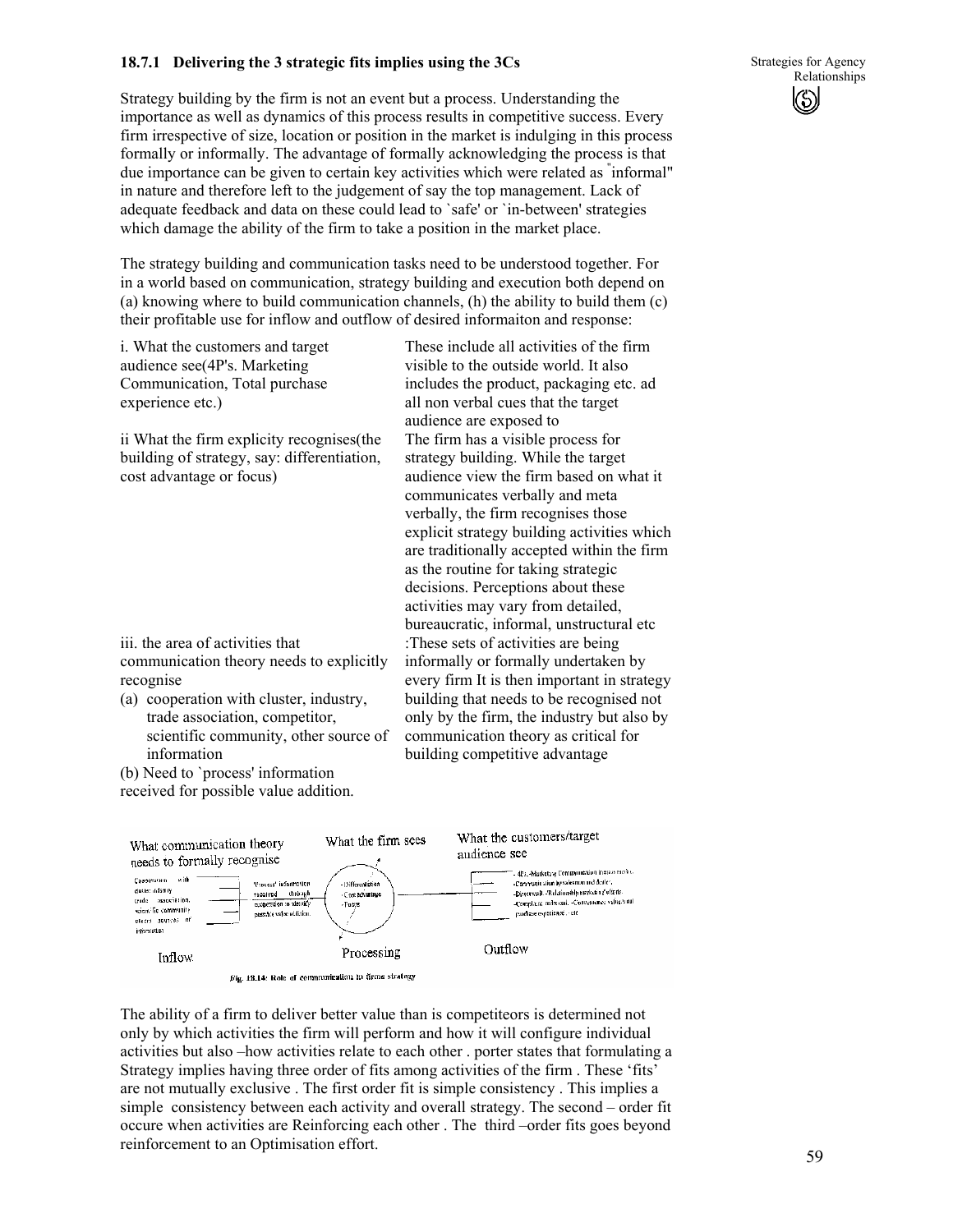It is not difficult to see that the 3 fits cannot occur without the 3Cs. Cooperation among the `skills' of the `staff' is essential for simple consistency, reinforcement and optimisation. Focussed concern help choose the activities which will be consistent, reinforcing and optimise results in terms of greatest value added at least possible cost. The strategy or competitive response is nothing but the 3-fits working in harmony with each other to create differentiation, focus or cost advantage.

Three competitive response alternatives in terms of Positioning (identified by Porter) need to be considered here. The 3Cs are interlinked in the execution of these strategic poitions: variety based, need based and access based positioning. Firstly, cooperation among the firm resources and focussed concern leads the firm to identify and bring together a distinctive set of activities that can best produce particular products or services. This implies that the firms product or services range need not be porduced identically and there may be better ways of producing a subset of them through unique activities or activities done in a unique way. This is variety based positioning. Secondly, where groups of consumers experess their individuality through different needs, it is possible to focus concern on needs of a particular segment or group. Cooperation or bringing together of the firms activities can be done in such a way to serve the individuality of these needs best. This competitive response is called need-based positioning. The third alternative is a variant of need based positioning. This clarifies those instances where needs may be same but the customers need to be accessed or reached in different ways. This may be due to customer geography, customer scale or anything that requires a different set of activities. A focussed concern on ways of accessing them and a cooperation or bringing together of the firm activities to offer value added to them can give the competitive response called Access-based positioning. Building the strategy of differentiation or focus or deciding on one of the three positioning alternatives involves a clear identification of the target audience, marketing objectives and subsequently the communication objectives. These two important tasks of marketing communication .are thus done at the early stage of competitive response planning and delivery. The 3 fits are designed to deliver to the target audience the firms competitive response in a manner that meets the marketing objectives. Execution of this process requires using the 3C's.

### **18.7.2 Competitive communication response needs focussed concern on and cooperation of tools of strategy**

If one of three positioning alternative identified above naturally unfolds itself out of the process of focussed concern, a communication strategy can proceed with them. Otherwise, it may be useful to start with three questions instead:

a) What should the firm do b) How to do. It c) When to do what.

Answering these three questions by interlinking strategy with communication is the task addressed here. The flows of marketing strategy and communication decision from tools of strategy will be explored here:

All the techniques / tools of planning are capable of answering these questions in a direct or indirect way. However, for convenience we could look at the following as a simplified way of understanding.

| <b>Ouestions of</b><br>competitive response          | Tools for competitive<br><b>response</b>                   | <b>Strategic Decisions</b><br>(The Competitive response)                                                                            |  |
|------------------------------------------------------|------------------------------------------------------------|-------------------------------------------------------------------------------------------------------------------------------------|--|
| What to do                                           | SWOT, BCG Matrix                                           | Build, Hold, harvest, Divest.                                                                                                       |  |
| haw to do it.<br>3 Generic Strategies                |                                                            | Differentiation, Cost leadership,<br>Focus                                                                                          |  |
| When to do what                                      | Product Life Cycle,<br>Competitor Response<br>Profile etc. | When to expect competition?<br>What strategies will competitors<br>adopt? When to react & how.<br>Other such competitive responses. |  |
| Tools                                                | <b>Strategic Decisions</b>                                 | Customer communciation decisions.                                                                                                   |  |
| SWOT, BCG Matrix<br>Build, Hold, Harvest,<br>Divest. |                                                            | -Listing firms strategy alternatives.<br>-Deciding marketng objectives after                                                        |  |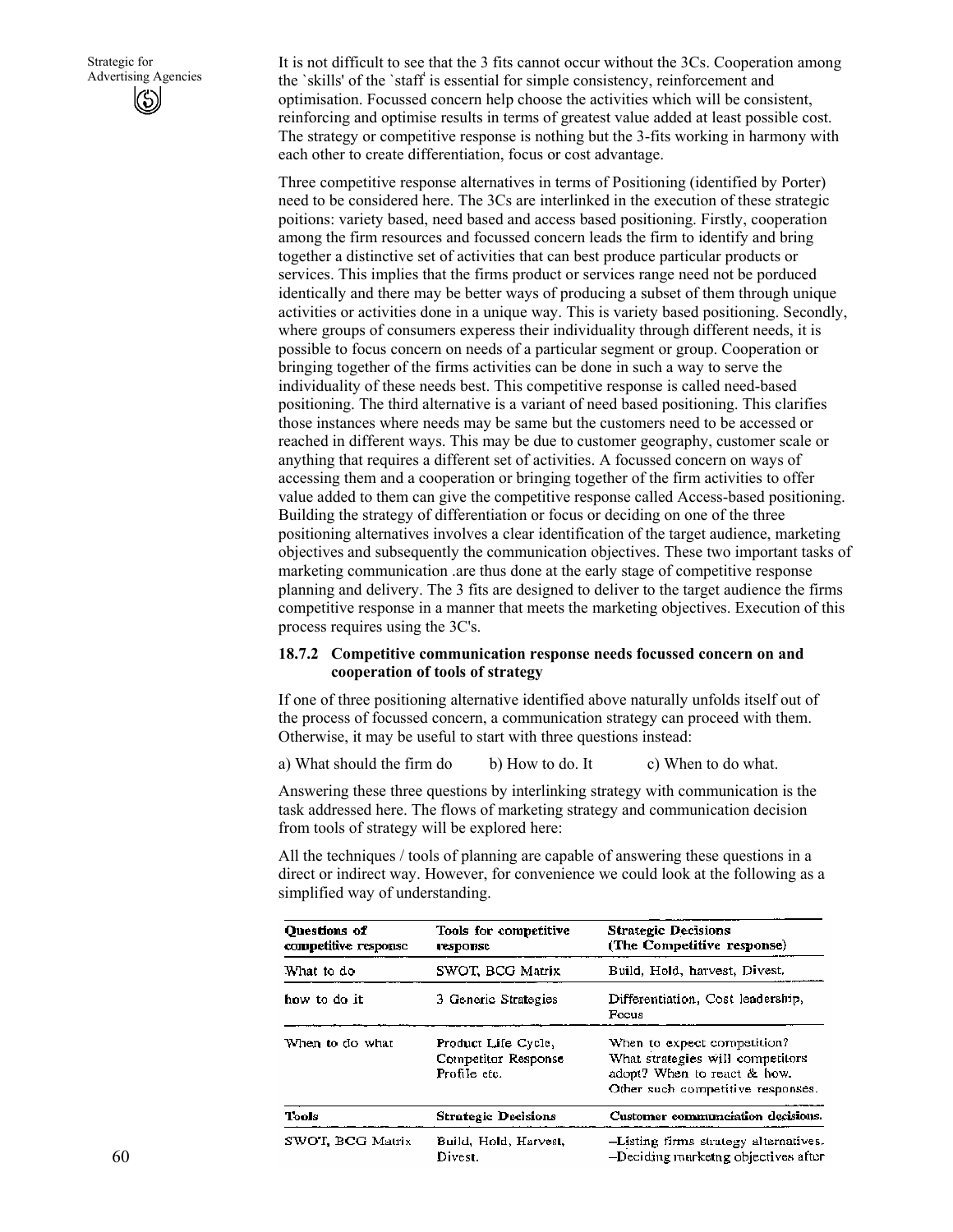|                                                                     |                                                                                                                                   | balancing firms products portfolio.<br>-Deciding budget available<br>(including communication budget).                  |
|---------------------------------------------------------------------|-----------------------------------------------------------------------------------------------------------------------------------|-------------------------------------------------------------------------------------------------------------------------|
| 3 strategic positions                                               | Variety-based, need-based,<br>access based positions.                                                                             | -Deciding firms strategy<br>-Deciding target audience.<br>-Determining marketing and<br>communication objectives.       |
| 3 generic strategies                                                | Differentiation, cost<br>leadership Focus                                                                                         | -Communciation message.<br>-Choice of communication channels<br>depends on exposure & preference<br>of target audience. |
| Product life cycle and<br>competitor response<br>usually<br>profile | How will competitors react?<br>When will there be<br>maximum competition?<br>Impact on 4Ps When to<br>react to competition & how? | -Deciding the promotion mix<br>-Marketing communication tasks are<br>influenced by the stage of product.<br>life cycle  |

Flow of marketing strategy and communciation decision from tools of strategy

#### **18.7.3 Marketing communication, tasks, platforms, objectives and message**

It is the totality of the firms communication process that reflects in the marketing communication. For example, the quality and extent of training of sales force or absence of it communicates something to trade as well as customers. The speed with which customer complaints or service needs or trades requirements are attended to reflect upon the communication processes within the firm. Ultimately this closeness to the customer, closeness to new sources of knowledge to fulfill his needs better and the ability to "process" them in an optimal manner establishes the firm's strategic positioning. The whole marketing mix communicates with the customer. The products styling, price, choice of features, packaging shape and colour as well as the way in which the product reaches the consumer all communicate something to him. The choice the firm makes in each of these have al<sup>r</sup>eady, preceded the options of the message to be sent through the communication platforms.

The focus of marketing communication to overcome a lack of awareness, create an image, fill a preference gap in the target market may he too short-term and too costly for the customer now. Communication, marketing communication and strategy overlap. The ability to understand this overlapping nature enables the delivery of a competitive communication response. Thus marketing communication is a process not only of interactions of customers and the firm on one hand (from pre-purchase inputs to post-purchase response) but also of the firms interaction within itself and with the 'diamond' on the other. This process is on-going in nature.

**Tasks of Marketing Communication and the 3C approach:** The execution of marketing tasks is the competitive response of the firm to the competitive forces that are trying to satisfy the evolving needs of the customer Shown below are the tasks and how they depend upon cooperation and focussed concern. marketing communication, as has been analysed till now, is a flow. Hence the execution of these tasks flows from the firm' s strategy building. The nature of the flows which influence each task is also described here.

Let us begin with the marketing communication task of identifying the target audience. This flows from the concept of segmentation. Segmentation is determined by individuality of the customer. An intuitive grasp of the individuality of customers is needed therefore to build a differentiation or focus strategy. The firms product or service offering is reshaped here. The discussion on generic strategies and positioning alternatives has already been done in 18.10.1

The nature of differentiation or focus that the firm is able to build and deliver determines the communication objectives for they flow out of the objectives of firms strategy. This has been discussed in 18.10.1 and the implications for communication in product portfolio analysis and product life cycle analysis will be discussed in 5.4a and 5.5 ahead. Some possibilities of' communication objectives are listed in 18.10.3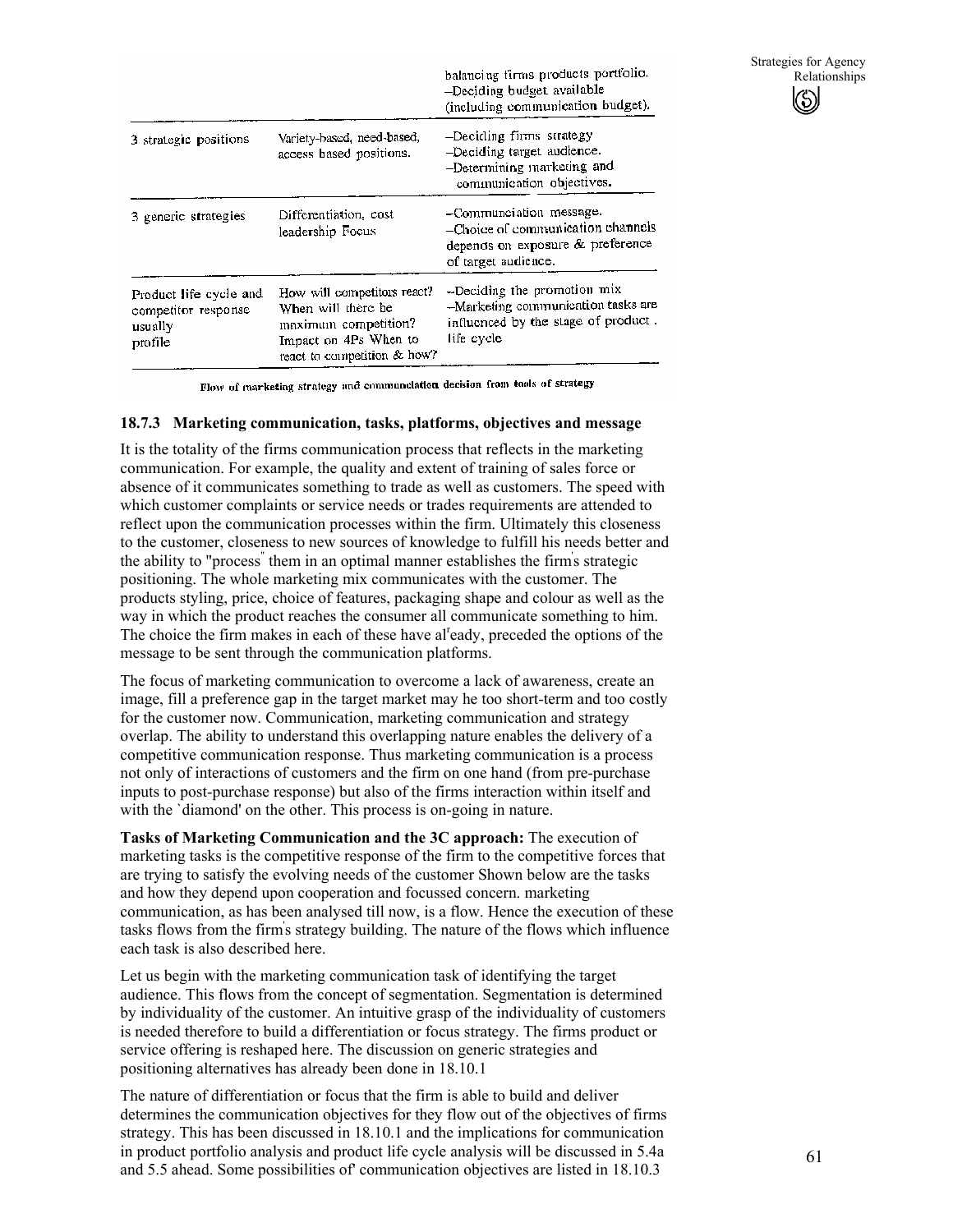The message, again, is determined by objectives but depends strongly on the choice of strategy. The nature of this dependence will be explored here. The promotional budget depends on the total budget allocated to the concerned product or service as a result of the portfolio balancing exercise of the firm. The decision of promotional budget, again, depends on the firms overall strategy. This will he elaborated upon in 18.11.2.

The selection of communication channels depends on the stage of product life cycle. This will be discussed in 5.5c, The promotion mix, too; depends on the stage of product life cycle. This is also discussed in 5.5c and the trends in promotion mix elaborated in 5.d., in totality, the above discussion gives a perspective of managing the communication process within the firm.

Classical theory states the promotion mix depends on many factors like nature of product, market, budget available, stage of product life cycle etc. The present analysis of the 3C' s of communication strategy and mix. The flow from generic strategy to product portfolio planning to product life cycle analysis on the 3C model automatically reveals the influence of the nature of product, market, buyer-readiness state, budget available etc.

| Competitive Response                                                                                    |                                                                                                                                            | Area of cooperation                                                                                                                                                                                             | Area of concerned focus                                                                                                                                                                                                                     |  |
|---------------------------------------------------------------------------------------------------------|--------------------------------------------------------------------------------------------------------------------------------------------|-----------------------------------------------------------------------------------------------------------------------------------------------------------------------------------------------------------------|---------------------------------------------------------------------------------------------------------------------------------------------------------------------------------------------------------------------------------------------|--|
|                                                                                                         | (Tasks of marketing)<br>communication)                                                                                                     | (Fulfilling these tasks requires co-<br>operation within the firm & with<br>ontside sources of information).                                                                                                    | (Execution of these insks)<br>implies a flow from finns.<br>strategic planning exercise).                                                                                                                                                   |  |
|                                                                                                         | I. Identify the target<br>audience<br>Flows than dispossion in 15.1.10.1                                                                   | Understanding influences on<br>wonts, changes in tech, etc.<br>developing firm's products<br>(through working will R&D, factor<br>conditions, related & supplier<br>industry etc.)to satisfy new wants          | 3 generic strategies, 3<br>positioning alternatives (They<br>tell us basis for delivery<br>differentiated product & value<br>addition to customer).                                                                                         |  |
|                                                                                                         | 2. Determine the<br>Communication<br>objectives<br>Flows from S.J 5.4g & LS South<br>possibilities listed in JR10.3                        | Firms strategy and objectives<br>decided above, marketing and<br>communication objectives flow<br>from above interactive process.                                                                               | Flows from above. Firm plans<br>for a percentage movement.<br>along AIDA hierarchy. Sales<br>objectives as determined from<br>PLC. BCG strategies &<br>competitor analysis. In-<br>company "systems", "style"<br>influence, success.        |  |
| 3. Design the mossage<br>See 18,10.3                                                                    |                                                                                                                                            | Flow from customer needs and<br>strategy choice.                                                                                                                                                                | Flow from customer needs and<br>strategy choice.                                                                                                                                                                                            |  |
|                                                                                                         | 4. Select the<br>communication<br>channels:<br>Claimals shown in 18.10.3 Their<br>use & snix depend on media.<br>hahits of Legat actionce. | Personal communication and<br>cooperation strategies with<br>important buyers.For impesonal<br>communication, source data on:<br>Readership, viewership data of<br>target audience, prierences of<br>media etc. | Working closely with<br>important or difficult buyers<br>may give inputs on media use<br>habits. In-Compnay "systems"<br>can help identify innovative<br>ways to reach audience at<br>lower cost,<br>Otherwise depend on<br>published data. |  |
|                                                                                                         | 5. Establish the total<br>promotional budget<br>See 18.11.25                                                                               | Total budget & allocation to<br>particular product among all firms<br>products.                                                                                                                                 | Flows from BCG Matrix &<br>In-Company "systems"                                                                                                                                                                                             |  |
| 6. Decide the promotion.<br>mix<br>See                                                                  |                                                                                                                                            | Market feedback, competitor<br>analysis.                                                                                                                                                                        | Flows from stage of PLC &<br>In-Company "ssytems"                                                                                                                                                                                           |  |
| 7.<br>Managing the<br>communication process<br>incl. measurement of<br>promotion results.<br>Total xxxx |                                                                                                                                            | Competitor performance, company<br>performancovis-a-vis market share,<br>profimbility, new segments reached<br>and other communication<br>objectives need to be compared                                        | In-Company "systems".<br>"style", "suncture" important<br>comparison of firms strategy<br>& sales performance to<br>competitors needed Research.<br>inputs will prove useful.                                                               |  |

Fig. 18.15a: Tasks of Marketing Communication flow out from firm's process of cooperation and concerned focus for delivery value added to customer.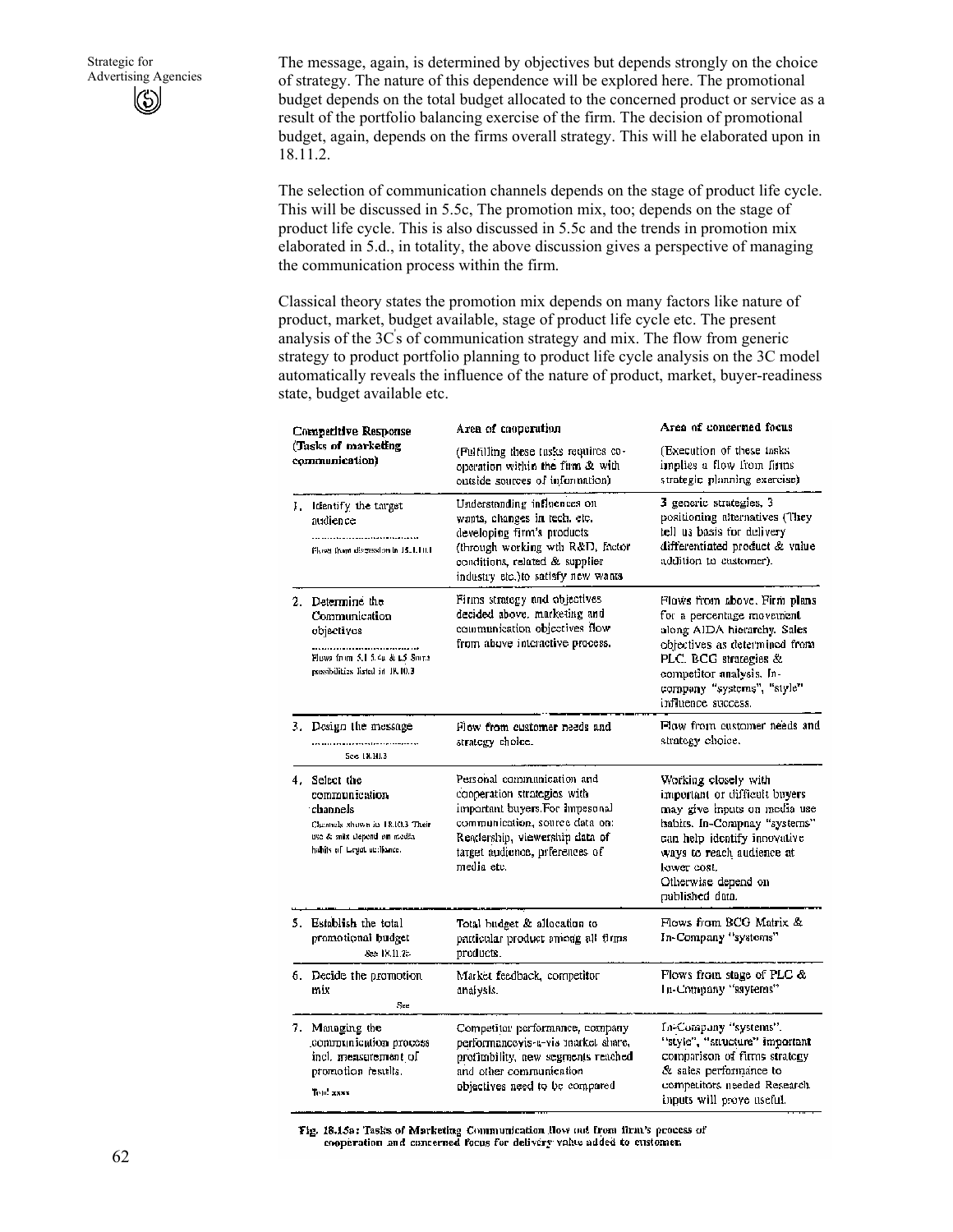The outward communication with the customer is commonly understood through these communication platforms. Common communication tools used in each platform are also listed.

#### Platforms of Marketing Communciation:

| Advertising                                                                                                                                    | Sales Promotion                                                                                                            | <b>Pubic Relations</b>                                                                                                        | Personal Selling                                             | Direct<br>Marketing:                            |
|------------------------------------------------------------------------------------------------------------------------------------------------|----------------------------------------------------------------------------------------------------------------------------|-------------------------------------------------------------------------------------------------------------------------------|--------------------------------------------------------------|-------------------------------------------------|
| Print & broadcast<br>mis Packaing-ower<br>Packaging inserts                                                                                    | Contests, games,<br>sweep-strikes, lotheries<br>Premium and gifts                                                          | press Kits<br>Speeches<br>Seminars                                                                                            | Sales presentations<br>Sales incetings<br>Incentive programs | Camiogs<br>Mailings                             |
| Telensarketing<br>Motion pictures                                                                                                              | Sampling                                                                                                                   | Annual reports                                                                                                                | Samples                                                      | Electroning<br>shopping                         |
| Brochuces & booklets<br>Posters and leaftles<br>Directories<br>Reprints of ads<br>Billboards<br>Display signs<br>Point-of-purchase<br>displays | Fairs & trade shows.<br>Exhibits<br>Demonstrations<br><b>Coupons</b><br>Rehates<br>Low-interest futureing<br>Entertainment | Charitable donations<br>Sponsorships<br>Publications<br>Community relations<br>Lobbying<br>Identity media<br>Company magazine | Fairs & trade<br>shows                                       | TV shopping<br>fax mail<br>e-mail<br>voice unil |
| Audin-visual material<br>Symbols and logos<br>Videotapes                                                                                       | Trade-in-allowances.<br>Continuity progams<br>Tic-ins                                                                      | Events                                                                                                                        |                                                              |                                                 |

Fig. 18.15b: Source: Kotler, 'marketing Management' IX colition

#### **Some objectives of Marketing Communication:**

As discussed earlier marketing communication objectives flow from the firms strategy development. Delozier has listed three desired conditions while stating the possible promotional objectives of a firm. These are:

- 1) Desired conditions to achieve in the consumer's mind. This involves clarifying customer needs, increasing brand awareness, increasing product knowledge, improving brand and company image and increasing brand preference.
- 2) Desired conditions to achieve in the consumer's behaviour. This involves, stimulating search behaviour, increasing trial purchase of the brand, increasing repurchases and finally increasing voluntary promotion by consumer's of the brand.
- 3) Desired conditions to achieve for corporate positions. This involves improving the financial position of the firm, increasing the flexibility of the corporate image to facilitate future growth and/or diversification, increase cooperation from the trade, enhance the firms reputation among financial community, present and potential employees. He also refers to the need to increase the influence of public opinion concerning political issues related to corporate welfare.

While the first two objectives go according to the AIDA, process, the third takes a macro look of the firms activities and long term objectives.

These objectives, in detail, have been listed as follows:-

- 1) Desired conditions to achieve in the consumer's mind
	- a) **Clarify needs:** Make the consumer consious of the difference between he objectives and the present position. Clarify the nature of this differenc in this mind. Increase the magnitude of the differences in his mind Provide some urgency about eliminating the difference. Make him feel more certain that a difference does exist now or in the future.
	- b) **Increase Brand Awareness:** Increase the breadth of awareness. Increase the intensity of awareness Improve the timing of initial awareness in relation to purchase. Increase the duration of awareness Improve the quality of the prospects made aware. Improve the closeness of association between the need felt and this brand as a solution to it.
	- c) **Increase product knowledge:** Increase the consumers total knowledge about the brand Increase the ratio of favourable knowledge to unfavourable knowledge about this brand: Improve the accessibility of this knowledge in the consumer mind. Improve the appropriateness of consumer knowledge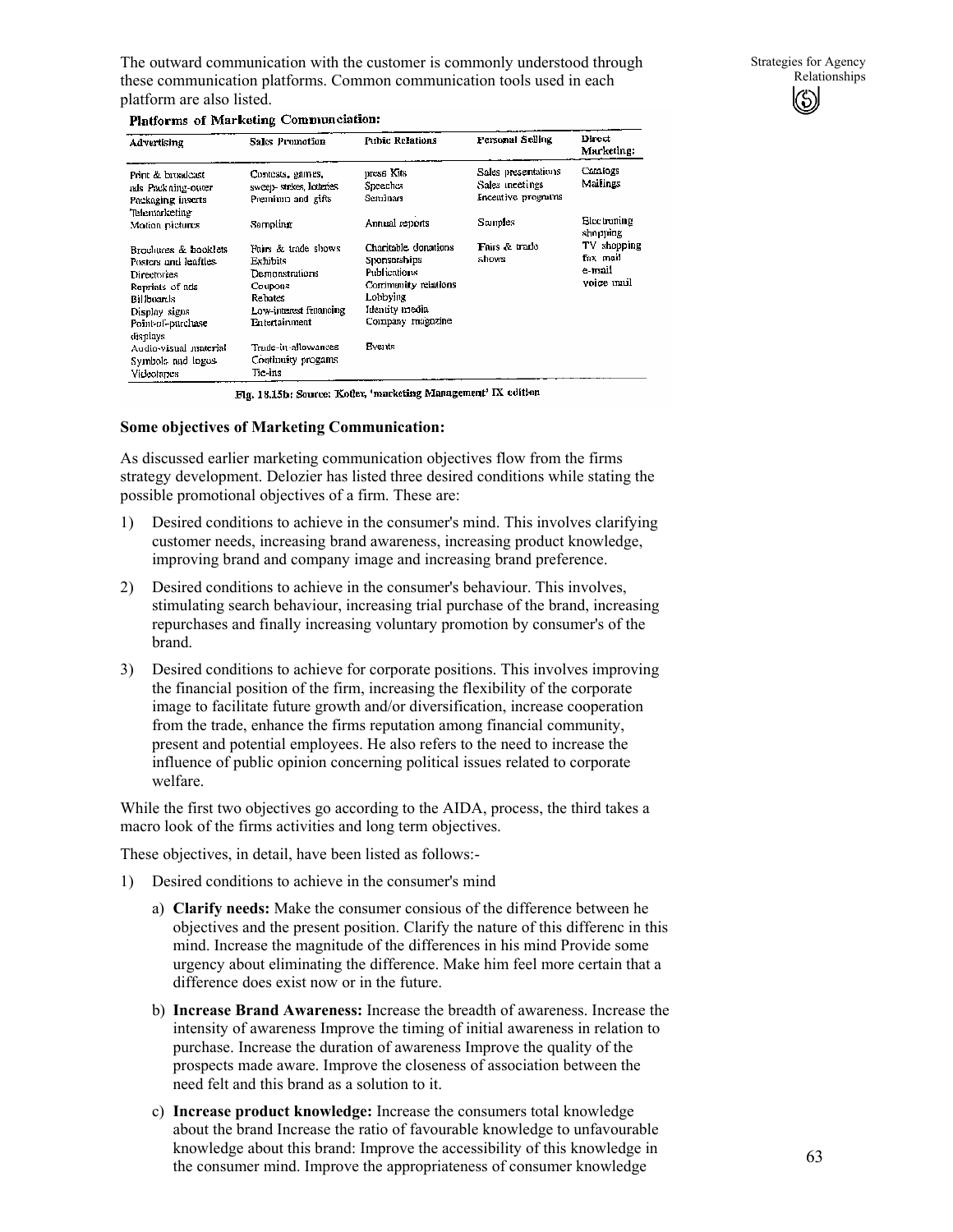especially on unique points of product differentiation and hidden qualities Improve the credibility of consumer knowledge.

- d) **Improve the company image:** progressiveness Honesty Reliability Competence Friendliness
- e) **Improve the brand image:** Improve consumer attitudes towards the product attributes (design, capacity, expense, quality tc.) of the brand Improve customer attitudes towards the personality attributes (age, status, gender etc.) of the brand.
- f) **Increase Brand Preference:** Increase the breadth of preference (the number of consumers that prefer the brand): Increase intensity of preference (the strength of preference). Extend the time period of preference.
- II) Desired conditions to achieve in the consumer's behaviour:
	- a) **Stimulate search behaviour:** Increase store traffic Increase enquiries Increase other forms of product enquiries.
	- b) **Increase Brand Trial Purchase:** Increase the number of triers Increase the quality of triers (i.e. triers with the greatest possibility of repurchase)
	- c) **Increase Repurchases:** Increase the frequency of purchase: Increase the volume of repurchase (decrease cognitive dissonance). Extend the period of time over which repurchases continue to be made
	- d) **Increase voluntary promotion by consumers of the brand:** Increase the quality and the amount of word of mouth communications among consumers. Increase favourable consumer feedback to dealers
- III) Desired conditions to achieve for Corporate Position
	- a) **Improve the financial Position:** Increase the sales volume per year. Reduce the cost of sales per year. Increase the profits per year and/or Return on Investement. Extend the period of profit flow. Increase the certainty of profit flow
	- b) Increase flexibility of the corporate image to facilitate future growth and/or diversification.
	- c) **Increase cooperation from the trade:** Stimulate the enthusiasm of company sales representative

Increase the shelf space at retail outlets Increase the completeness of inventory,

- d) Enhance the company's reputation in the financial community,
- e) Enhance the company's reputation among present and potential employees,
- f) Increase the influence of public opinion concerning political issues related to corporate welfare
- g) Build up management Ego.

Source: M.W. Delozier (1976): "The Marketing Communication Process", McGraw Hill Book Company. p-279-80.

### **18.7.4 Strategy, Portfolio Management and setting Promotional Budgets**

### *Strategy and Portfolio Management*

Firms may often be operating in more than one market. The choice of strategy for each strategic business unit and the appropriate amount of funding for them become key strategic questions. The firms range of product or service offerings may include `yesterday' bread-winners (todays ` has-beens) as well as tomorrows bread-winners'. Identifying and building appropriate strategies for them is the task.

Despite a few shortcomings, portfolio models are found useful here. The product portfolio analysis described below suggests specific marketing strategies to achieve a balance mix of products that will produce the maximum long-run gain from scarce cash and managerial resources.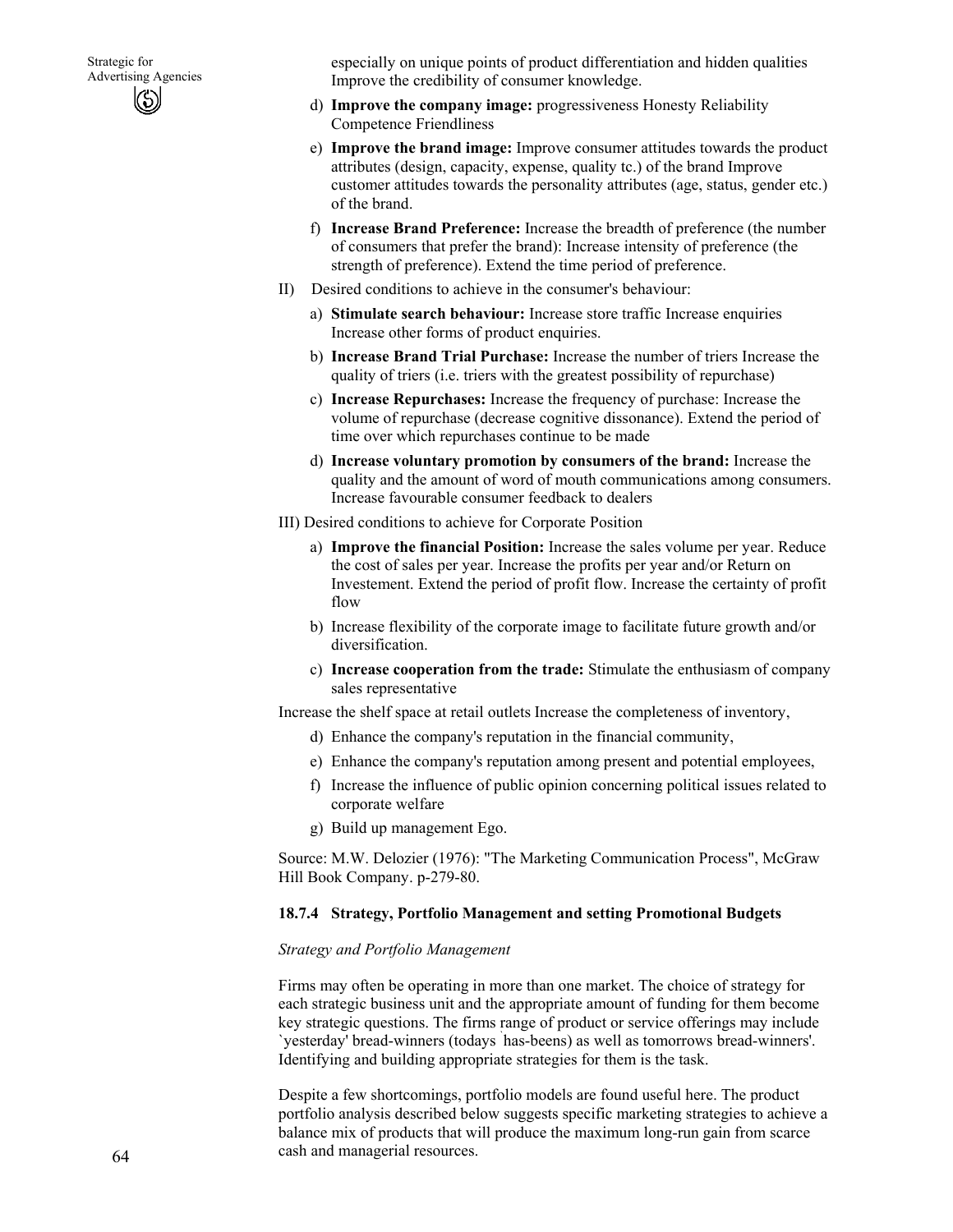#### **Implication of strategy choice on communication message:**

Three generic strategy choices are available for firms wishing to deliver greater value to customers. These choices have an implication on design of communication message. The nature of this implication is explored here.

| <b>Strategy Choice</b> | <b>Implications for firms</b>                                                                                                                                                                                                                                                                                                            | <b>Implication on communication</b>                                                                                                                                                                                                                                                                                                                                                 |  |
|------------------------|------------------------------------------------------------------------------------------------------------------------------------------------------------------------------------------------------------------------------------------------------------------------------------------------------------------------------------------|-------------------------------------------------------------------------------------------------------------------------------------------------------------------------------------------------------------------------------------------------------------------------------------------------------------------------------------------------------------------------------------|--|
|                        | activities                                                                                                                                                                                                                                                                                                                               | message                                                                                                                                                                                                                                                                                                                                                                             |  |
| Differentiation        | create something perceived<br>industry wide as unique eg.<br>product design, brand image,<br>technology, product features,<br>customer service, dealer<br>network or other dimensions                                                                                                                                                    | Clarify buyer needs. Highlight<br>difference in product<br>channel.<br>demonstrate<br>Then<br>how<br>difference satisfies the need in the<br>way it has been clarified to add<br>value.                                                                                                                                                                                             |  |
| Cost Leadership        | This strategy is to be followed<br>by all irrespective of whether<br>they follow differentiation or<br>focus strategy. Efficient scale<br>production or favourable access<br>to raw material or high market<br>share leads to overall low cost<br>(due to economies of scale)                                                            | Two strategy alternatives exit here:<br>If cost leadership is used for<br>market penetration strategy, then<br>lower cost or greater promotion<br>that it allows needs to be<br>highlighted. If cost leadership is<br>used to enhance profitability<br>(usually cost leadership is enabled<br>by superior technique) then it<br>may be useful to highlight the<br>better technology |  |
| Focus                  | Focussing on particular buyer<br>group, segment of product line<br>or geographic market. Achieve<br>efficiency & effectiveness in<br>serving this narrow market that<br>competitors cannot imitiate<br>easily. Implies limitation on<br>achievable market share. Trade<br>off between profitability $\&$<br>sales volume acceptable here | The different needs of the<br>segment chosen need to he<br>highlighted fi <sup>r</sup> st (to increase<br>dissonance with the fulfillment<br>levels offered by competition).<br>Highlight the special offering of<br>the firm that enable better value<br>delivery                                                                                                                  |  |

#### **Figure 18.15c Implications of Strategy Choices on Communication Message:**

The growth-share matrix or portfolio model attempts to explain how the market share, market growth and cash flow of a firm are tied together. The Boston Consultancy Groups (BCG's) growth share matrix identifies business as cash cows,. stars, dogs and question marks based on their ranking on two criteria: market growth (or business sector prospects) and market share (or company's competitive capabilities). Each matrix position has an implication on firms strategy and therefore marketing communication strategy and budget allocation.



#### **Business Sector Prospects**

|         | Unattractive        | Average   | Attractive        |
|---------|---------------------|-----------|-------------------|
| Weak    | Disinvest           | Custodial | Double or<br>quit |
| Average | Phased<br>Withdrawl | Growth    | Try harder        |
| Strong  | Cash<br>Generation  | Growth    | Leader            |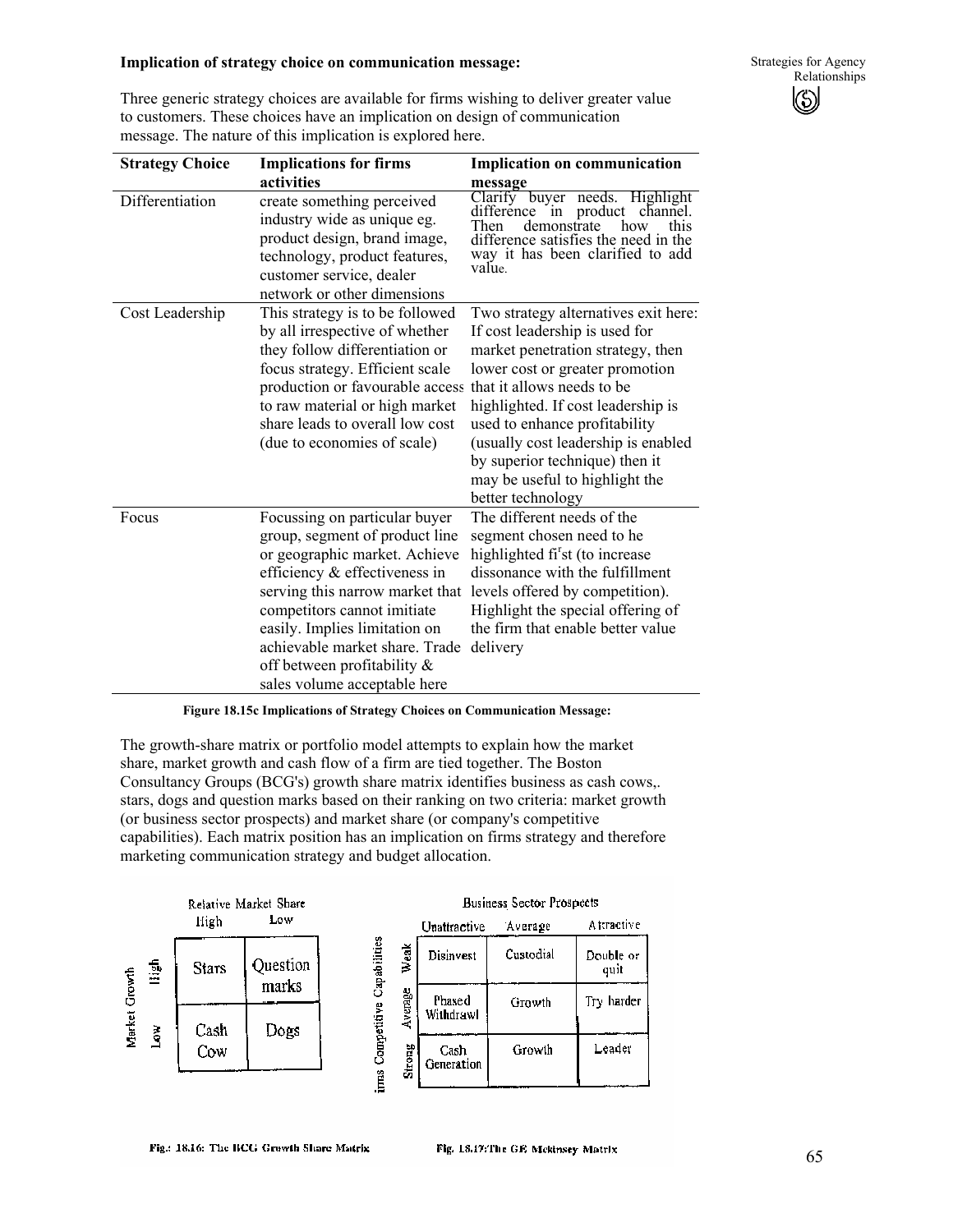The implication of each position on marketing and marketing communication strategy is listed below:

- a) **Low Growth/Dominant Share (Cash Cows):** These products generate more cash than is required to maintain share. Maintenance of market domination is essential (therefore if investments to generate technological leadership and Price leadership are required they need to be allocated. Sometimes, market share may he too high to be maintained. What has to he resisted is the pressure to overinvest through product proliferation and market expansion (which requires marketing communication support) unless primary demand expands.
- b) **High Growth/Dominant Share (Stars):** Such products have fast growth and high profitability. but they also need a lot of cash to finance the rate of growth. New users and new applications are the source of growth, both of which need extensive marketing and marketing communication support. hence the biggest marketing and communciation budgets need to he allocated or such products.
- c) **Low Growth/Subordinate Share (Dogs):** Such products have few opportunities of growth at reasonable cost. Strategies (including marketing communication strategies) should focus on:
- 1. Concentrating on a specialized segment of the market that can he dominated and protected from competitive inroads. Marketing Communication should focus on this.
- 2. Alternatively cut back all support, reduce costs including marketing communication costs to a minimum level to maximize the cash flow over a foreseeable (short) lifetime.
- 3. Disinvest sell the' business/delete product from range of products offered.
	- d) The Growth Subordinate share (Problem Children) Strategy is to either invest heavily (in the product and its marketing and marketing communications. This will enable firms to get a disproportionate share of new sales). Alternatively firm can acquire competitors. Alternatively the firm should get out of business. Market segmentation strategy can also he considered, but only if a defensible niche can be identified and resources are available to gain dominance in the segment.

Basically 5 courses of business action emerge. These are: building, acquiring, holding, harvesting and divesting. **Acquiring** is an alternative strategy to internal development. This implies targeting other firms which may be problem children or question marks in their own context. **Hold** is a diffensive position used by healthy cash cows to enable them to keep generating cash flows that fund the stars and question marks in the matrix. **Harvesting** implies a strategy that is generally applied to cash cows and dogs. It involves cutting costs, reducing product promotion to generate cash. Sometimes killing off a business by harvesting it may he the best option. **Divesting** implies getting rid of a business in the most advantageous way. The target is usually the Dogs and question marks of the matrix. **Building** is a strategy that is used exclusively for the stars and question marks. These 5 strategic choices can be further simplified as follows:



Fig. 18.18: Strategic Decisions for purtfolio positions Source: "Marketing": Peter D. Bennet 1988.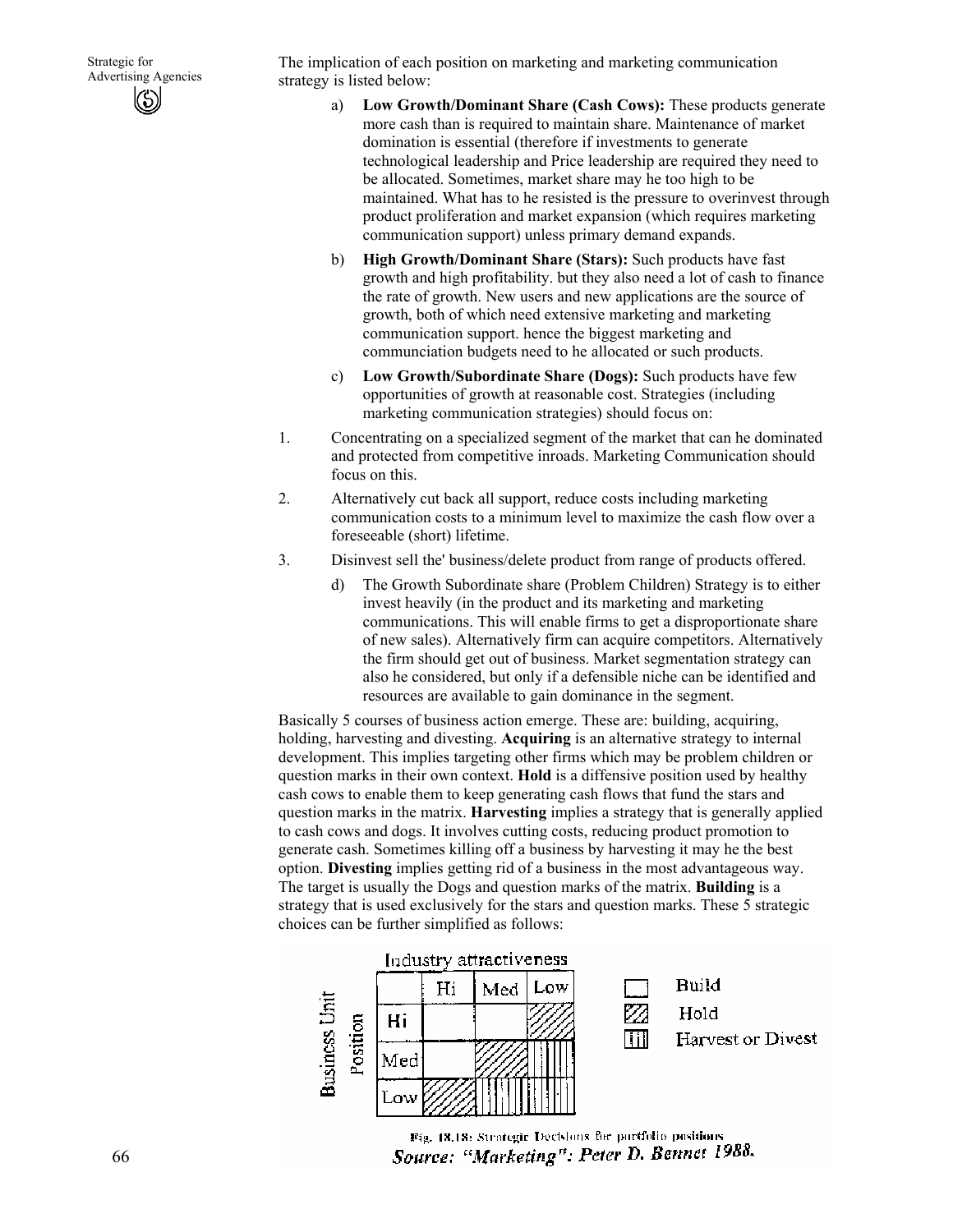| <b>Method</b>                 | How firms view the execution                                                                                                                                                                                                                                                                                                                                                                                                                                                                                        | <b>The Weakness</b>                                                                                                                                                                                                                                                                                                                                     |
|-------------------------------|---------------------------------------------------------------------------------------------------------------------------------------------------------------------------------------------------------------------------------------------------------------------------------------------------------------------------------------------------------------------------------------------------------------------------------------------------------------------------------------------------------------------|---------------------------------------------------------------------------------------------------------------------------------------------------------------------------------------------------------------------------------------------------------------------------------------------------------------------------------------------------------|
| " All-you -can -<br>afford    | The firm allocates budgets<br>depending on available<br>resources.                                                                                                                                                                                                                                                                                                                                                                                                                                                  | usually this implies that<br>the least importance is<br>given to marketing<br>communication hence left<br>over budgets are<br>sanctioned to them.<br>However, in small firms<br>where resources are<br>genuinely a constraint this<br>approach may reflect the<br>firms reality and<br>innovative use of<br>available budget may be<br>the only way out |
| Percentage of Sales<br>method | The budget is decided by sales<br>that have already occured. A<br>percentage, say $2\%$ , $5\%$ or $10\%$ is<br>set aside for marketing<br>communication budget                                                                                                                                                                                                                                                                                                                                                     | This assumes that budget is<br>a function of sales and not<br>vice-versa. It only looks at<br>sales that have occured and<br>does not plan for the sales<br>that have yet to occur                                                                                                                                                                      |
| Competitive parity            | This method implies following<br>what the competitors are doing<br>in allocating budget,                                                                                                                                                                                                                                                                                                                                                                                                                            | Competitors expenditure<br>forms the basis of firms<br>competitive policy.                                                                                                                                                                                                                                                                              |
| Objective & task<br>method    | Budgets are set to meet certain<br>objective & fulfill certain tasks of<br>marketing. The estimate of costs<br>on meeting the objectives $\&$<br>fulfilling the tasks is the marketing<br>communication budget that is set.<br>The objectives are usually market<br>share growth. "age of target<br>audience covered, how often they<br>need to be covered, percentage of<br>people who need to he moved fron<br>awareness to interest to decision to<br>action. The cost of achieving this<br>finalises the budget | The quality of estimates<br>available of the marginal<br>response of target<br>audience to a marginal<br>increase in the budget are<br>the critical factor                                                                                                                                                                                              |

a) "All-you-can-afford".

- b) Percentage of Sales
- c) Competitive parity.

d) Objective and task method. Shown below are the weakenesses of each approach. How the same methods can be viewed differently to be a source of strength will be discussed later.

An alternative view is being suggested for setting promotional budgets, This view assumes that in a competitive situation, the firm needs to be guided only by a Objectives to he met and Tasks to he fulfilled' approach, Hence the process of budget setting is a 'Objective and Task' exercise. The choice of the same alternatives in this exercise is presented here, only the way firms can view these alternatives is changed



'All-you-can-afford' method<br>'Competitive Parity' Method ea Percentage of sales' method.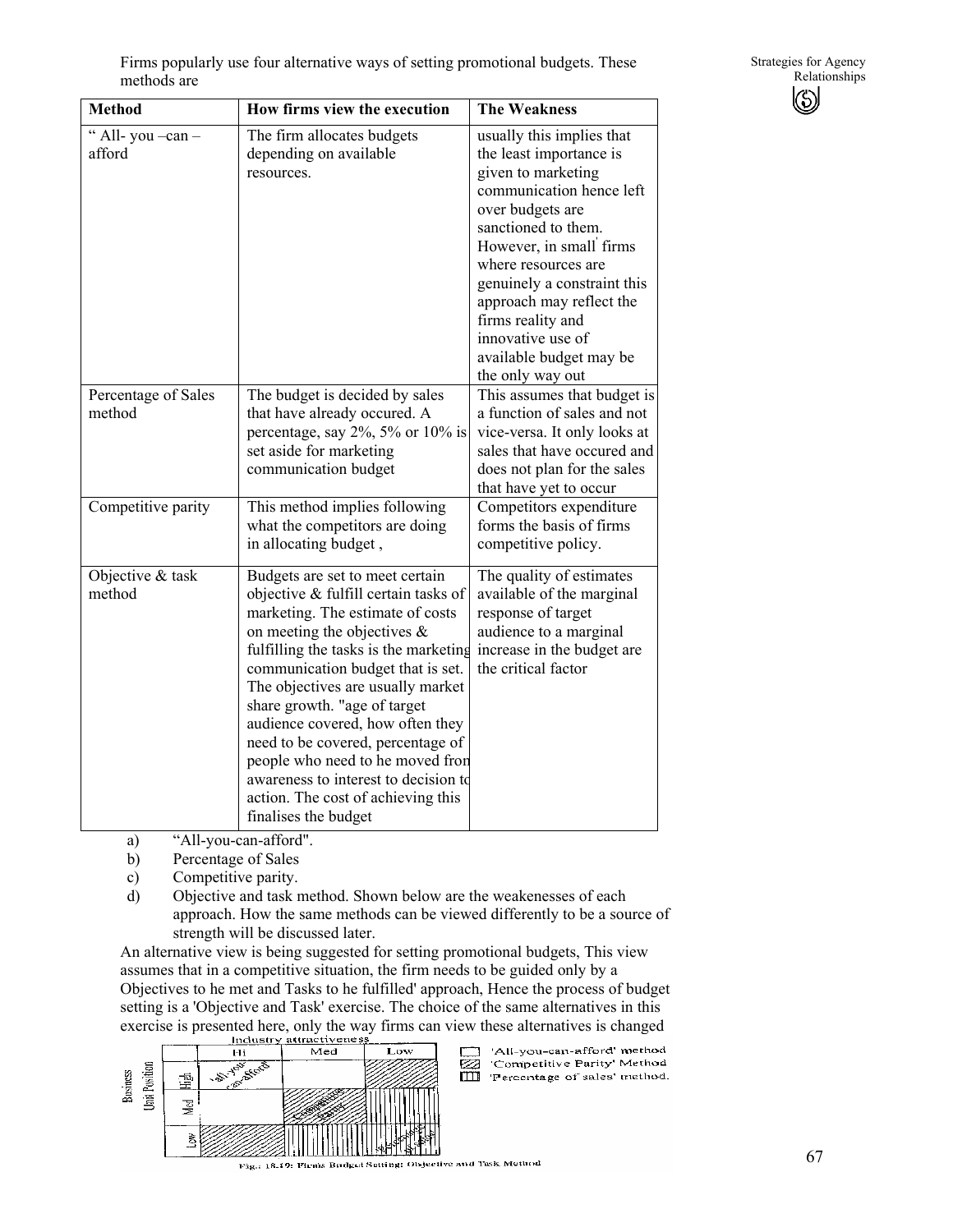| Method                         | How firms can view its execuction                                                                                                                                                                                                                                                                                                                                                                                                                                                                                                                                                                                                                   | The Strengths                                                                                                                                                                                                                                                                                                                                         |
|--------------------------------|-----------------------------------------------------------------------------------------------------------------------------------------------------------------------------------------------------------------------------------------------------------------------------------------------------------------------------------------------------------------------------------------------------------------------------------------------------------------------------------------------------------------------------------------------------------------------------------------------------------------------------------------------------|-------------------------------------------------------------------------------------------------------------------------------------------------------------------------------------------------------------------------------------------------------------------------------------------------------------------------------------------------------|
| All-you-can-afford'            | The firm instead of viewing resources<br>as a contraint, views the same<br>resources as inputs that are in search<br>of better returns. These inputs are<br>invested in those areas and products<br>where the returns are likely to be the<br>best, hence "all-the-resources-you-can<br>afford" will naturally flow to products<br>who are liekly to be tormorrows bread<br>earners or 'stars'. Therefore this<br>approach likely to contribute to<br>"Build" strategy of the firm.                                                                                                                                                                 | This thinking help the strategic<br>planning process. It views resources<br>as necessary inputs. It takes a<br>positive view especially towards<br>areas of future growth. This ensures<br>that the firm is always investing in<br>a way that secures its future.                                                                                     |
| Competitive Parity<br>Method   | The biggest feature of this approach<br>is that it is only looking at the<br>competition. This is a strength which<br>should be used to defend products<br>whose market share is likely to be<br>attacked by competition. This is a<br>good defensive strategy for it does not<br>attack by suggesting that the firm<br>spend more. Hence it should be used<br>where positions have to be "held on"<br>to. It will work admirably for "Hold"<br>strategies of the firm.                                                                                                                                                                             | It defends positions where attacking<br>will give poor returns on investment<br>and losing will make the firms cash<br>flows suffer. Therefore it allows<br>cash flows suffer. Therefore it<br>allows resources to be diverted to<br>areas where the firm gets the best<br>return on investment.                                                      |
| Percentage of sales<br>method. | The biggest weakness of the approach<br>is converted to its biggest strength.<br>While "all you-can-afford" method<br>builds the firms links with products<br>of tomorrow, the 'percentage of sales'<br>method which is invairably linked<br>with the performance of yesterday, is<br>left to guard the 'performers of<br>yesterday' only. Hence only as much<br>budget is allocated to a product as its<br>sales permit. This is useful for<br>products in which no additional<br>resources should be pumped in and<br>where markets are mature or<br>declining. hence 'harvesting' or<br>'divesting' strategies wil find the<br>technique useful. | It does not allow "tomorrows bread-<br>winning products' to suffer by<br>diverting their resources to products<br>which will not contribute very much<br>in the future, it defends a product<br>only to the extent it deserves<br>promotion support, it recognises the<br>changing nature of the market place<br>and adapts the firms response to it. |

# **18.8 STRATEGY, PRODUCT LIFE CYCLE (PLC) AND IMPLICATIONS FOR PROMOTION MIX**

### **18.8.1 Generic strategies and their ease of use in PLC stages**

Generic strategies should last the firm through all stages of the product life cycle. However alert competitors may copy the technology, cost saving processes and other value delivery means of the firm making this task difficult.

In certain stages of the product life cycle certain strategies may be easier to achieve. For example differentiation may be easier to establish in introduction and growth stage of product life cycle. Cost advantage may not be critical for competitive success in these two stages but if the firm develops this advantage, its success in the maturity and decline stage becomes more assured. Focus strategy, by its very nature, implies sacrificing some market share. In the introduction and growth stage firms may not find this strategy attractive unless they have limited resources or specialised skills which can only cater to certain customers. However in the maturity and decline stage ' focus' is probably. the most useful strategy to follow for all firms, irrespective of their size.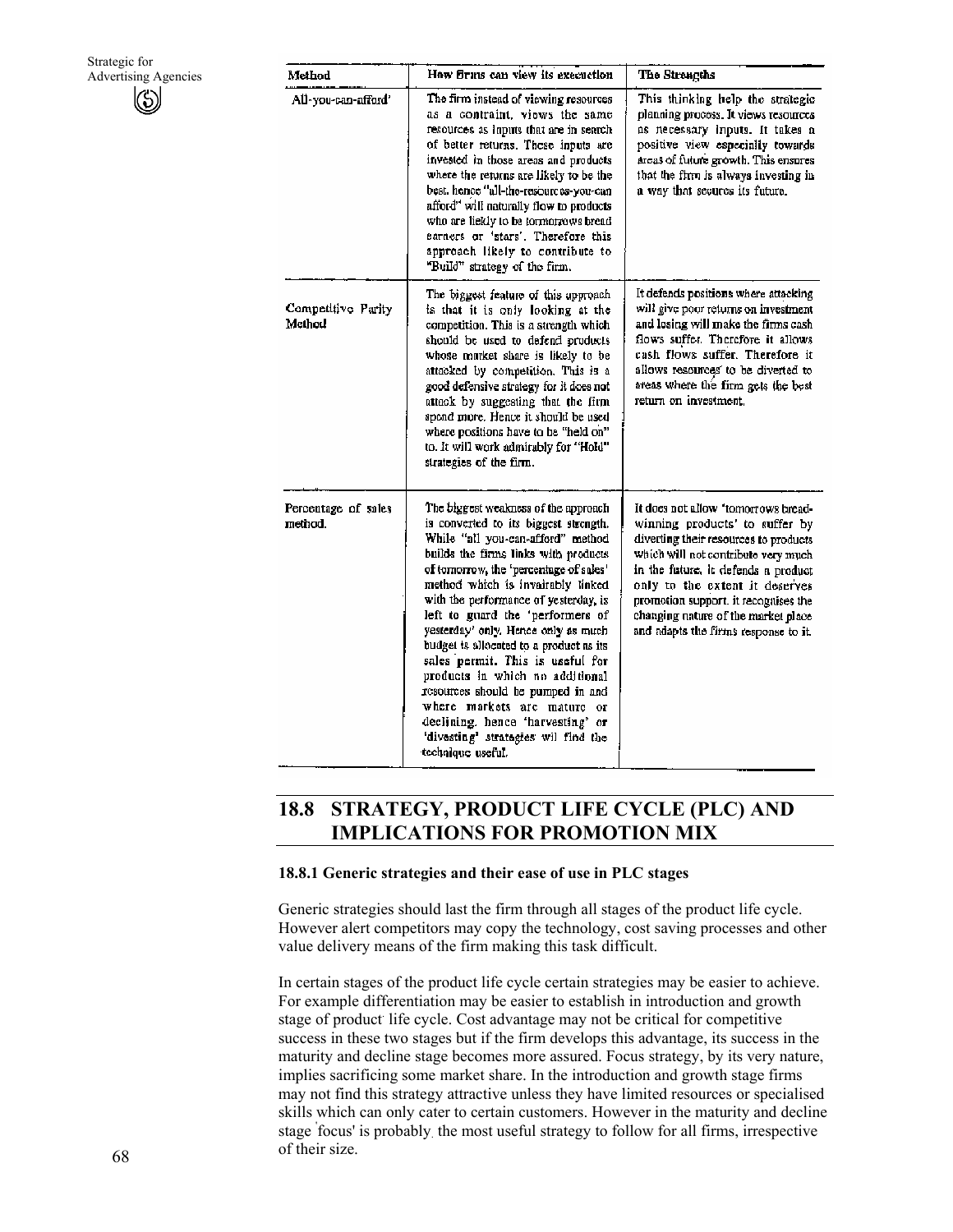Strategies for Agency Relationships  $\circledS$ 

|   | <b>AIDA Process</b> |   |   | Generic<br>Strategies<br>Stages |                        | Differentiation                                                    |                     | Cost Leadership                                                           | Focus                                              |
|---|---------------------|---|---|---------------------------------|------------------------|--------------------------------------------------------------------|---------------------|---------------------------------------------------------------------------|----------------------------------------------------|
| А | I                   | D | А | of PLC<br>Introduction          | Easy to<br>establish   | Product benefit<br>differentiation<br>established here)            | Low                 | Need of customer<br>Criticality more important<br>than cost of<br>product | More useful<br>strategy for<br>smaller<br>Linus ar |
|   |                     |   |   | Growth                          |                        | (More focus on<br>technical and<br>performance<br>differentiation) |                     |                                                                           | those<br>having<br>specialised<br>skills only      |
|   |                     |   |   | Maturity                        |                        | (Market<br>segmentation)<br>Less preduct<br>differentiation        |                     | Survival of firm                                                          | Most useful.<br>strategy for.                      |
|   |                     |   |   | Decline                         | Difficult<br>establish | Little product<br>differentiation                                  | High<br>Criticality | may depend on<br>low cost.                                                | all<br>firms                                       |

**Fig. 18.20: Generic Strategies and AIDA process in stage of PLC** 

# **18.8.2 Influences of product life cycle on product, marketing, distribution and overall strategy**

The marketing and overall strategy of the firm is often influenced by the stage of product life cycle. The implication on product design and development, distribution as well as marketing and overall strategy is listed below:

|                               | <b>INTRODUCTION</b>                                                 | <b>GROWTH</b>                                                                                                          | <b>MATURITY</b>                                                                                                                                   | <b>DECLINE</b>                                            |
|-------------------------------|---------------------------------------------------------------------|------------------------------------------------------------------------------------------------------------------------|---------------------------------------------------------------------------------------------------------------------------------------------------|-----------------------------------------------------------|
| Product and<br>Product change | -Product design &<br>development is the<br>key.                     | -Products have technical &<br>performance differentiation,<br>-Competitive product<br>improvements                     | -Less product<br>differentiation<br>-Trade-ins become<br>significant                                                                              | Little product<br>differentiation                         |
| -Marketing                    | —Very high<br>advertising/sales ratio<br>Creaming price<br>Strategy | High advtg, but lower %age<br>of sales than introductory stage<br>-Advertising & distribution<br>key for non-technical | Market segmentation<br>Efforts to extend life<br>cycle<br>-Service & deals'<br>inote prevalent.                                                   | Low advig.<br>sales Hage &<br>other market-<br>ing costs. |
|                               |                                                                     | producta.                                                                                                              | -Packaing important<br>-Advertising competition<br>-Lower advertising/Sales<br>percentage                                                         |                                                           |
| Distribution                  | -Specialised channels                                               | -Scramble for distribution<br>-Mass channels.                                                                          | -Distribution Channels<br>pare, down lines to<br>improve margins.<br>-High physical distribution.<br>costs due to broad lines.<br>-Mass channels. | -Speciality<br>channels.                                  |
| Overall strattegy             | -Best period to increase<br>market share                            | Practical to change price or<br>quality image                                                                          | -Bad time to increase<br>market share especially<br>if it is low.                                                                                 | $-Cos$ control<br>is the key                              |
|                               | -R&D, engineering<br>are key functions                              | -Marketing the key function.                                                                                           | -Compatitive costs is the key<br>-Bad time to change 'price' or<br>quality' image.<br>-"Marketing effectiveness"<br>is the key.                   |                                                           |

Source: Adapted from "Competitive Strategy: Techniques for analysing industries and competitors" Michael E. Porter.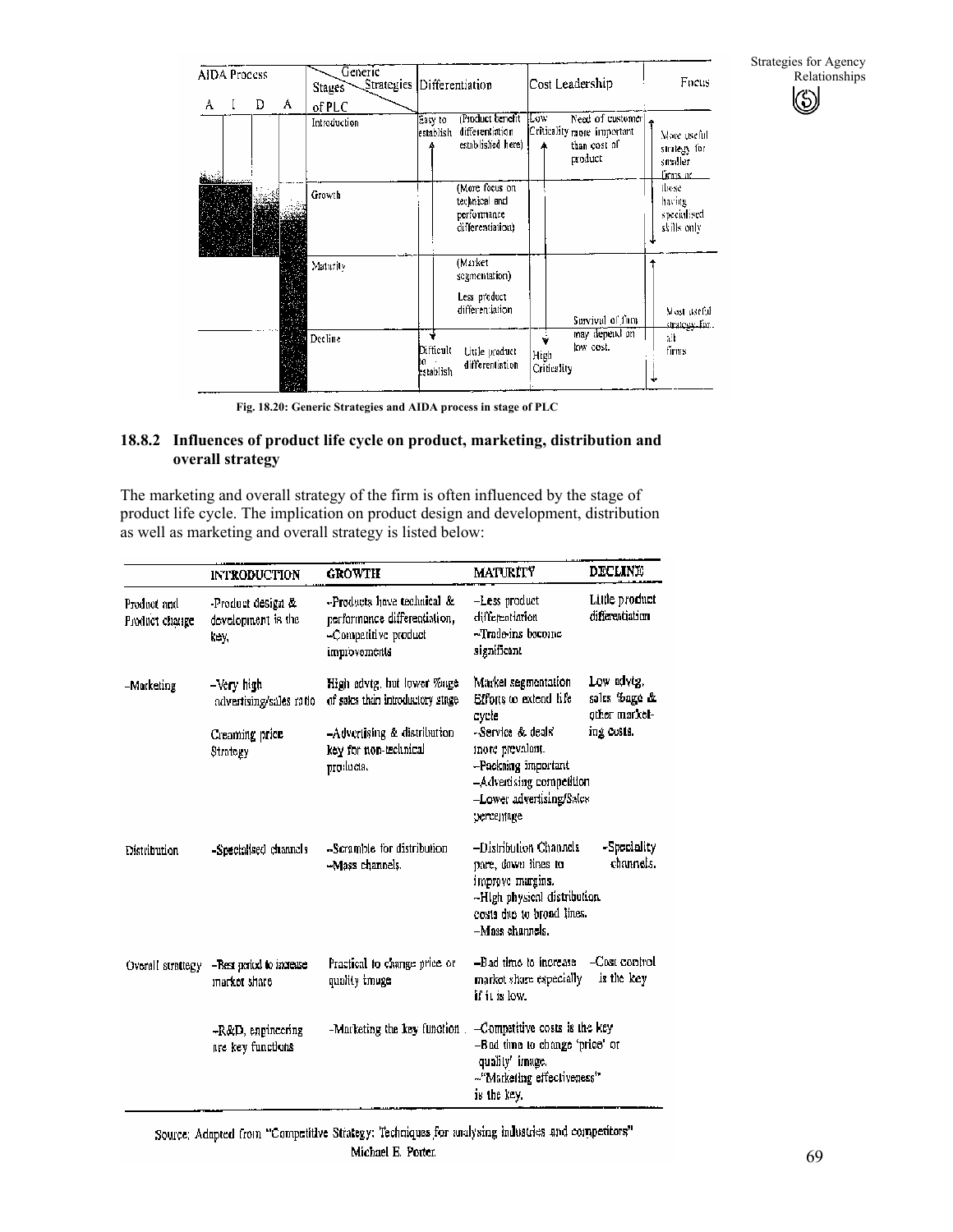#### **18.8.3 Implications for Marketing communication tasks in the product life cycle stages**

i) Changing promotion mix in product life cycle stages

The cost effectiveness of promotional tools varies in different stages of the product life cycle. A sepculative view is presented here:

In the introduction stage advertising and publicity generate awareness sand interest. Personal selling gains distribution coverage and sales promotion induces trial. Hence all the tools are necessary in this stage.

However, once demand builds its own momentum the importance of all the tools starts declining. Word-of-mouth helps the product more in this stage.



Fig. 18.21 Promotion mix in PLC stages.

In the maturity stage sales promotion definitely increases as product differentiation is diffused, brand pull is weakend and customers are seeking value through other means. However on advertising and personal selling two views exist. If efforts are made to extend the product life cycle then advertising and personal selling are likely to be increased. Similarly if product differentiation, market modification, product modification or marketing mix modification strategies are expected to yield better sales then the marketing and communication budget is likely to increase. In the absence of such strategies or tactics the ratio of advertising to sales should see a decline. Personal selling expenditure will follow accordingly. `Focussed' marketing for certain segments could increase advertising for them in focussed media but such an increase will avoid wastage & actually reduce the expenses. This is shown in Figure 18.21. In the decline stage sales promotion continues to give the additional value that customers seek when brands become undifferentiated. However if niche marketing is done and effort is focussed on specific segments where higher value can be offered by the firm in other ways, the sales promotion expenses can decline. This can happen if specific media exist where the target customers can he reached in a cost efficient way, then advertising may become more useful to invest in. In absence of such strategies adverising, publicity and personal selling will be less cost effective.



Fig. 18.22; Impact of firms market rank on promotion mix.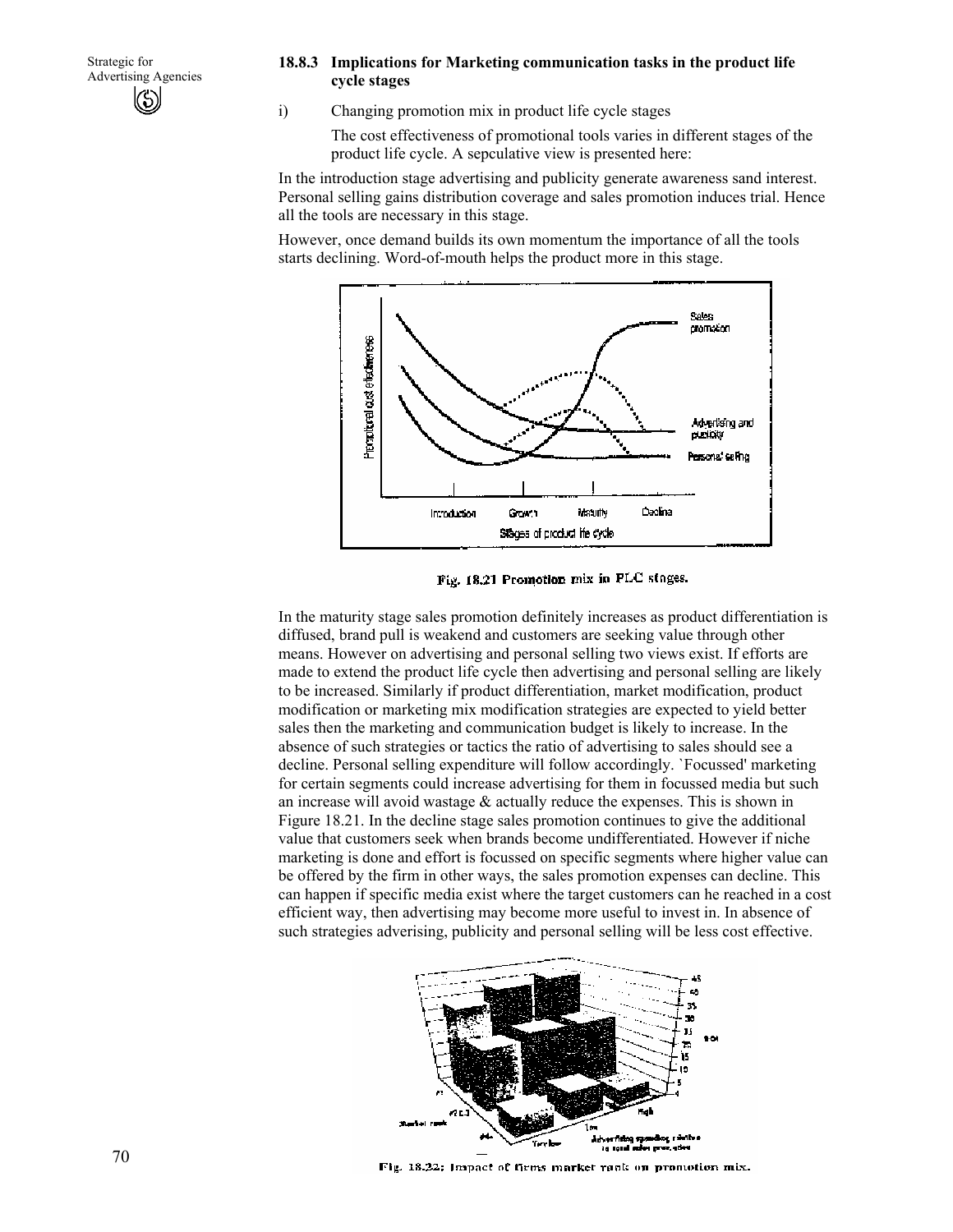Lee and Mohr's research on the allocation of funds to different promotional tools showed the following trends:

- 1) More money is put into advertising compared to sales promotion in the introduction and growth stages of the product life cycle, especially if the market growth rate is strong. Firms with the largest market share profit margin and/or product differentation also spend relatively more on advertising.
- 2) More money is put into sales promotion when the competition is increasing, the managements focus is short-term, the political influence of firms sales force is more and the retailers strength is greater.
- 3) Advertising tends to have a positive effect on consumer attitudes and long-term market share but little effect on short-term market share.
- 4) Consumer and trade promotion tend to have a stronger effect on consumer attitudes and market share in the short-run.

 $\frac{1}{2}$  . The state of  $\frac{1}{2}$ 

Some research has shown that top ranking brands (top three) will get better return on investment from allocating a higher budget to advertising than sales promotion. For lower rankings the reverse is true. This shown in Figure 18.22 above.

The Marketing Communcation budget, objectives, message, channels and promotion mix are influenced by the stage of product life cycle. Some of the influences are elaborated below:

 $C$  warm the

| тиродиспоп                                                                                                                                                                                                                                                                                            |                                                                                                                                                                  |
|-------------------------------------------------------------------------------------------------------------------------------------------------------------------------------------------------------------------------------------------------------------------------------------------------------|------------------------------------------------------------------------------------------------------------------------------------------------------------------|
| Target Audience:                                                                                                                                                                                                                                                                                      | Target Audience:                                                                                                                                                 |
| - If the firm offers an 'alternate' product (i.e.<br>alternate way of sotisfying current needs) then<br>the target audience is same as for the product it                                                                                                                                             | - Satne target audience as in 'introduction stage<br>only their needs are slightly reshaped.                                                                     |
| seeks to replace.                                                                                                                                                                                                                                                                                     | Marketing Objective:                                                                                                                                             |
| If now product for emerging needs is offered,<br>firm should identify "what value is being added<br>for which buyer circumstances?" what value is<br>being added for which buyer circumstances?"<br>Buyers sharing circumstances in which offering<br>adds values become the defined target audience. | - Increase market share<br>- Approach new segments<br>- Increase brand awareness and image.<br>- Try to stimulate favourable buyer 'word-of-<br>mouth' referral. |
| Marketing Objective:                                                                                                                                                                                                                                                                                  | Market shift:                                                                                                                                                    |
| - Best period to capture market share. Therefore<br>marketing objective should be to increase it.<br>Communication Objectives:                                                                                                                                                                        | - The product acceptability is built but new<br>features and models needed.<br>- Products need to have technical and                                             |
| a) Create Awareness and Interest by:<br>Clarifying Buyer needs.<br>--<br>Increasing product knowledge<br>$\overline{\phantom{0}}$                                                                                                                                                                     | performance differentiation.<br>Message:                                                                                                                         |
| Answer how product satisfies need.<br>--<br>Create brand awarness.<br>Stimulate search.<br>$\overline{\phantom{0}}$                                                                                                                                                                                   | - Marketing Communication focus to shift to<br>features & models.<br>- Marketing Communication to highlight new                                                  |
| Message:                                                                                                                                                                                                                                                                                              | uses or needs.<br>- Media and distribution channels should be able                                                                                               |
| --- Depends on strategy i.e. differentiation, focus<br>or cost leadership.                                                                                                                                                                                                                            | to demonstrate these benefits.                                                                                                                                   |
| - Differentiation strategy is easier to use here.<br>- Marketing Communication to be information<br>oriented and designed to arouse interest.                                                                                                                                                         | Communication channels:<br>Scleet channels that buyers sharing need<br>circumstances (i.e. target audicace) are exposed                                          |
| Communication Channels:<br>Select channels that buyers sharing need<br>circumstances (i.e target audience) are exposed to.                                                                                                                                                                            | to. If product benefit needs demonstration media<br>chosen should be able to do so effectively.                                                                  |
| If product benefit needs demonstration media chosen                                                                                                                                                                                                                                                   | <b>Budget:</b>                                                                                                                                                   |
| should be able to do so effectively.                                                                                                                                                                                                                                                                  | Total budget increase as sales volume increases.                                                                                                                 |
| Budget:                                                                                                                                                                                                                                                                                               | However, marketing communication expenses as-                                                                                                                    |
| Marketing communication expenses are highest due to:<br>- Need to inform potential customers of unknown<br>product                                                                                                                                                                                    | a percentage of sales shows-decline. 'All-you-can-<br>afford' is a good strategy in early growth share-<br>for high market share firms. Competitive parity in    |
| - Induce trial by changing established behaviour<br>pattern.                                                                                                                                                                                                                                          | budget setting becomes important if firm does not<br>have enough market share in the late growth stage.                                                          |
| - Secure distribution in retail outlets.                                                                                                                                                                                                                                                              | Promotion Mix:                                                                                                                                                   |
| - 'All you can afford' a good approach if market<br>growth is good &firm enjoys good market share.                                                                                                                                                                                                    | Decline in percentage of expenses on advertising.<br>publicity, sales promotion & personal selling.                                                              |
| Promotion Mix:                                                                                                                                                                                                                                                                                        |                                                                                                                                                                  |
| Advertising, publicity, personal selling & sales<br>promotion will be effective,                                                                                                                                                                                                                      |                                                                                                                                                                  |

71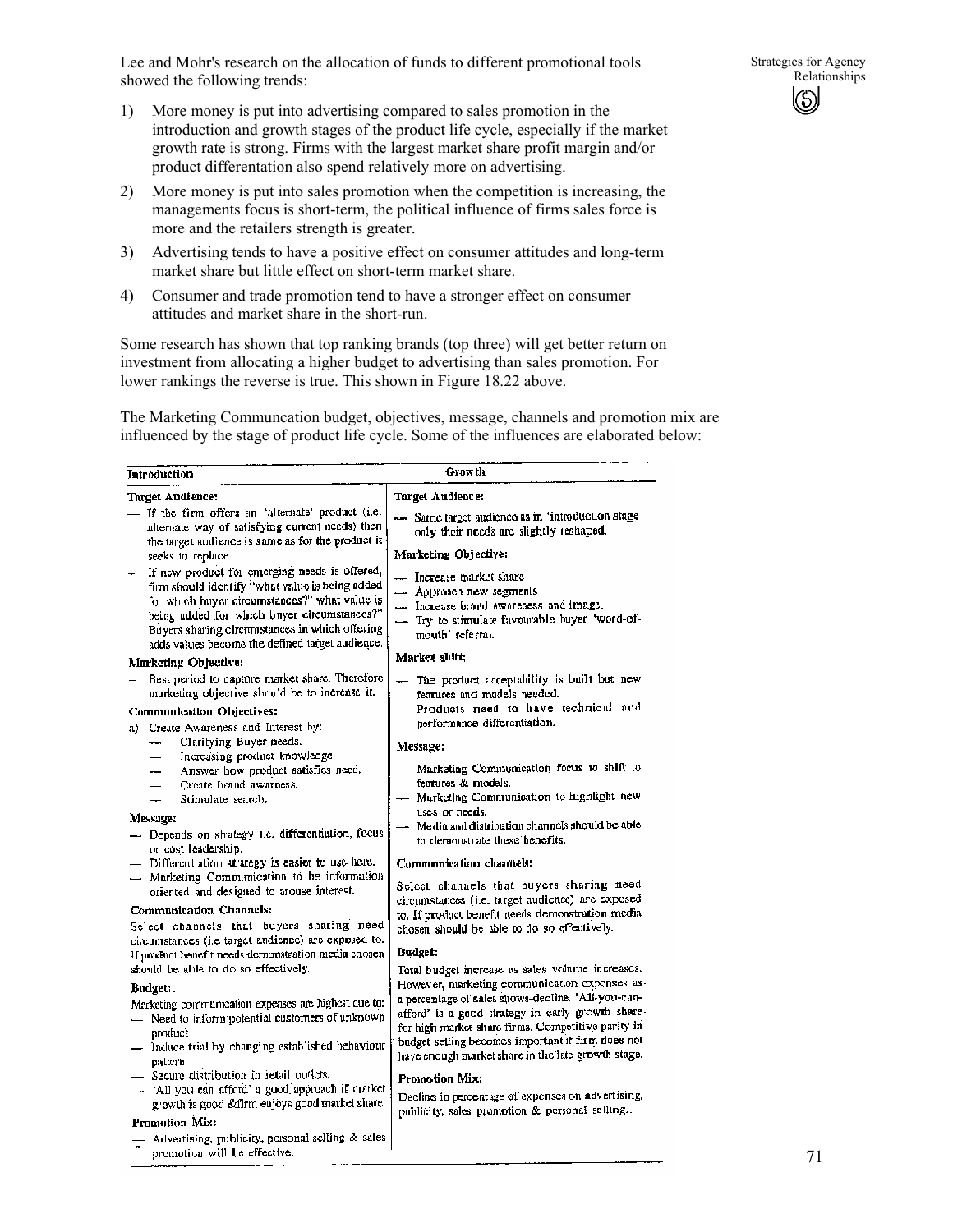| <b>MATURITY</b> |  |
|-----------------|--|

#### Target audience:

- Same target audience as in growth stage only their needs are further reshaped to become more quality conscious.
- Need to understand individuality of buyers. Market segmentation important.
- Desirable to begin focussing on special segments needs.

#### Communication objectives:

- Depend on firms strategy.
- 3 strategy alternatives: Market modification. product modification & marketing mix modification.

Marketing Communication strategy & message:

- High focus on marketing communication if efforts made to extend Product Life Cycle (PLC). - Three strategy alternatives need seperate
- marketing communciations strategies:
- For market modification strategy advertising should emphasis on brands respositioning.
- For product modification strategy advertising should emphasise on brands respositioning.
- For product modification strategy it should emphasise on improved quality, features or styling.
- If marketing mix modification then need to highlight consumer benefit of the 'P' or combination of 'Ps' changed.

#### Communication channels:

Emphasis on reminder and 'focussed' media. If efforts to extend PLC made, then emphasis shifts to 'high impact' media.

#### Communication budget:

- Increase in budget if firm bids to extend PLC. Otherwise decline in communication expenses.
- For low market share firms advisable to follow 'competitive parity' or 'percentage of sale' method.

#### Promotion Mix:

- If PLC extending strategy then advertising, publicity & personal selling increase. Otherwise decline levels of advertising,
- publicity, personal selling.

Introduction Growth

# DECLINE

#### Target audience:

- Buyers become sophisticated and very quality conscious.
- individuality of their needs increases.

#### Communication objectives:

- They flow from strategy objectives.
- 'Focus' stratogy is useful here.
- Hence communication objectives are to increase re-purchase from the segments shown by the firm in its focus strategy.

#### Message:

- Address focussed needs of target group.
- Preferably time the message to appear just before repeat purchase occurs to avoid wastage and minimise expenditure.

#### Communication changels:

Empasis on use of reminder media & media focussed on buyers, timed before purchase. Choice of Communication channels depends on exposure and preferences of the target audience.

#### **Rudget:**

- Low marketing communication costs. These costs show a declining trend.
- 'Percentage of sales' is a good method of setting promotional budgets.

#### Promotion Mix:

- Advertising, Publicity & personal selling expenses are not very cost effective and thus continue declining trend.
- Sales promotion expenses continues to be at the highest level.

# **18.9 TRENDS IN MARKETING COMMUNICATION (PROMOTION) MIX**

#### **18.9.1 Trends in technology and their implications**

Technology is creating a new world. Just as newspaper printing, radio, telephone and television revolutionised the world at one time, new technologies will change assumptions, ways of doing business as well as ways of buying products. Newer media are emerging in the form of computers working with voice navigation, ebusiness, - World wide web, internet, e-mail etc. Fax machines, cellular phones, pagers etc. are making inter-personal communication quicker and easier. Some consumers may even be shopping by switching on the computer and shopping at a "virtual" site which shows the products on shelves as in a departmental store. A click will record the order and deliveries made at home.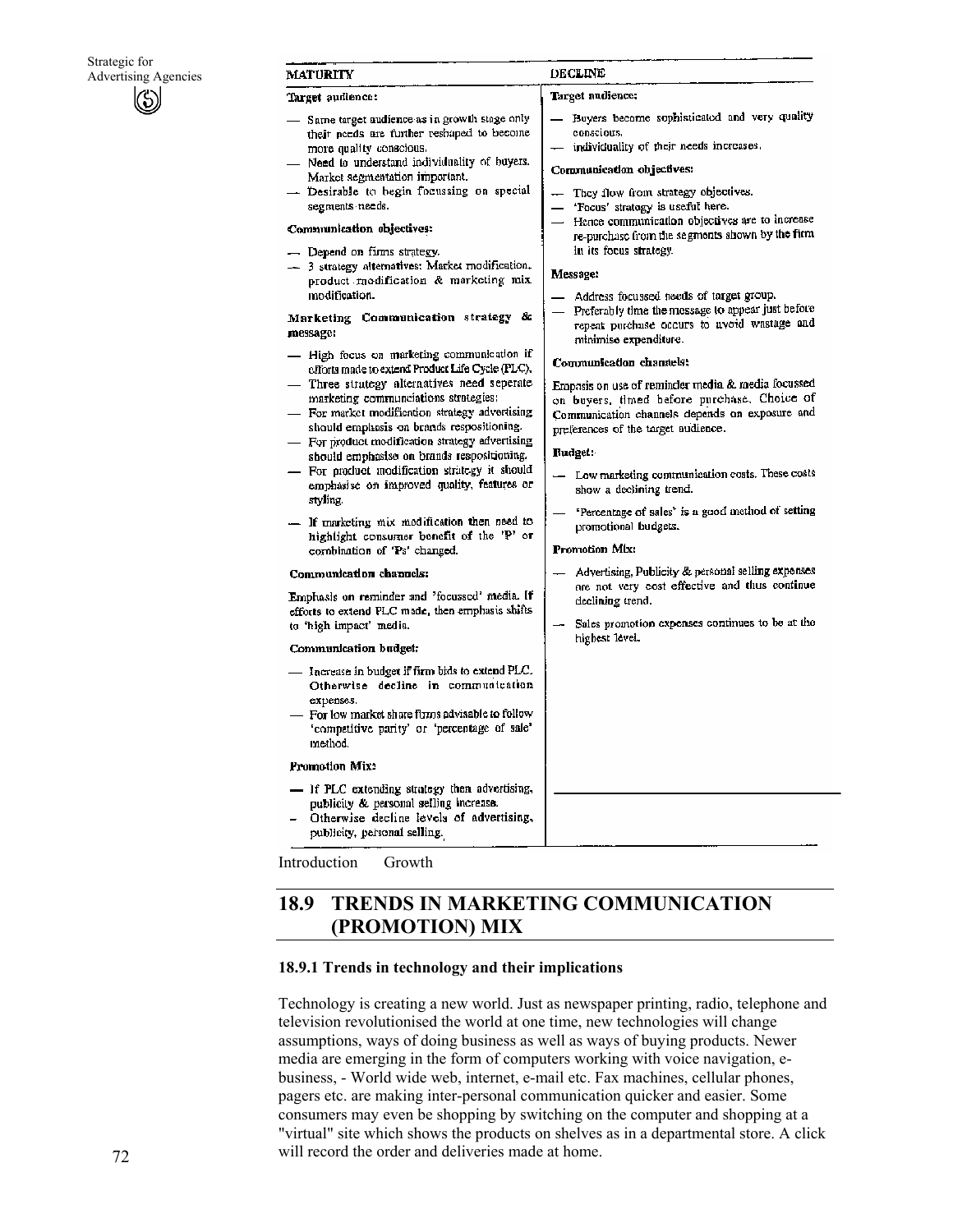How many of these technologies will create the impact they desire is a concern of some. It took the micro wave oven thirty years after its invention to become a popular household appliance. Irrespective of the success of technologies, the world is becoming a smaller place. The way businesses produce and market their products is likely to change. Telecommunications has created the possibility of bringing the huge global economy together and making its parts smaller and more powerful. Thus larger markets and smaller segments are likely to emerge simultanesouly. Moreover growth of interactive media may change the nature of advertising. By decreasing communication costs, new technologies are encouraging firms to move towards more targeted communication and one-to-one dialogue. The success of the new medium is likely to decrease the importance of the mass media. The mass media, too, may become more focussed towards target groups. For example specialist magazines addressing focussed 'segments are succeeding while new general interest magazines may find it difficult to survive; What may be true for magazines today may become true for new television channels. An age of "concern" for "Focus" may arise in building competitive strategy for both senders and receivers of communication as the media environment becomes interactive and offers a multiplicity of audiences and channels.

### **18.9.2 Trends in the communication mix**

Research available shows that sale promotion expenditure has been increasing as a percentage of budget expenditure annualy for the last two decades. Kotler further states that a decade ago the advertising-to-sales promotion ratio was about 60:40. Today in many consumer packaged goods companies sales promotion expenditure is expected to continue. The rapid growth of sales promotion media (coupons, contests etc.) has created a situation of promotion clutter. If consumers stop responding to the cues, the ability to generate sales will get adversely affected having an adverse effect on the efficacy of sales promotion. It may be worth while to mention that many products in the consumer packaged goods industry are in the Maturity Stage of their product life cycle. Packaging upgradation is probably the only major tool they could have used apart from offering greater range etc. In such a situation promotion is the tactic that will yield results. If growing consumer promotion reflects that in the consumer mind the brands are getting undifferentiated then the need to search for them decreases. The opportunity exists for technology to allow consumers to shop on their computers while sitting at home. The success of this technology would be linked to the perceived value added' of the offer including delivery charges and speed. The success of home shopping offered by television channels depends on similar variables.

To study the emerging trends in promotion mix, Roberts has analysed the revenues of advertising agency WPP. While advertising still accounted for 55% of WPP' s revenue and 69% of its operating profit, revenues from specialist communications such as direct marketing, identity and design grew by 11% (compared to a overall 7% growth rate exhibited by two of its largest companies) while public relations revenue grew by 8.3%. It was found that the steady rise of non-advertising activity was drawn by both media inflation as well as the growing efficacy of the other ways of communicating. Both brand managers and advertising agencies therefore need to know as much about "below-theline" disciplines as they do about media advertising. A" total communications strategy needs to look at the total communication package including Direct Marketing, Promotion, Public Relations, Event Marketing and Interactive Media.

At the same time as this is happening. Bergstom sees the need for a shift of brand management from short-term marketing activities to a broader, more central and long-term role. Steinberg has argued that the understanding of promotion is usually limited to tactics like coupon drops and dealer spiffs. The long-held belief that advertising build brand equity and promotion gains only short-term results, in his thinking, needs to be challenged. There is a need to recognise the opportunity to integrate equity building with promotions.

Another important trend is marketing communication is the growing importance of Relationship Marketing. While personal selling is transaction oriented, relationship marketing is customer need oriented. The type of selling to establish a long-term collaborative relationship is more complex: Relationship marketing is based on the premise that important accounts need focussed and continous attention.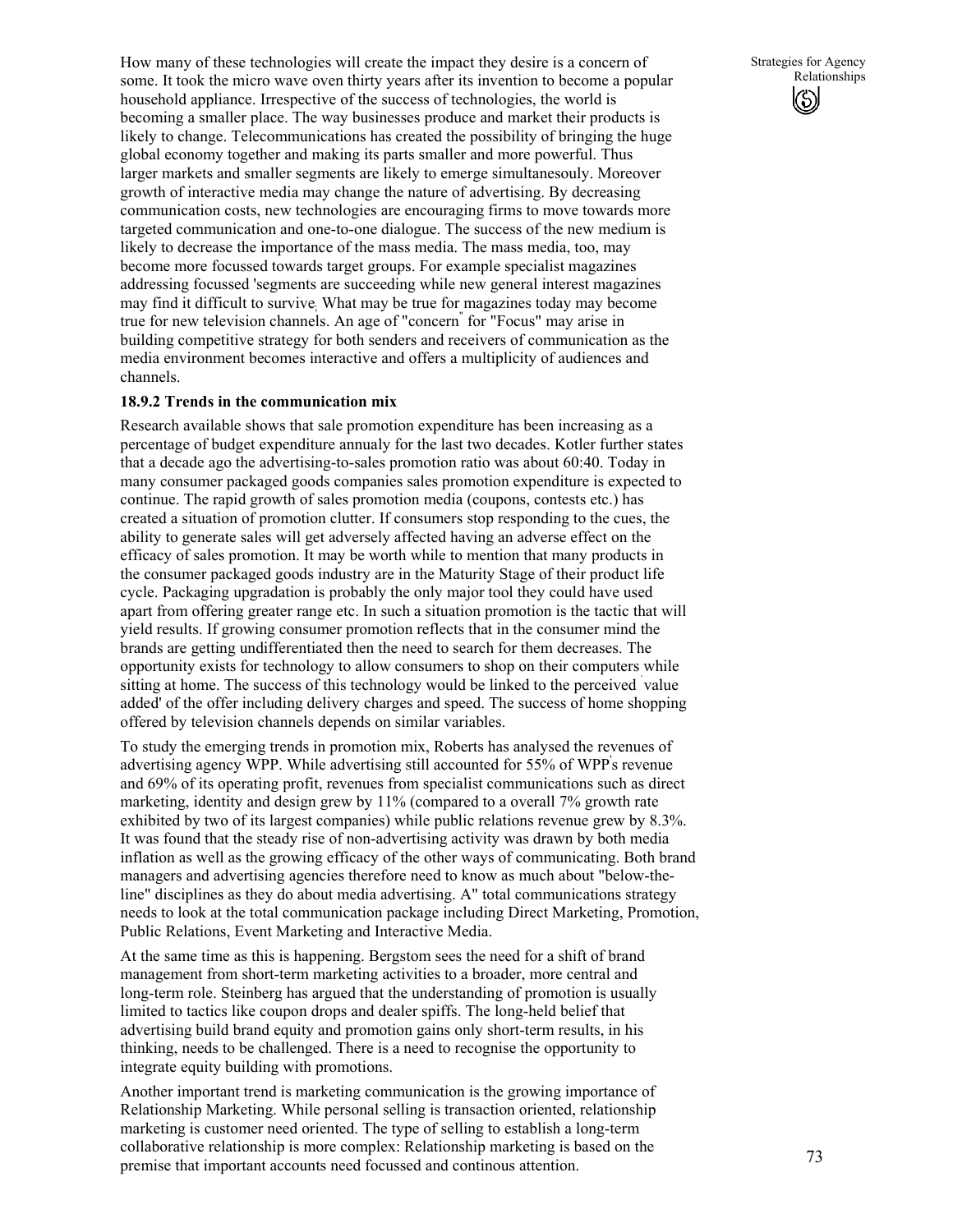# 18.10 THE FOURTH 'C': COMPETITIVE ADVANTAGE

Communication has emerged as one of the most powerful tools of transformation. Its role in knowledge dissemination begins by transforming children into citizens, customers and value-seeking individuals. It has an important role to play in influencing the nature of human wants and needs. Communication is also used to transform firms or organisations from the inertia of mediocrity to the dynamism. of `excellence-seeking'. It transforms a nations resources and capabilities into a competitive advantage, It binds society together and its interactive nature helps build processes which are mutually supportive for citizens, firms and nations. If communication can contribute so much, it is time to view it as a critical resource. The relevant question becomes, how to utilise it to its optimum potential? a sub-optimal use of resources can make a firm, cluster or national lose their competitive advantage. Similarly a sub-optimal use of the resource of communication can make the processes in society lose the advantage of compatibility. Society, which survives on interdependence, then faces the danger of losing its way.

### **18.10.1 Will the `Knowledge Society' lose its way?**

The purpose of all business communication is to add value. We now discuss the meaning and dimensions of `value'. Man is a social being. His existence forms the basis of - society. All value that he receives, therefore, has an impact on society. This is the area of concern here. While proposing the societal marketing concept Kotler states "In recent years, some have questioned whether the marketing concept is an appropriate philosophy in an age of environmental deterioration, resource shortages, explosive population growth, world hunger and poverty, and neglected social services. Are companies that do an excellent job of satisfying consumer wants necessarily acting in the best long-run interests of consumers and society? The marketing concept sidesteps the potential conflicts among consumer wants, consumer interests, and long-run societal welfare." How can the societal marketing concept work? The answer to this question is explored here.

Civilisations that are built on a focussed concern that the additional `value' a customer receives should also imply values added for society are destined to last longer. Cooperation is the basis of not only a social structure but also its value creation and delivery structure. When specialisation and division of labour form the basis of social systems, co-operation becomes an imperative. This cooperation should result in compatibility between the creation and delivery of value for the individual and society. Such compatibility is important for long-term mutually supportive functioning of society. This approach will automatically build a focussed concern for environmental, ethical and other issues in the creation and delivery of value. Thus the competitive response of a firm, so long as it is within the framework of shared values of society will continue to add value to both the individual and society. In the absence of such an approach many legal and ethical issues emerge. Kotlers list of the major marketing decision areas that pose legal or ethical questiones is presented in Figure 18.23.



Fig. 18.23 Major Marketing decision areas posing legal or ethical questions. Source: Philip Kother "Murketing Managemen" Ninth Editions.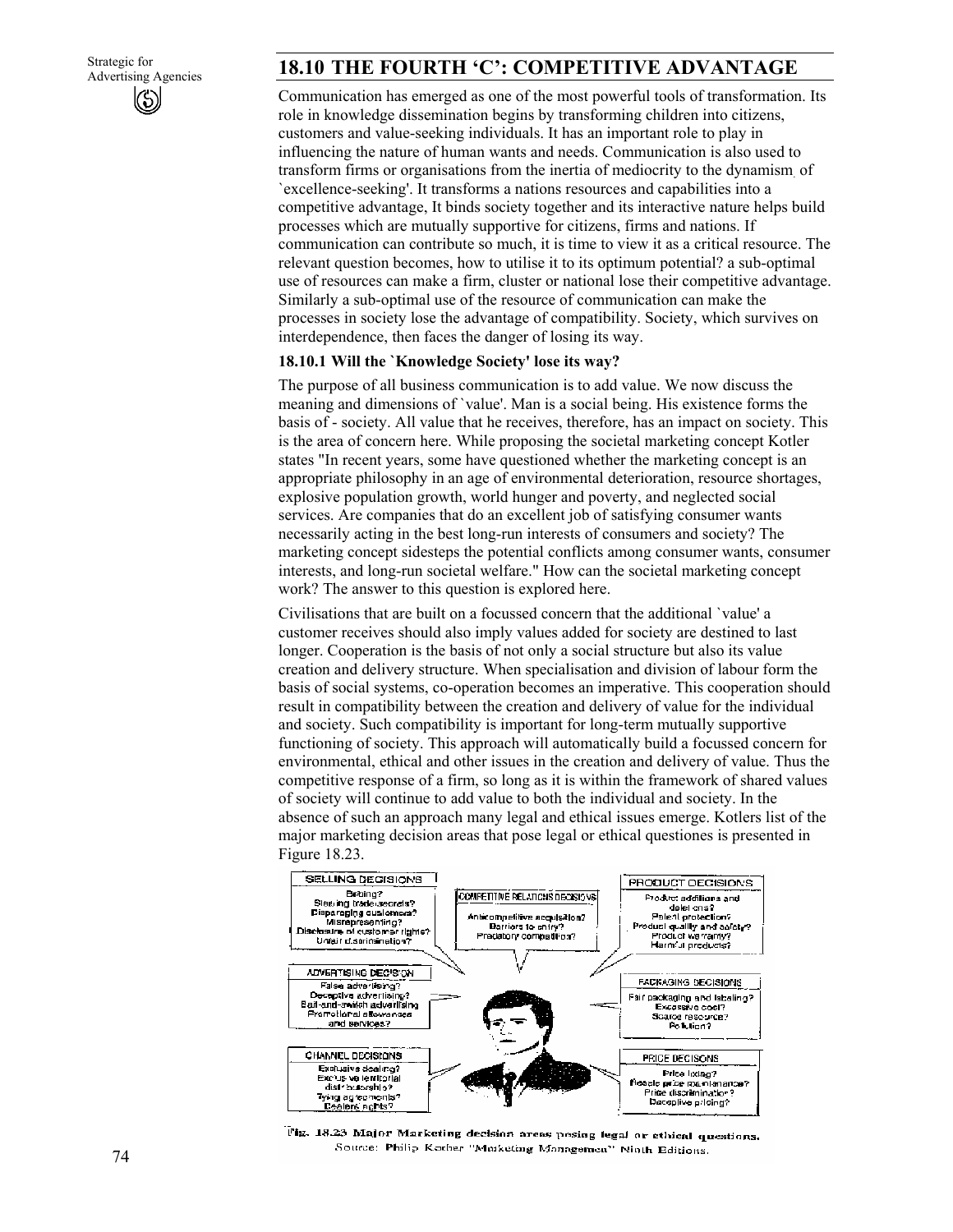There is also a rising concern for ethical issues in research, growth and use of knowledge for production of goods and services as well as their marketing and communication which stimulates needs. These concerns can only be adequately met through communication of society's shared values to all participants in the value creation and delivery processes. Shared values showed from the basis of value creation and delivery. Communication then, at the level of the 4th C, should try and move the shared values of the firm, cluster, industry, nation and customer closer to the shared values of society.

Information, in today's world, is power. The role of technology is going to make access to information much easier. However technology offers no solution on the nature of use of the power. With rapid growth of information and knowledge the dimensions of use of power will increase. For example, so much information on consumer likings may be available that the dangers of intrusion into privacy of citizens become real. Self-restraint based on shared values can be the only guiding light in using such power in every area from genetic research to consumer research.

What is the necessary determinant of Shared Values? Broadly speaking, it can be easily identified as a desire for `wisdom realisation'. This desire addresses the highest order needs of individuals and takes a holistic view of man and society's interaction.

Protecting society' s long-term interests and other such objectives would naturally flow out of this. When this determinant is at work, the growth of information and knowledge gets two things: MEANING and DIRECTION. The limitations of the knowledge society are then overcome with the respect, search and realisation of wisdom.

The 'Knowledge Society' thus has to transform itself into a 'Wisdom-Driven' society.

Such a transformation would ensure that the sum of value additions by firms (working in their clusters; industry and home nation) does not subtract value from society by damaging the environment violating social values and ethics or government laws. Porter has observed that when a society becomes `Wealth-Driven' it enters the stage of decay. This eventuality is unlikely to occur if `Wisdom-Driven' becomes the engine of growth, replacing the single-minded drive for wealth (ignoring totally any other objective). The objective of growth of knowledge should therefore, be to work towards this stage.

#### **18.10.2 The role of Shared Values: Shaping and re-shaping Customer wants**

Communication has an important role to play in influencing the creation and reshaping of human needs and wants. The influence on human wants of growth of knowledge, the products it creates and the socialisation process has already been seen earlier. Communication is the medium through which all influences travel. This process starts from the early years of the life of every individual. Over a period of time, this individual evolves into a full-fledged customer. This customer should be `values-driven' in expressing the `value-seeking' nature of wants.

For values to be share, communication is necessary. Today the concern of legal, environmental and ethical issues is being expressed after knowledge has created product and services and they have been consumed. This is like wondering how to shut the stable door after the horse has fled. The key question, then, is finding out when the task of shutting the stable door should begin and how it should be executed.

This task begins with the understanding that knowledge acquisition is different from wisdom realisation. The biggest question facing society is: " will all the growth of knowledge be used for the end of realising wisdom?" This shall be the biggest challenge facing communication. Society and strategy building processes in the coming century

A study of dominant flows of communication, as they occur today, is revealed in Figure' 18.24: The growth of knowledge, aided by ease of its delivery, has become the dominant influence today. This growth of knowledge is not always tempered with the influence of wisdom. This influences individuals as well as firms exposed to such knowledge. The socialisation process creates pressures on individuals to adapt quickly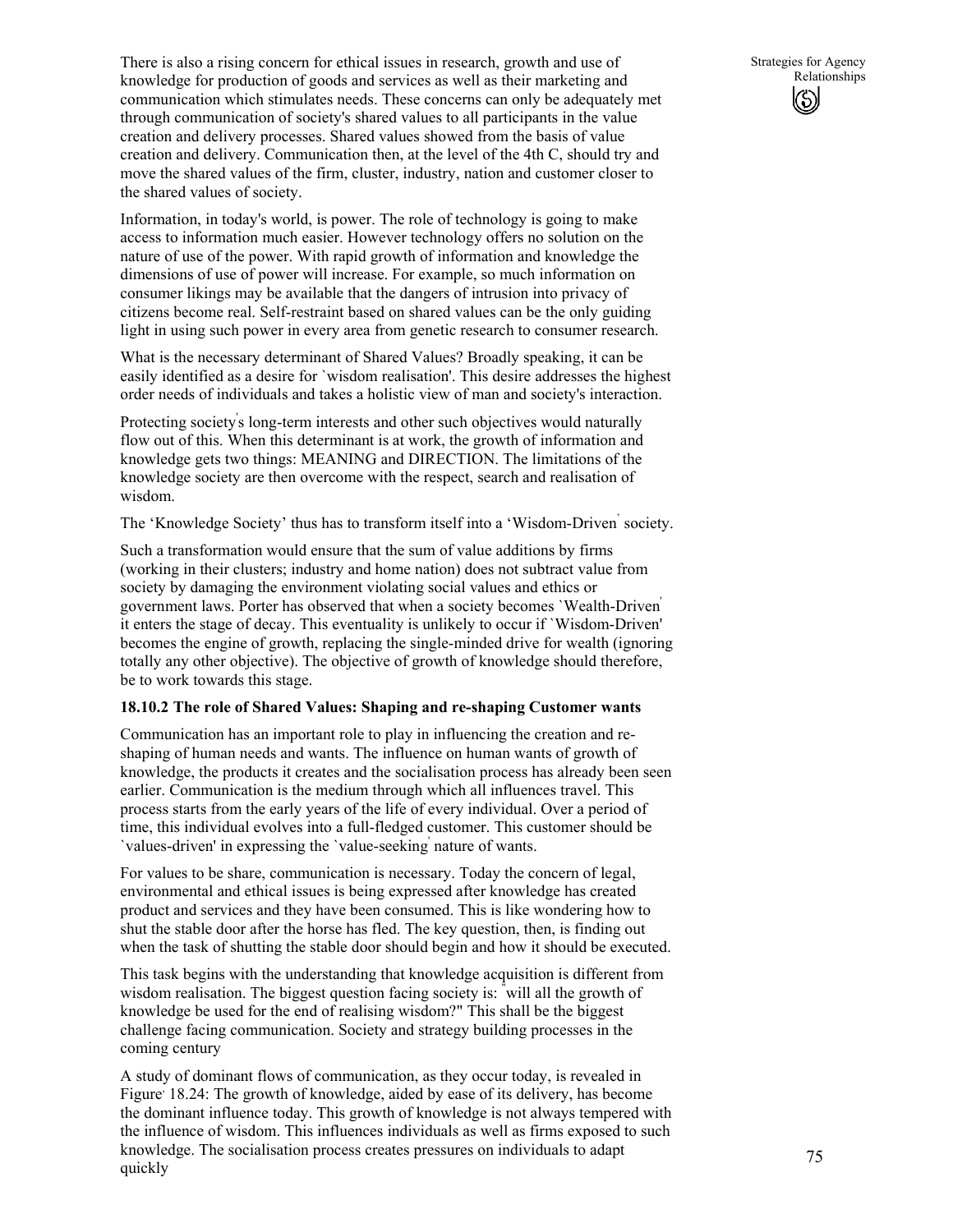to this growth of knowledge The individual in this case, has no control over this process and emerges as a 'puppet' or victim.

The need is to reverse the flow. Three possible steps in this direction are listed below:

a) Shared values are formulated before human wants and needs are created. This implies that before customers are formed, values are shared. The role of ethics and human values in education of children needs to be highlighted here for this process to be realised.



Dotted circle represents growth of information & knowledge that is not tempered with 'Wisdom-Seeking'. When this becomes the major influencer for technology development, socialisation process and customers inner drive, the individuals influence over communication processes diminishes.

Fig. 18.24: The 'lafluences' and the customer: their present inter play (An individual has little control over communication processes)

- b) The social implications of technology are given as much importance as the process of invention
- c) Informal social mechanisms monitor processes and their impact on environment and society. When such mechanisms are purely self driven and voluntary, they do not become self serving for those who monitor them.

Shared values influence best when they emerge naturally in behaviour patterns of individuals and firms. Hence the suggestion of imbibing human values at the early stage of education. Shared values re-shape individual goals thus enabling the individuality and creativity of individuals to express themselves in ways that avoid zero-sum situations. Figure 18.25 makes such an attempt.



Fig. 18.25: The 'influences' and the customer: their propsoed inter-play (The individual, empowered with wisdom, communicates within ambit of shared values, to determine direction of growth of knowledge, technology and socialisation process)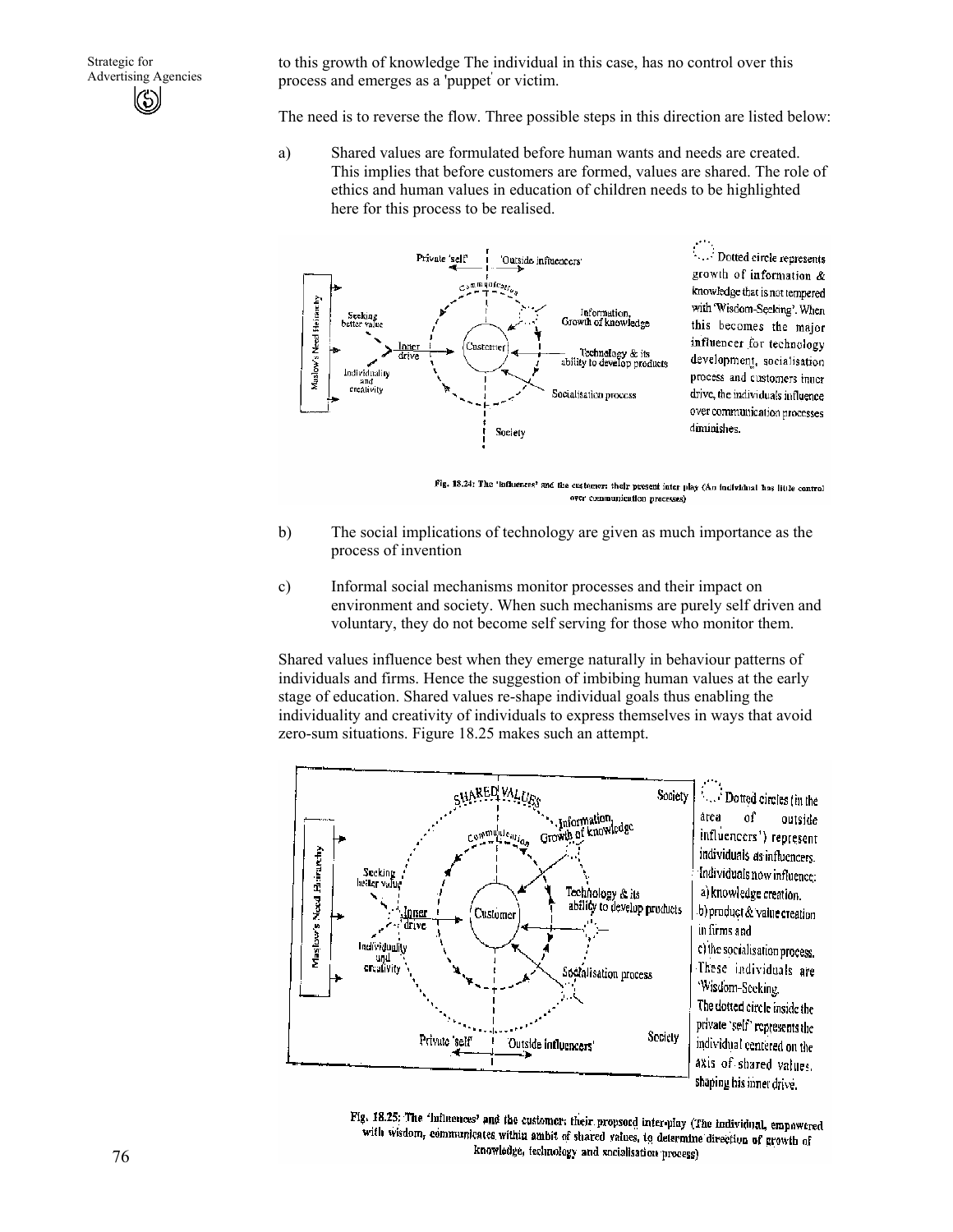The individual, in Figure 18.26, centered on shared values seeks wisdom. This individual then becomes the dominant influence for the growth of knowledge and socialisation process. Again the individual in the firm is the key which enables the conversion of growth of knowledge into products. When this process is tempered by wisdom, the socialisation process and growth of knowledge are both given a meaningful direction.



Strategies for Agency Relationships

#### **18.10.3 The role of Shared Values: Mckins**

The McKinsey 7S model, shown in Figure 18.27, places shared values where they rightfully belong at the heart of a firms value creation process.



The `hardware' of the 7S model is driven by the `Software'. The software is "individual-oriented" as it deals with the staff, their skills and the style in which the potential of these skills is used to add value. Share values move individuals first and build strategies later. For individuals working in a firm have to share values first to enable them to build these as common values of the firm. Value addition, when motivated by shared values, moves firms to excellence. Many examples exist where communities, firms and nations share values and use them for creating a competitive advantage.

Italians have deep clusters which use shared values of extended, families. The Japanese share values of a work culture. The Swiss share values of respecting multiple culture and languages and combine it with a social

philosophy of compromise and accommodation (which reflects in their poltical neurality, too). This becomes a competitive strength for the Swiss enabling them to trade and transact business with many countries. It also helps develop an image 6f `trust' for their banking community. When common human values are shared in process of education itself, the task of creating value through excellence becomes simpler for firms.

The McKinsey model in Figure 18.27 above demonstrate how shared values of the firm drive it towards excellence. They also enable higher as well as better value creation and delivery.

### **18.10.4 The role of Shared Values: Moving from the `3C' to `4C' model**

The 3C model explored how communication is necessary for value to be added by the firm. Similarly for values to be shared, communication is necessary. As stated earlier, the concern of ethical, environmental, moral and legal issues today is being expressed after knowledge has created products and series and they have been consumed. The 3C model as discussed till now showed how customers wants (influenced not only by 3 factors but also by the drivers i.e. nature of changes in knowledge leading to advances in technology and of social pressures) become the driving force for firms which operate in a national context to create competitive strategies. These strategies not only give firms competitive success but also create a competitive advantage for nations. Nations, again, work in an international environment of trade, exchange of knowledge and flow of information that enables transfer of value as well as value creation. This power of value creation through products and services; the new social pressures of builds, the new directions of growth of knowledge, information seeking and technology that it creates, raises social concerns, ethical questions and legal issues. There are instances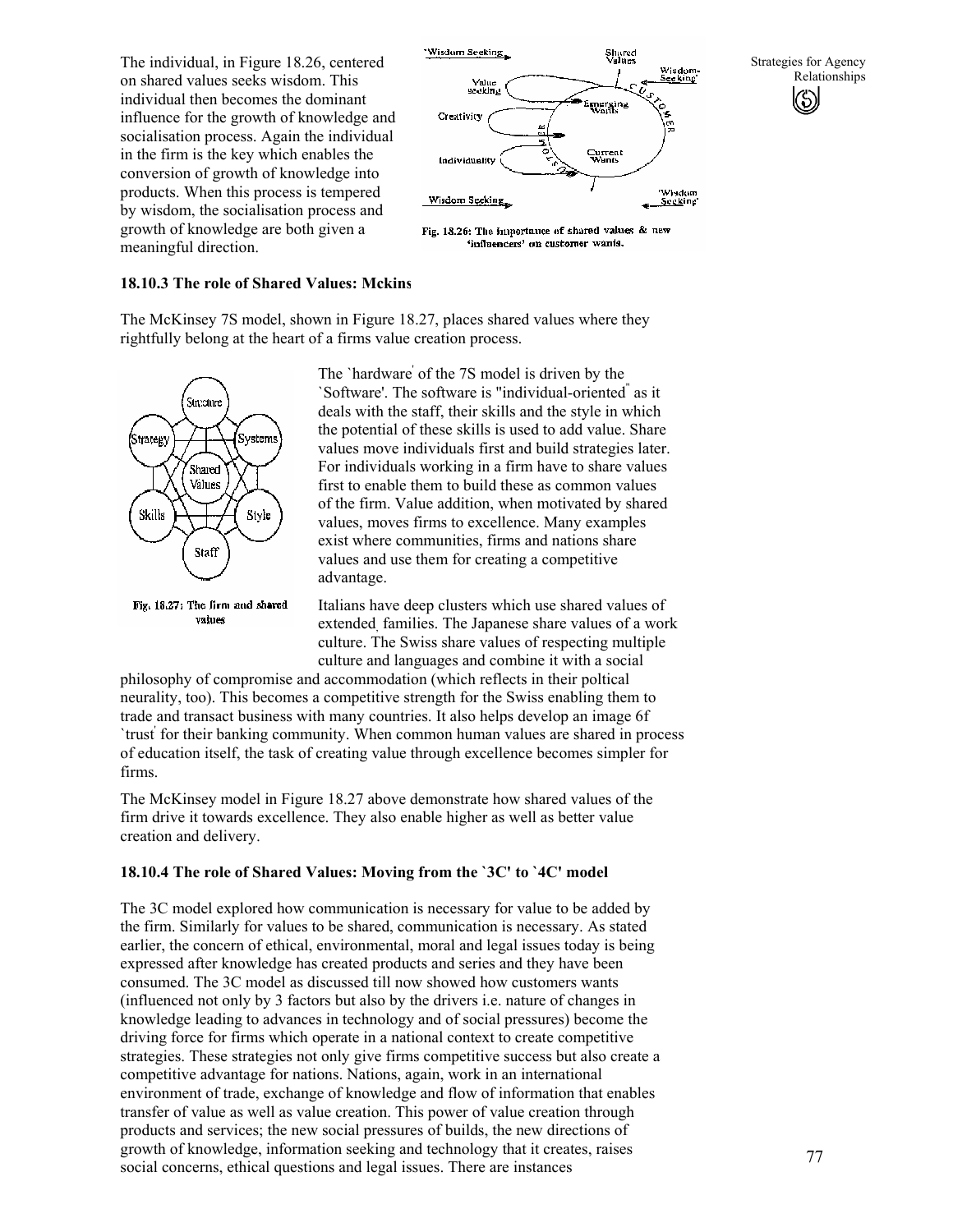Strategic for Advertising Agencies KS)

where global aggregation of individual value additions does not seem to be giving positive results.

The `Earth summit' reflects the need of eco-friendly approaches to growth of knowledge and development of science and technology. This can enable man to live not only in harmony with himself and society but also with nature (environment) and resources of the planet too.

The task of communication is to move the shared values of customers, firms, national influences and international context closer to shared values of the society.



#### **Fig. 18.28: The customer, home nation, firm and society's compatible interaction (on basis of shared values) during the process of value creation.**

The new model would look something like Figure 18.28:

The new 4C model shows that communication flows of society, individual, home nation and firms need to be studied together to help develop strategy that adds value to society as well as the consumer. Shared values form the core of this model.

### **18.10.5 The Fourth 'C': The Compatibility Advantage at work**

Values, when they drive the value seeking desire of the 'customer, create an environment where firms, scientists and other specialists spend as much effort in exploring the impact of the knowledge addition on society as they do in creating this knowledge. The re-shaped individual goals have an impact on evolving nature of customer needs on one hand and on the firms functioning on the other. After all, individuals work in firms and move the `software' of the 7S model towards excellence. Shared values are the heart of interactions within the firm which can produce excellence. Shared values, when guided by wisdom-seeking' can make firms output and society's expectations match. When shared values of individuals and `stated' shared values of society are different, the output of firms and the processes of commerce in society are not compatible Environmental, ethical and legal issues begin to emerge.

Guided by discrimination and `wisdom-seeking' the same individual drives the knowledge creation processes of society, adds value within framework of the firm and helps create the socialisation process. Figure 18.27 recapitulates the role of shared values in the firms processes. Figure 18.28 shows shared values as the core of the 4C process.

Figure 18.25 shows the interplay, as it should exist, between the individual, the influence of growth of knowledge and the socialisation process. It therefore clarifies the role of the forces that retard this compatibility from occurring today. Firms say that they are driven by customer wants and take the shelter of marketing ethic to justify creation of products that may not be suitable for natural and social environment. Social analysts and critics blame firms for creation of needs which are irrelevant, frivolous and may be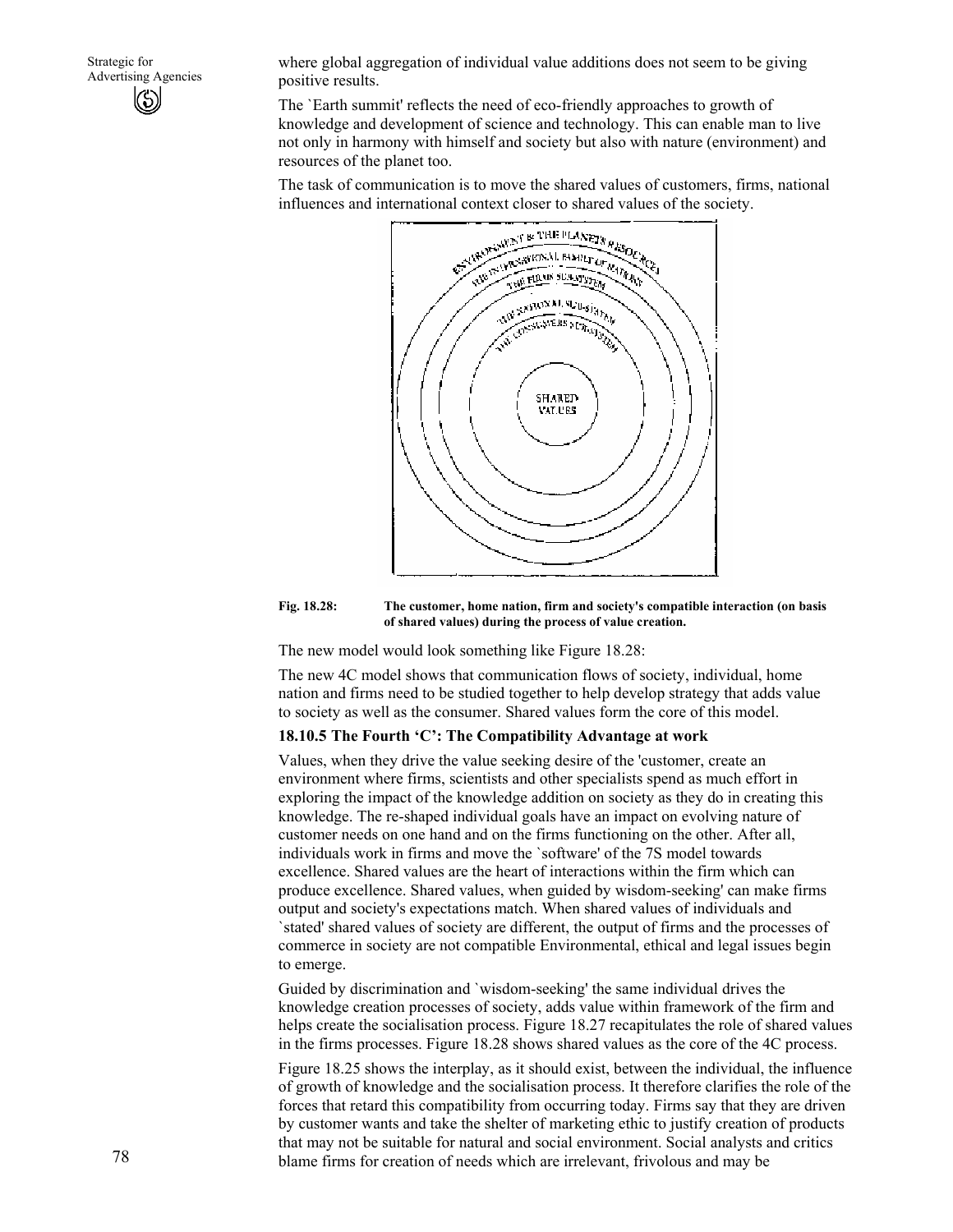even harmful for both man and society. The nature of such accusations reveal the play of zero-sum games. The `Knowledge Society' seems to be losing its way. The way out can be offered by the three possible steps suggested earlier.

Society, when guided by long-term concerns, creates an environment where the conversion of knowledge into products is done on the basis of a study of their long term impact on society and environment. Communication, to fulfill its objective, must become a two-way process as shown in Figure 18.25. Only in such a situation can the potential of communciation as a transformational process and tool be realised. This model depicts how processes of communication in society can be used to their optimum potential to serve the purpose of adding value. They no longer become 'impositional' one-way flow of information and knowledge (represented in Figure 18.23). Kotler lists the example of the fast food industry which promotes products that are tasty but may not be every healthy. Their packaging may be convenient but leads to much waste. The process of satisfying human wants, here, may be hurting consumer health and causing environmental problems. A similar example is given of the detergent industry which caters to the consumers desire for whiter clothes by offering a product that pollutes rivers and streams, kills fish etc. The one-way flow information, from the firm to the consumer concentrates only on the firms short-term objectives of market share and profitability. Such a one-way flow does not inform adequately of other consequences. Instead, it seeks to impose its communication in a manner that influences the consumer to purchase the product immediately and encourages habit-formation to ensure repeat purchases. The transaction, then, becomes a zero-sum game with the firm gaining at the cost of the customer and society. In such a situation the processes of knowledge and value creation must give as much importance to the social implications of technology as they give to the process of invention. Informal social mechanisms voluntarily respected by all, are needed to monitor them. When the three steps suggested earlier have been undertaken. Figure 18.25 can become a reality. The first step of inculcating human values and Shared Values in the early years of education, will ensure that the

following two steps occur as a natural corollary. This is depicted in the Figure 18.26 as all communication a society is now taking place within the ambit of shared values.

When shared values of individuals, firms and society are the same, a compatibility advantage (the fourth `C') will emerge. Enabling this to happen is the future role and challenge that communication faces. Figure 18.29 shows how the customer, firm and society can participate in the process of compatible value enhancement for society on the basis of the values that they share.

The future of Business and marketing rests with recognising the primary of the individual (as a customer) empowered with shared values of Society. The process of marketing interaction needs to ensure that these values are not compromised.



Compatibility Advantage at work Fig.: 18.29: When individual, firm and society share values, the process of value creation in society become commatible.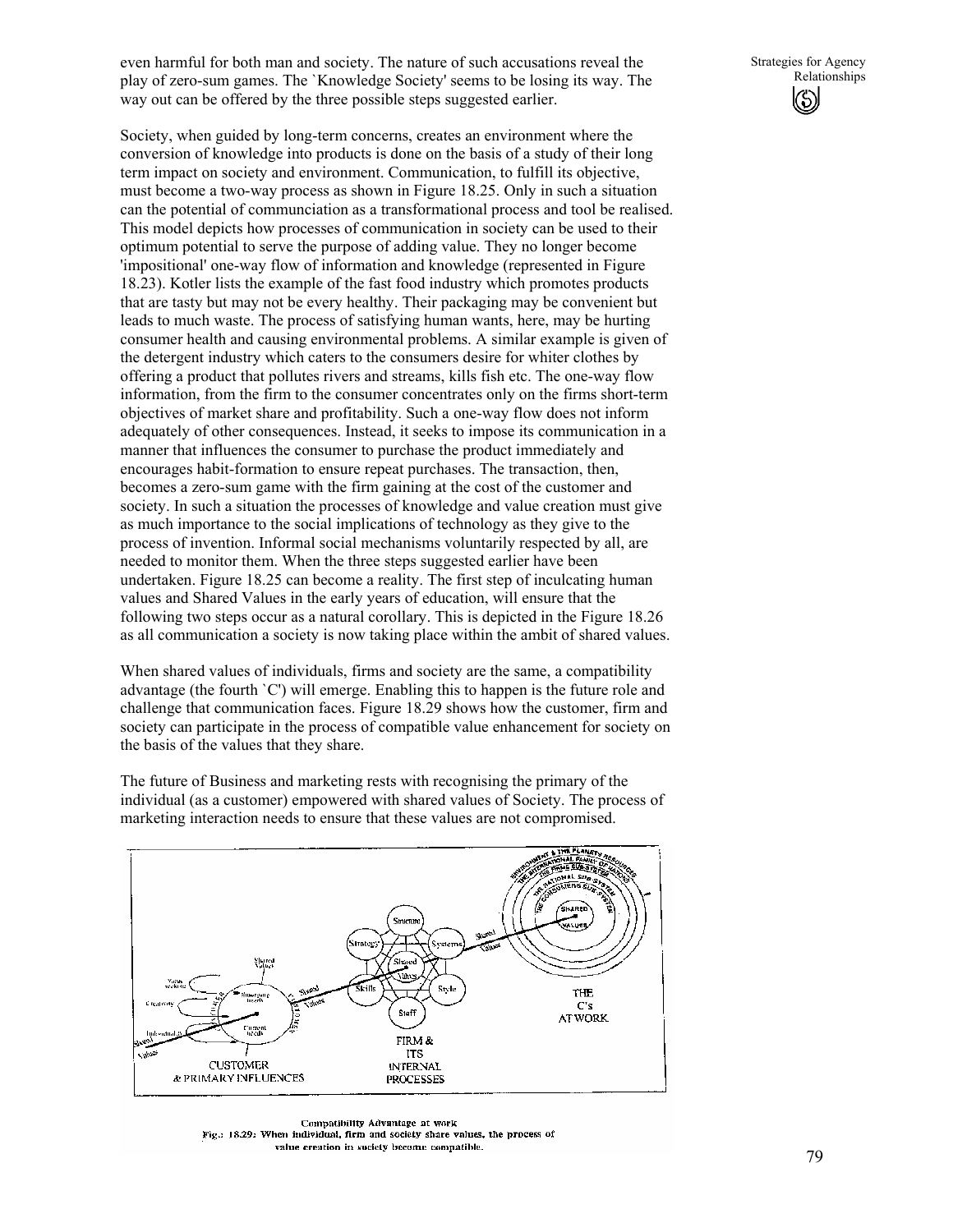Communication and strategy building go hand-in-hand. The previous theory of communication viewed it as a small subset of strategy.



The present analysis views strategy building and communication as processes occuring simultaneously.

- 2. Be-open to Co-operation (the first 'C') with all potential sources of knowledge that can enable the firm to add value for its customers.
- 3. Develop, within the firm, a Concerned focus (the second "C') for excellence and manage the dynamics of competition and cooperation through discrimination.
- 4. Use this focussed Concern to build the firms Competitive response or strategy (the third `C').
- 5. The three 'C's reflect the present process of communication. The future concern is that the firms competitive strategy should be compatible with society's long-term interests (the fourth `C').

The second issue is cooperation between the firm and industry due to the following reasons:

- 1. Cooperation is the new challenge of Communication. It gives the firm guidance on investment flow by earmarking the sectors in which national competitive advantage exists for firms. It also reveals the sectors where the advantage does not exist. Finally it enables a firm to build this advantage in these sectors. This is the role of the new theory of cooperation and communication,
- 2. The nature of organisational attitudes towards cooperation that will deliver competitive success is also revealed and the implications for strategy stated here. A dynamic organisational atmosphere is necessary to continually upgrade the value added offerings to customers in ways that not only keep track of the primary influences on customers but also envisage ways to translate opportunities into possibilities of satisfying them. This requires an emphasis on both cooperation and communication.
- 3. In the ultimate analysis, communication helps build cooperation. The firms strategy cannot achieve competitive success unless it utilises all the dimensions of cooperation. nations, too, achieve higher stages of national competitive development spurred on by communication and cooperation.

The Second impact `C' is the focused concern.

A statement of strategy can be put down in a few lines but the evolution of strategy and especially planning strategic shifts is a multi-layered process whose variable range from cooperation to competition on one hand, and from investments in Market Research (MR), infrastructure, R&D to developing a focussed concern on the other. It envisages comprehending demand conditions and undertaking competitor analysis. Communication is the vital thread that links such a wide array of activities and binds them together in a short statement of strategy. Porter states that there are only three Generic Strategy alternatives and the firm which does not choose one of them will remain "in-between" resulting in potentially poor financial performance in the long run. Given that there are only three alternatives, choosing one on paper may be easy but shaping the chosen alternative into a competitive strategy is among others, a communication task that links technology, information sources, marketing, production, suppliers and customers.

The firms competitive response (or third `C') is a flow. it flows out of the cooperation and focussed Concern that the firm exercises in its activities. The nature of this flow has been understood here.